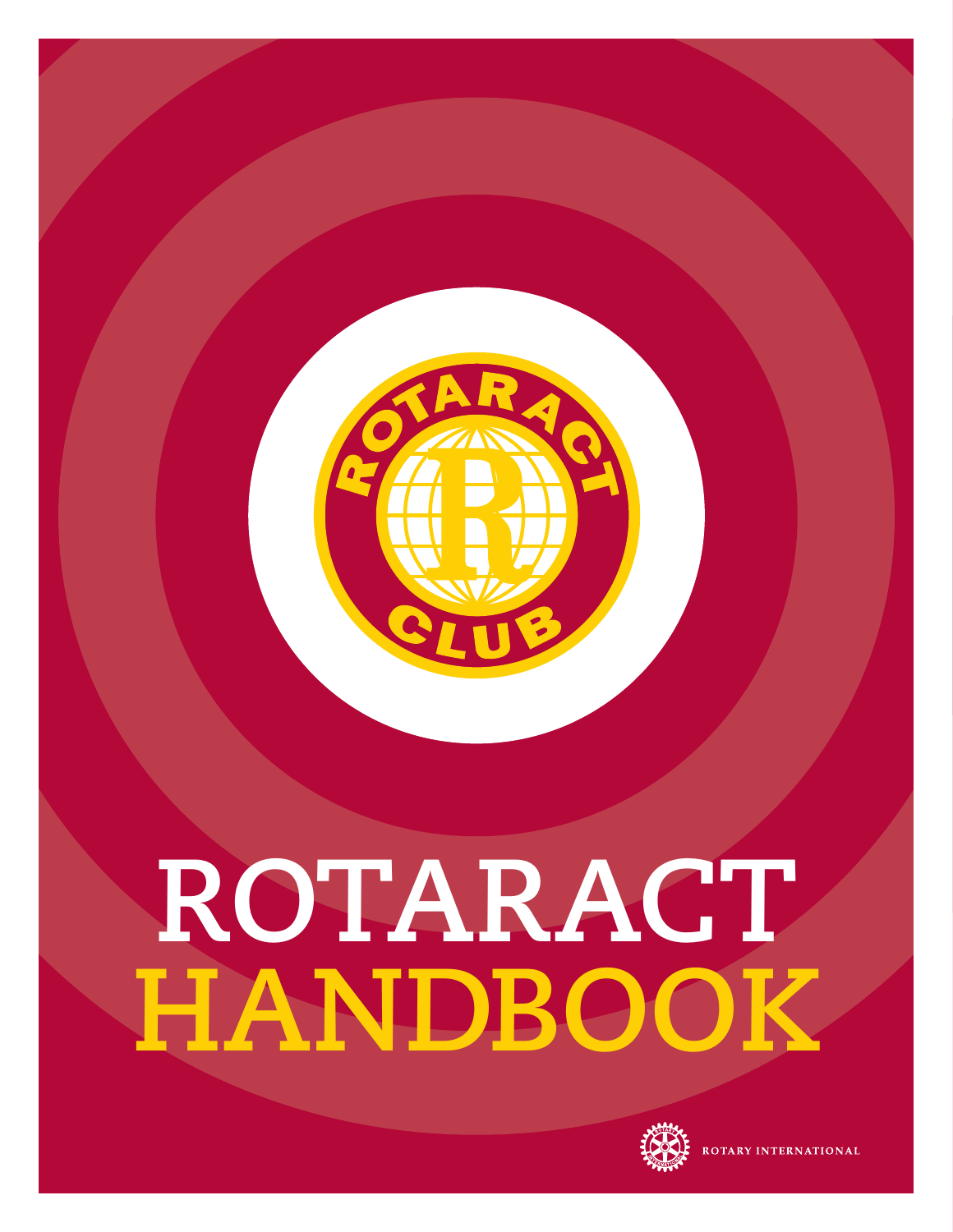#### About Rotary

Rotary International is a global community of committed professionals working together to serve others and advance peace. More than 1.2 million members in over 34,000 Rotary clubs worldwide volunteer in communities at home and abroad.

#### About Rotaract

Rotaract is a service club for young men and women ages 18 to 30 who are dedicated to community and international service. Its membership totals over 184,000 in more than 8,000 clubs worldwide. Rotaract clubs are self-governing and self-supporting and can be either university- or community-based. Individual Rotary clubs sponsor Rotaract clubs and offer guidance and support, making the Rotaract clubs true "partners in service" and key members of the family of Rotary.

#### About this handbook

The *Rotaract Handbook* is designed to help young men and women, and the Rotarians who support them, learn how to

- • Start and organize a Rotaract club
- Identify service projects and raise funds to support club activities
- • Promote club successes and attract potential members
- • Connect with Rotaractors around the world
- • Work with participants in other New Generations programs, such as RYLA and Interact

The information in this 2012 edition of the *Rotaract Handbook* is based on the Rotary Code of Policies and the Standard Rotaract Club Constitution and Bylaws. Changes to those documents by the RI Board of Directors supersede any references in this publication.

If you have questions or comments, submit them to: New Generations Department Rotary International One Rotary Center 1560 Sherman Avenue Evanston, IL 60201-3698 USA Email: [rotaract@rotary.org](mailto:rotaract@rotary.org) Phone: +1-847-866-3315 Fax: +1-847-556-2182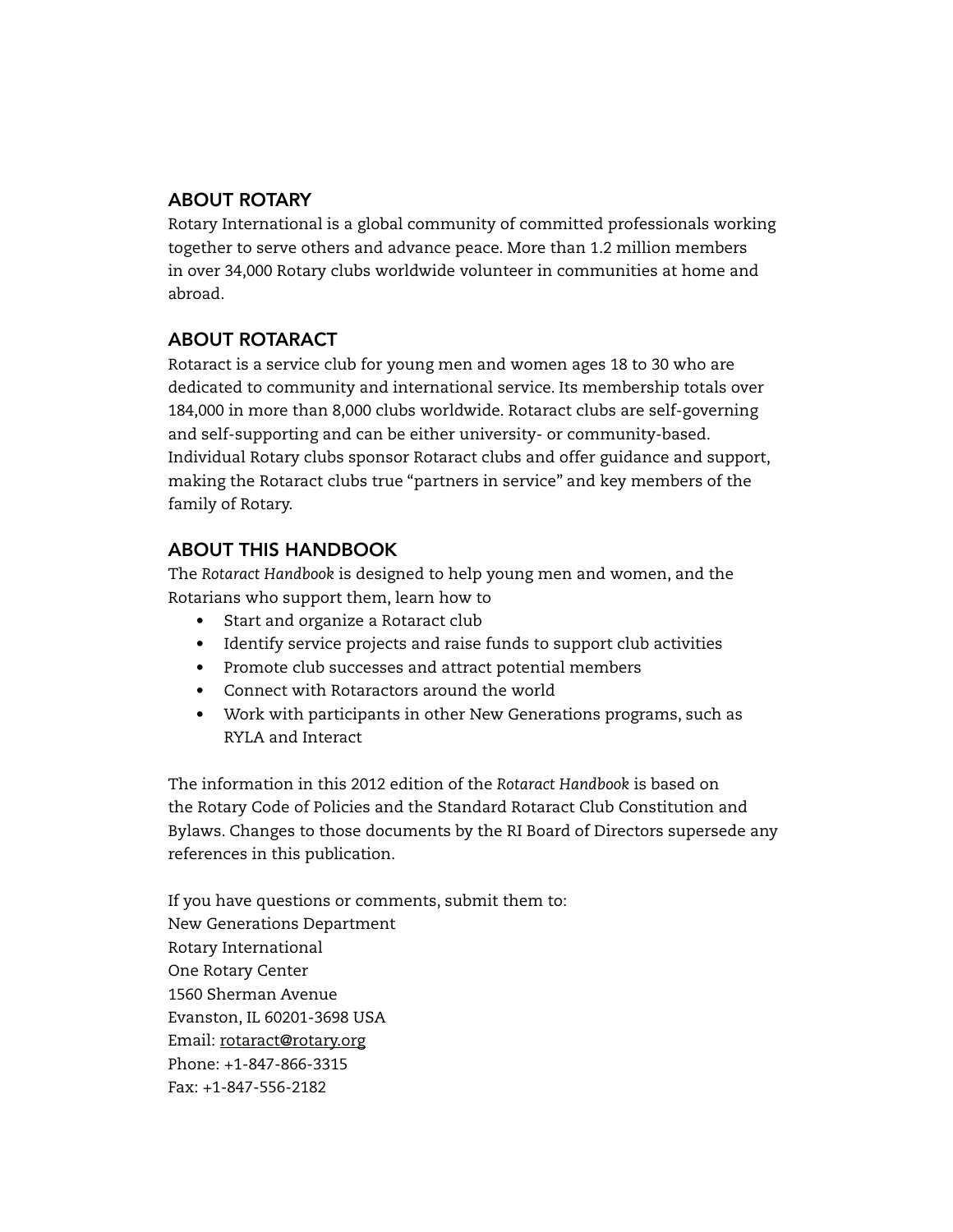# **CONTENTS**

| 1              | Get Started: Organizing a Rotaract Club in Three Easy Steps<br>Rotarians' Role<br>Rotaractors' Role                                                                                                                                                                          | 1  |
|----------------|------------------------------------------------------------------------------------------------------------------------------------------------------------------------------------------------------------------------------------------------------------------------------|----|
| $\overline{2}$ | <b>Set Your Course: Club Administration</b><br><b>Board of Directors</b><br>Club Committees<br>District Leadership Training<br>Club Meetings<br>Finding and Keeping Members                                                                                                  | 5  |
| 3              | Make a Difference: Service Projects<br>Plan Service Projects<br>Secure Financial Support for Projects<br>Publicize Club Activities                                                                                                                                           | 13 |
| 4              | Reach Out: Rotary Club, District, and International Support<br>Sponsor Rotary Club<br><b>Faculty Adviser</b><br><b>Rotary District</b><br>Rotary International                                                                                                               | 18 |
| 5              | <b>Meetings and Events for Rotaractors</b><br>District Meetings<br><b>Multidistrict Meetings</b><br><b>International Events</b>                                                                                                                                              | 22 |
| 6              | <b>Connecting: Global Service Network</b><br>Other Rotaract Clubs<br>Global Networking Groups<br>Other New Generations Programs and The Rotary Foundation                                                                                                                    | 24 |
| 7              | <b>Resources</b><br>RI Publications<br>Online Resources<br><b>RI</b> News                                                                                                                                                                                                    | 26 |
| 8              | Documents, Forms, and Guidelines<br>Rotaract Statement of Policy<br>Standard Rotaract Club Constitution<br>Standard Rotaract Club Bylaws<br>Rotaract Club Certification Form<br>Rotaract Emblem Usage Guidelines<br>Rotaract Merchandise<br>Rotaract Club Website Guidelines | 29 |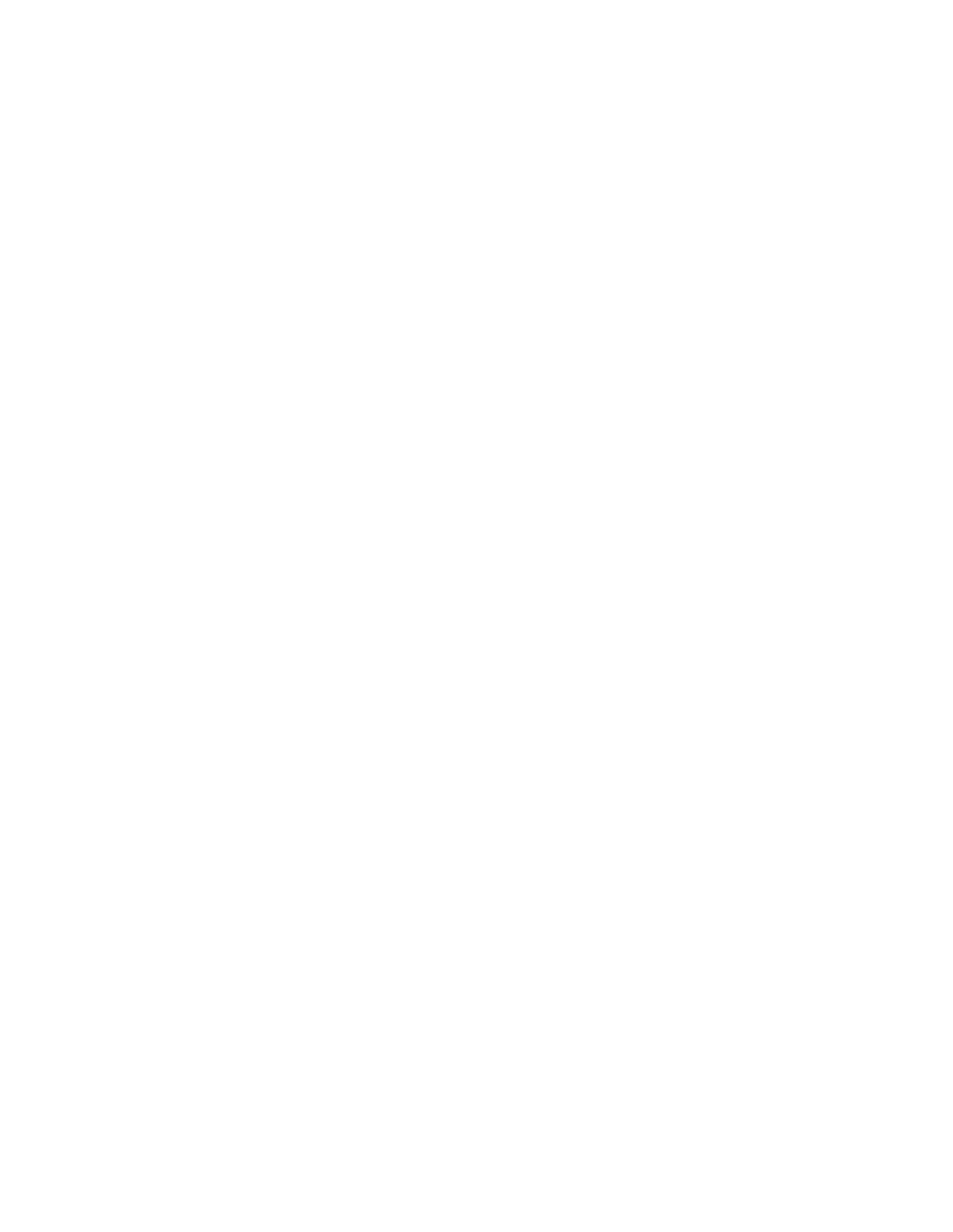# 1. Get Started: Organizing a Rotaract Club in Three Easy Steps

# Rotarians' Role

Deciding to sponsor a Rotaract club is the beginning of a rewarding journey for your Rotary club. Follow these three steps to get started.

#### Step 1: Do your research

Form a Rotaract committee to determine if your club is interested in sponsoring a Rotaract club, and if it is prepared for the responsibilities of becoming a sponsor club. Also, review the needs of the community and its young adults. Your district Rotaract chair and district Rotaract representative can offer advice and suggestions.

#### Step 2: Identify potential Rotaractors

Potential members are all around you! Brainstorm with your club to develop as wide a membership pool as possible. Consider

- • Current and former Rotary Youth Exchange students, Interactors, and RYLA participants, and Rotary Foundation alumni
- • Sons, daughters, and other family members of Rotarians
- • Employees and interns who work with Rotarians
- • Participants in young adult programs at community centers, places of worship, health clubs, and other public venues
- • Students in universities, colleges, and continuing education programs
- • Members of nonprofit organizations, professional associations, and social networking sites

For a university-based club, ask the person who has volunteered to be its faculty adviser to suggest possible club members.

#### Step 3: Invite prospective members to an informational meeting

After you've identified at least 15 potential members, invite them to a meeting to learn more about Rotaract. In addition to prospective Rotaractors, you'll want to invite

- • Rotaract committee members
- • Your sponsor Rotary club president
- • District Rotaract chair and district Rotaract representative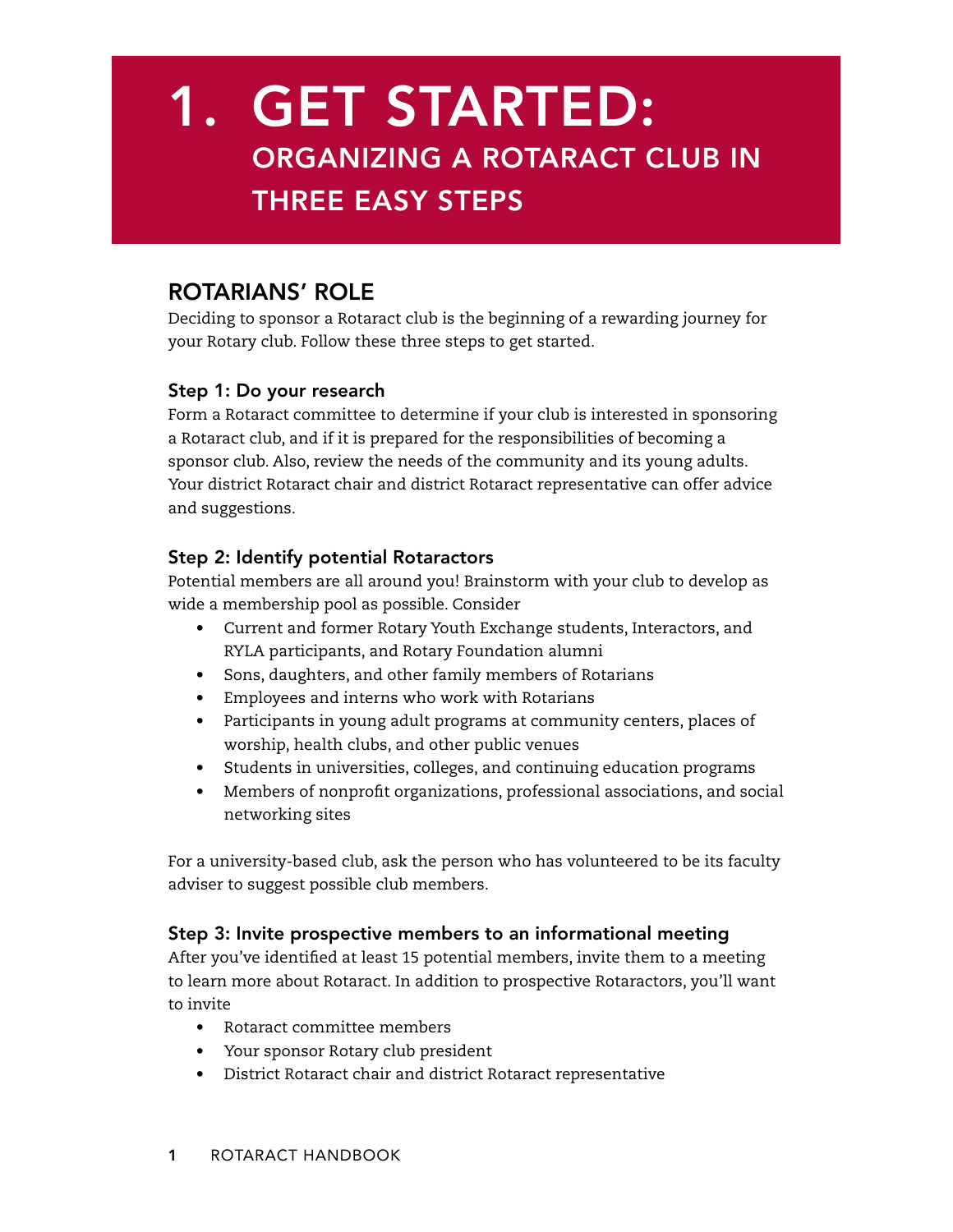- • Faculty adviser (for a university-based club)
- • Rotaractors from nearby clubs who can share their experiences and answer questions

At the meeting:

- Briefly discuss Rotary and Rotaract's history and shared commitment to service.
- • Distribute copies of *[Rotary Basics](http://shop.rotary.org/Rotary-Basics/dp/B005R0SEJM)* and show a video from the RI website or *[Rotary Video Magazine](http://www.rotary.org/en/MediaAndNews/Multimedia/RVMVideoMagazine/Pages/RVMArchive.aspx)* collections.
- • Explain Rotaract's policies and goals. Describe successful service projects to show how Rotaract clubs make a difference locally and globally (see chapter 3).
- Highlight how Rotaractors can work on service projects with young adults in other parts of the world.
- Get potential members excited about Rotaract by asking them to suggest club projects.
- Distribute copies of the Rotaract [Promotional](http://shop.rotary.org/s?searchKeywords=663&Action=submit) Card and encourage prospective Rotaractors to invite their friends to join.
- • Make time for questions.

At the end of the meeting:

- Take a vote to see if you have enough interest and commitment to establish a Rotaract club. A minimum of 15 charter members is recommended.
- • Set a date for the first organizational meeting.

From here, the club's progress is largely in the hands of the new Rotaractors, but your guidance is still valuable. Read on to understand what happens in a Rotaract club after the initial organizing phase, and how you and your Rotary club can help a new Rotaract club succeed.

#### Subscribe to the New Generations Newsletter

Rotaractors and Rotarians will benefit from subscribing to this monthly newsletter. Learn about upcoming RYLA, Rotaract, and Interact events and read about New Generations participants in the news. Subscribe at [www.rotary.org/newsletters.](http://www.rotary.org/newsletters)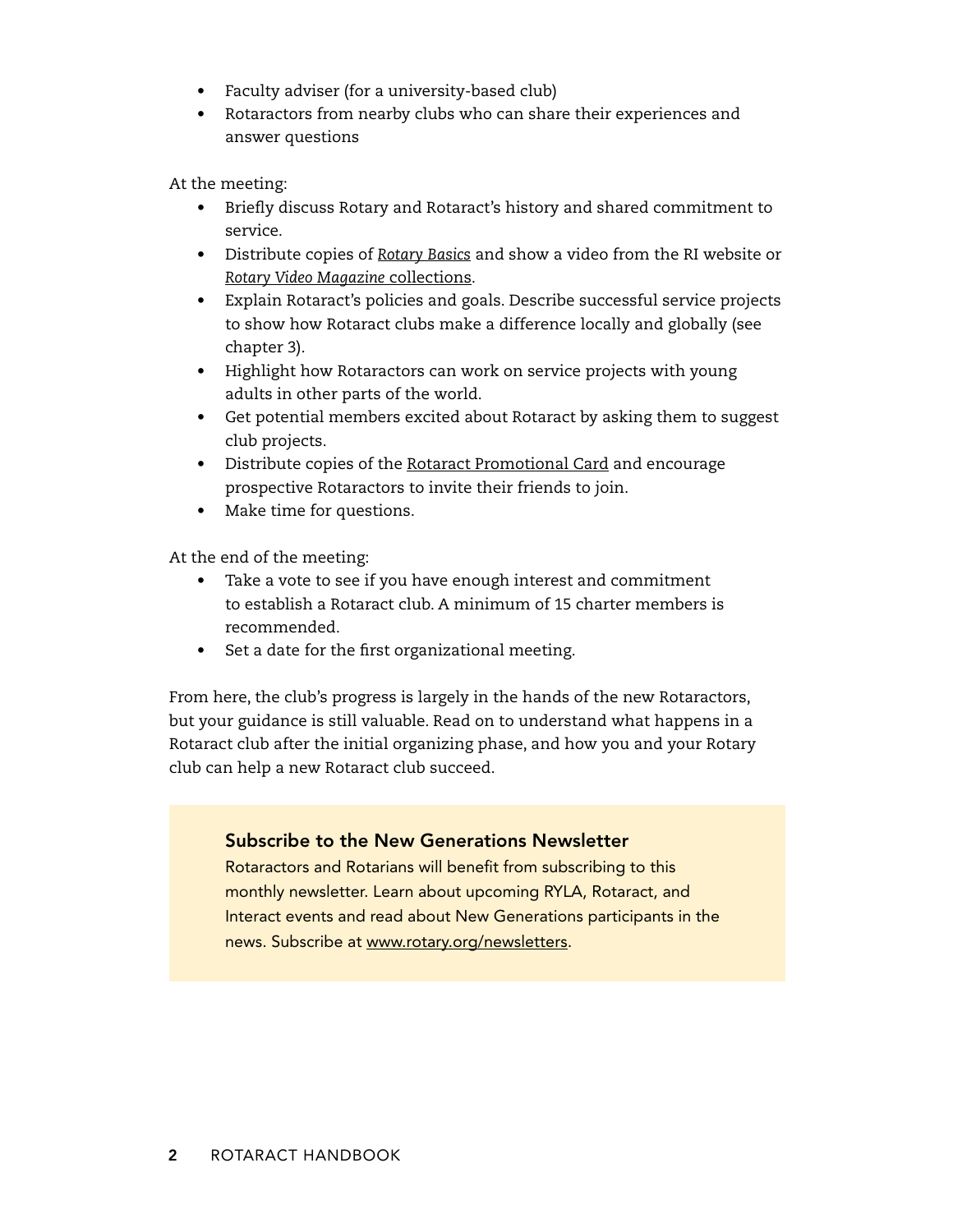### Rotaractors' Role

After the initial organizing phase, it is up to you, the new Rotaractors, to complete the process. Here are three easy steps to help you launch your club:

#### Step 1: Hold organizational meetings

Build momentum and keep enthusiasm high by scheduling organizational meetings no more than two weeks apart. Use sign-in sheets to collect attendees' names, phone numbers, and email addresses. Social media can help you recruit more participants. Encourage attendees to invite their friends and colleagues to meetings.

Before seeking certification from Rotary International, your club must:

- • Hold elections for president, vice president, secretary, treasurer, and other members of the board
- • Develop a membership plan to ensure that your club includes members of different ages and genders
- • Establish annual club dues
- • Determine where and when meetings will be held. Clubs must meet at least twice a month, but are free to consider a range of options, including meeting in person, online, or a combination of the two. Select times that are convenient for club members.
- • Begin planning service activities, fundraising events, and the inaugural ceremony
- • Help members understand the constitutional documents

#### Step 2: Complete organizational paperwork

Now that your prospective Rotaract club has a strong membership base, you can apply for certification from RI. Work with your sponsor Rotary club to accomplish the following tasks:

- • Complete the Rotaract Club Certification Form (see chapter 8).
- Have the form signed by your Rotaract club president, sponsor Rotary club president, and the district governor.
- • Pay the US\$50 organization fee (normally paid by the sponsor Rotary club).
- • Send the form and fee to RI World Headquarters or the appropriate international office (see the inside back cover of the handbook for a complete list).

#### Good to Know

Before a prospective club can be certified, it must adopt the Standard Rotaract Club Constitution and club bylaws consistent with the constitution and policy established by RI (see chapter 8). These bylaws are subject to the approval of the sponsor Rotary club.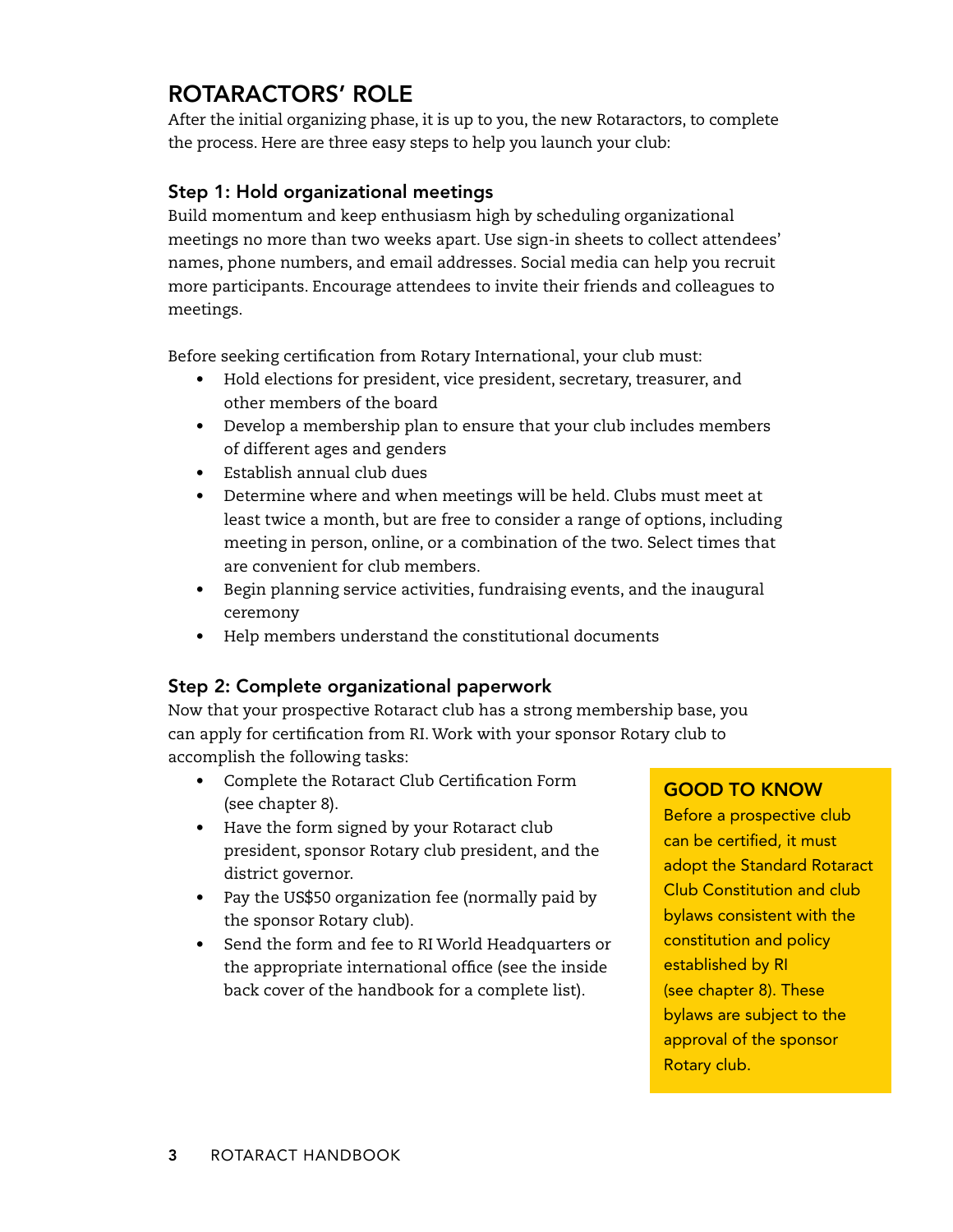Once your Rotaract club has been certified, a process that takes about four weeks, the sponsor Rotary club will receive your club's Certificate of Organization from Rotary International.

#### Step 3: Plan an inaugural ceremony

Chartering a Rotaract club is a meaningful and exciting event. Work with your sponsor Rotary club to organize an inaugural ceremony. Invite Rotary district leaders, such as the governor, Rotaract chair, and Rotaract representative. Ask local media to cover the event to help promote your club in the community.

Inaugural ceremonies are rich in tradition. Learn how your sponsor Rotary club celebrates its special occasions, and then develop a ceremony that blends Rotary traditions and the new energy of your Rotaract club. Here are some other ideas to consider for your ceremony:

- • Welcome new Rotaractors into the family of Rotary.
- • Briefly explain Rotary and its mission.
- • Review the history of Rotaract and how the new club was formed.
- Induct members individually, and announce board members and officers.
- • Present each member with a Rotaract lapel pin. (For more information on how to obtain licensed Rotaract merchandise, see chapter 8.)
- • Take photos to commemorate the event.
- • Create an inaugural ceremony program book that lists club members.

#### What's next?

Congratulations! As you begin planning for your first year, remember to seek out the advice and help of your sponsoring Rotary club and refer to the resources available through Rotary International.

Active members are the key to a successful club. A Rotaract club should provide opportunities for networking, community and international service, professional development, and socializing. Make sure your first year involves a variety of activities and projects for everyone.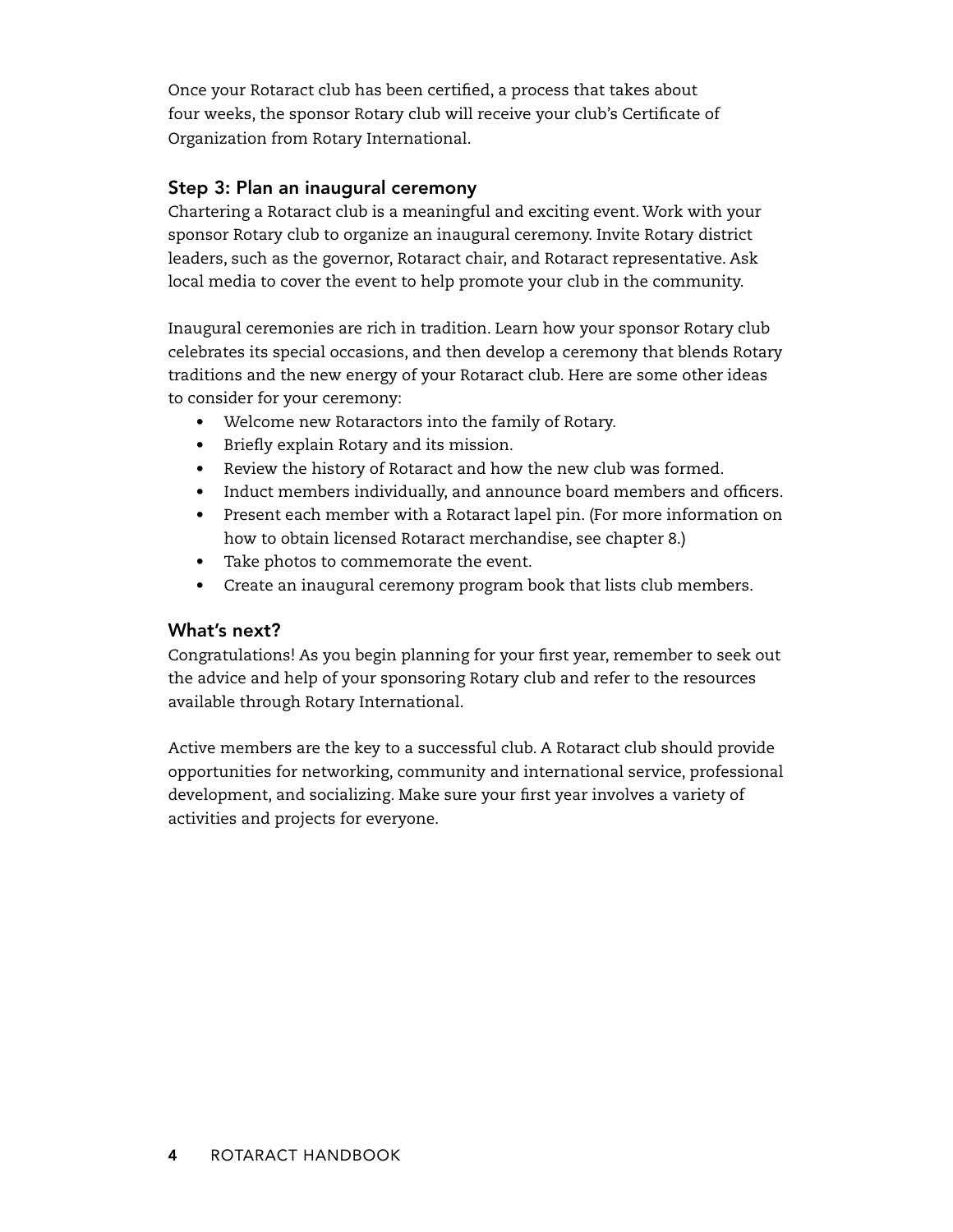# 2. Set Your Course: Club Administration

Strong leaders can help your Rotaract club find and retain members, raise funds, and carry out successful projects. The club's board of directors should be familiar with the Rotaract constitutional documents (see chapter 8). In addition, incoming Rotaract club officers must participate in leadership training offered by the district.

### Board of Directors

The board of directors serves as the governing body of a Rotaract club and includes the president, immediate past president, vice president, secretary, treasurer, and any additional officers your club decides it needs. Rotarian and faculty advisers should regularly attend board meetings to provide guidance. Rotary club members may also attend these meetings as observers. The board should meet at least once a month and report any action taken at the next club meeting.

During its meetings, the board reviews and approves the club's plans and service projects, ensures the club's financial solvency, and delegates responsibilities. At the end of the Rotary year, the board prepares a final report that describes the major actions taken over the preceding 12 months. A copy of the report should be sent to the sponsor Rotary club.

#### Update Your Club Information

Every six months, the Rotaract president is required to update club information and membership data with RI through Member Access at [www.rotary.org/memberaccess.](www.rotary.org/memberaccess) This online process lets RI know that your club is active, confirms that your contact information is listed correctly in the *Worldwide Rotaract Directory,* and ensures that your club is kept up-to-date about Rotaract, preconvention activities, and resources.

Clubs that fail to update club information and membership data over a two-year period will be terminated.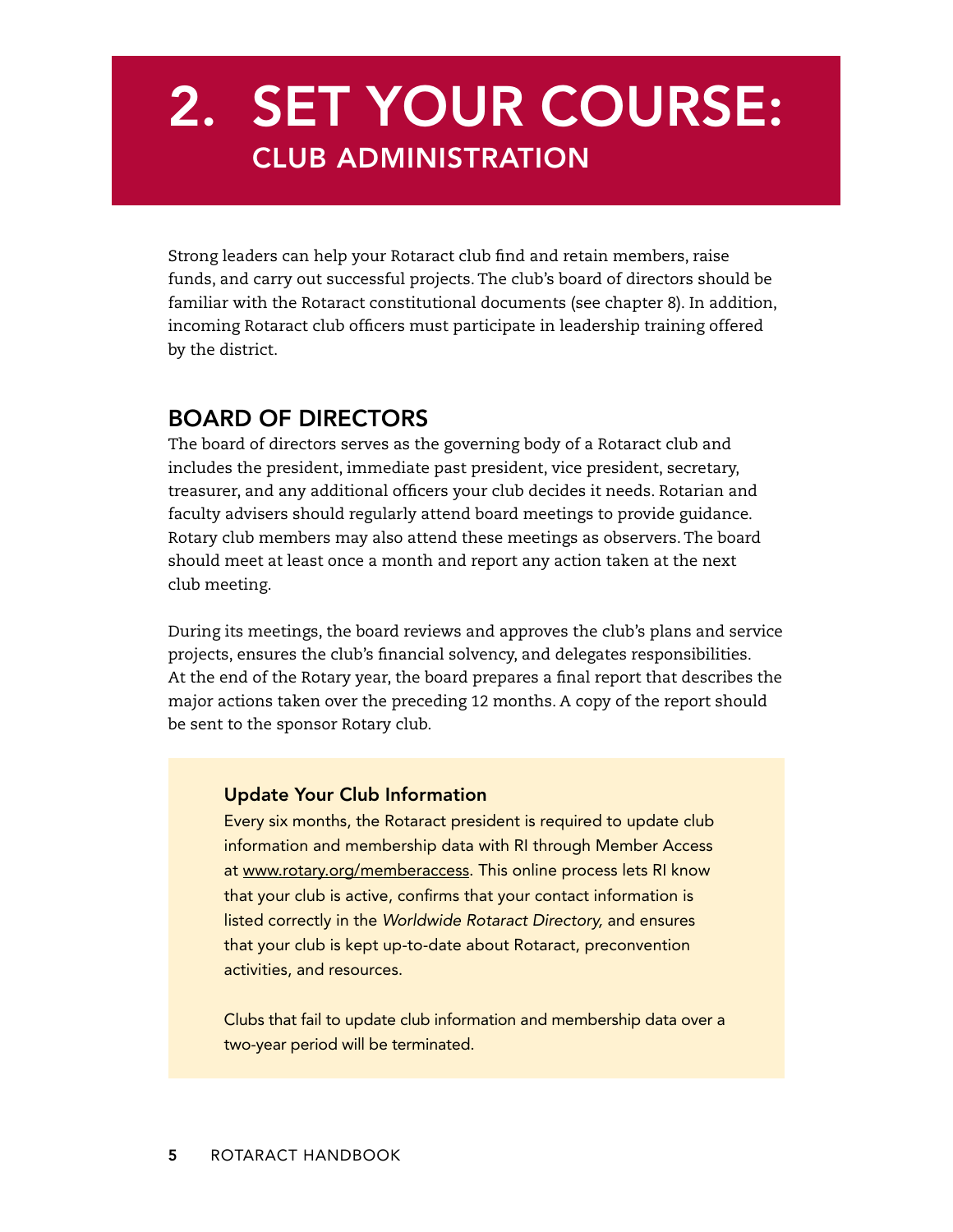#### President

The president's primary role is to ensure that the club's professional and leadership development activities are successful and that its service projects benefit the community.

Responsibilities include:

- Conducting effective club meetings with detailed agendas that allow enough time for reports from officers and committee members
- • Chairing meetings of the board of directors
- • Appointing all standing and special committees, with board approval, and serving as an ex officio member of all committees
- • Appointing committee chairs based on individuals' experience, and seeking their opinions about committee members
- Delegating responsibilities to help members develop their leadership skills for future club leadership roles
- Encouraging club members to get involved in projects by building on their skills and interests
- Ensuring that club activities and service projects are successfully promoted and executed
- Monitoring membership to maintain an age and gender balance
- Communicating and collaborating with the Rotarian adviser, Rotary club members, and district Rotaract officers. In university-based clubs, the president should also consult with the faculty adviser.
- • Updating club information and membership data every six months through Member Access

#### Vice president

The vice president's primary role is to support the president. Some clubs may choose to have the incoming president serve as vice president.

Responsibilities include:

- • Presiding over meetings in the president's absence
- • Serving on the board of directors and as an ex officio member of all committees
- • Handling special assignments as directed by the president
- • Staying current on club goals and activities
- • Succeeding to the office of president in the event of a vacancy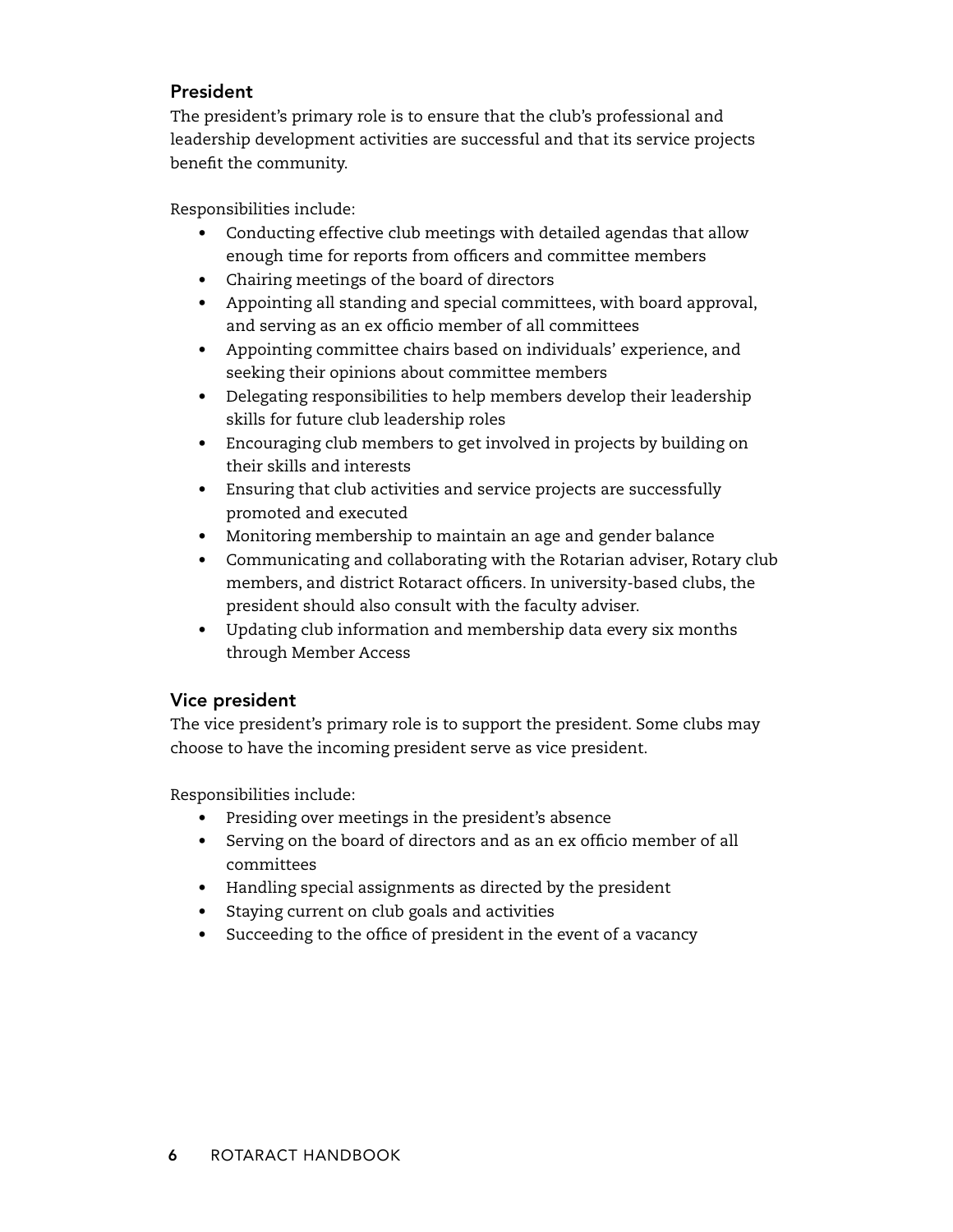#### **Secretary**

The secretary's primary responsibility is to help the club function efficiently. The secretary should be well organized and have good communication skills.

Responsibilities include:

- Maintaining all club records, including membership, committee appointments, attendance, dues payments, and important club documents such as the club's certificate of organization, budgets, and reports
- Notifying the sponsor Rotary club of club members who are turning 30, to help it identify potential Rotarians
- Providing club and member information to the president for regular updates to RI
- Taking minutes a clear, concise written record of meeting discussion and actions — at all club meetings. Minutes should cover these points:
	- – Date, time, and place
	- – Presiding officer
	- Attendance
	- Approval and correction of last meeting's minutes
	- Treasurer's statement
	- – Summary of reports from officers and committees
	- – Summary of agenda (including old and new business) and actions taken
	- Announcements
	- – Adjournment

#### **Treasurer**

The treasurer works with the secretary to maintain accurate financial records. The treasurer should be a responsible, detail-oriented person.

Responsibilities include:

- • Chairing the finance committee
- • Collecting membership dues
- • Depositing dues and all proceeds from fundraising projects
- • Paying all club bills and reimbursements for club expenses
- • Preparing and administering the budget
- • Preparing a monthly report that accurately details
	- Money on hand at the beginning and end of the month
	- Income, with its source (such as membership dues or fundraising) clearly indicated
	- – Payments, indicating for what and to whom
- Ensuring that the club complies with all government financial reporting requirements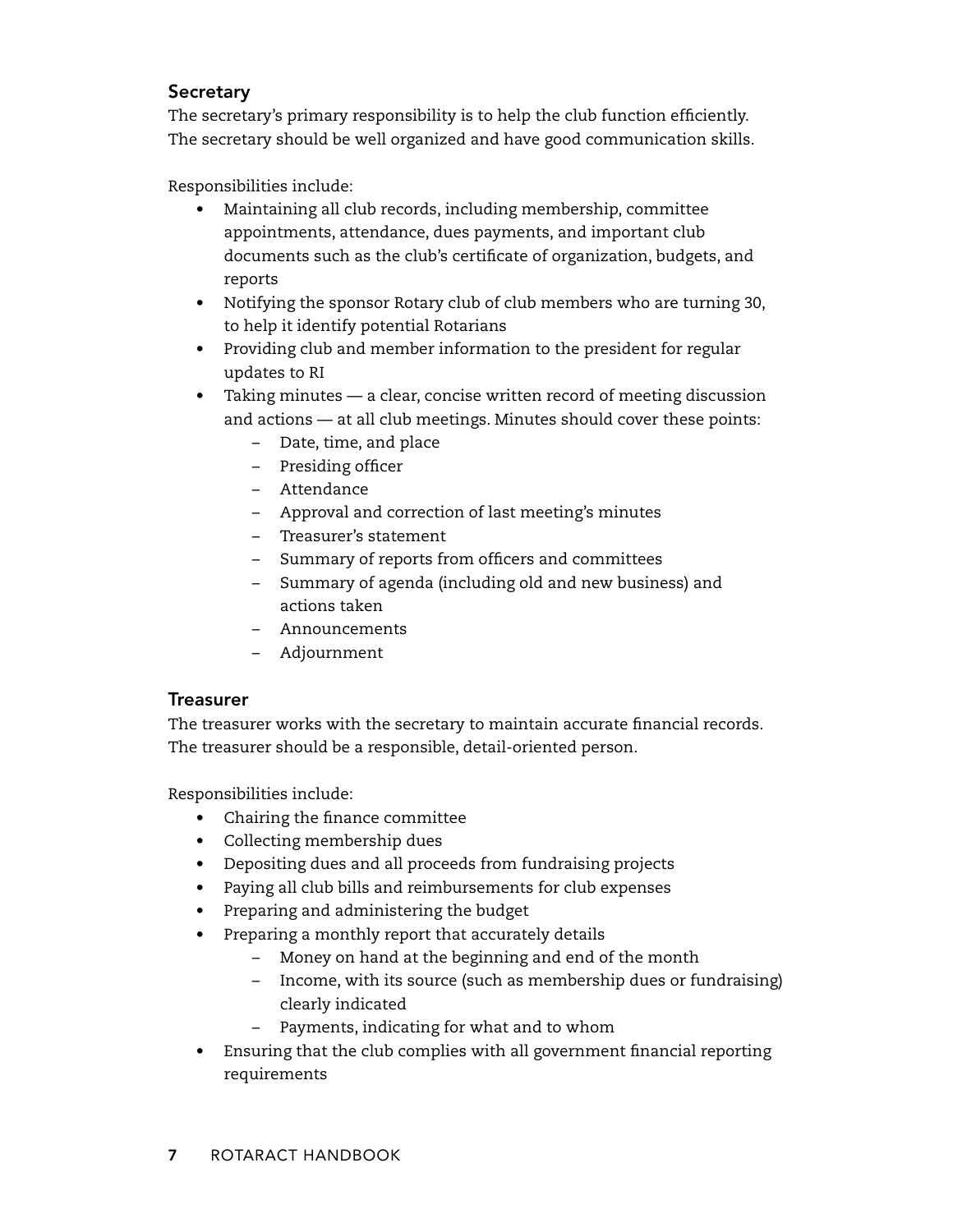The outgoing treasurer should give the end-of-year report to club members and the incoming treasurer. Treasurers' reports become part of the club's permanent record.

#### Immediate past president

Your club's immediate past president can provide useful feedback and perspective in the planning of club activities. He or she can assist with special projects and provide support for board and club members.

# Club Committees

Committees help your club carry out its activities and projects. The club president, with the approval of the board, appoints five standing committees — club service, community service, international service, professional development, and finance — as prescribed by the Standard Rotaract Club Constitution. Additional committees may be appointed as needed.

Committees should meet at least once a month to discuss plans and activities. A committee may divide into subcommittees to accomplish all of its tasks. All committee activities and expenses are subject to the board's approval, so committee plans should be shared with the club president.

The committee chair should:

- Notify committee members of the date, time, place, and subject of meetings
- • Prepare and follow meeting agendas
- Assign tasks to each committee member and keep track of these assignments
- • Be prepared to report back to the club's board

Following are the responsibilities of the five standing committees:

#### Club service committee

- Develops strategies for recruiting new members and keeping current members active
- Publicizes the club's activities to members and the general public
- • Plans activities for networking and socializing
- Maintains a historical record, including pictures and descriptions of club activities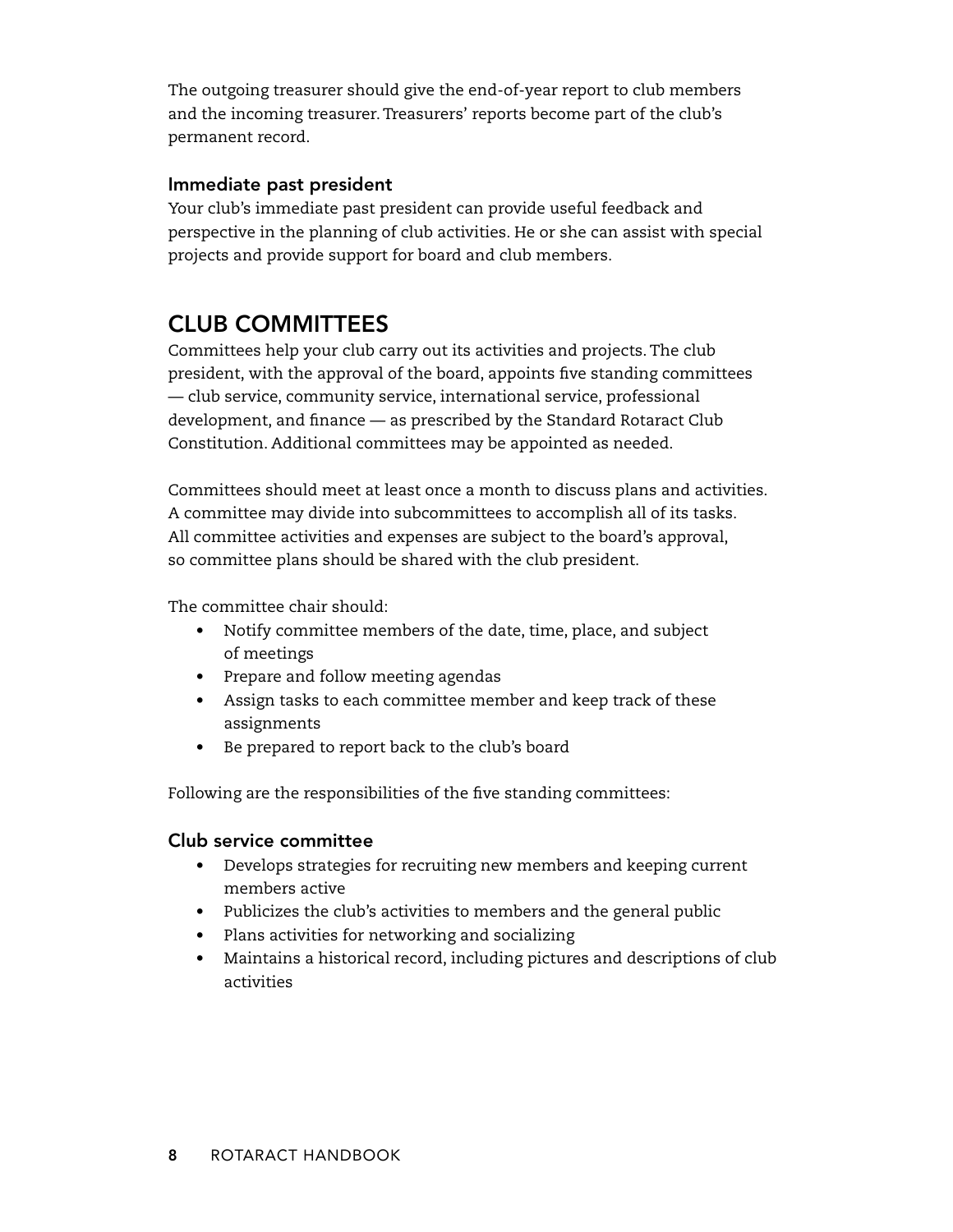#### Community service committee

- Reviews suggestions from members for community service projects to ensure they address real needs and can be successfully carried out by the club
- • Develops plans for the club's annual community service project
- Leads, organizes, and implements the community service project

#### International service committee

- Reviews members' suggestions for international service projects to ensure they address real needs and can be successfully carried out by the club
- • Develops plans for the club's annual international service project
- • Leads, organizes, and implements the international service project
- • Develops additional activities that promote international understanding among club members and in the community

#### Professional development committee

- Solicits suggestions from club members for professional development activities
- • Reviews and plans activities
- • Explores resources in the community
- • Leads, organizes, and implements the activities

#### Finance committee

- • Decides how the club will fund its activities
- Focuses on keeping dues low and maintaining the club's ability to support itself
- • Collects any district and club dues
- • Seeks in-kind and monetary donations from businesses and organizations

### District Leadership Training

The district Rotaract committee provides leadership training annually for elected club officers, committee chairs, and Rotarian and faculty advisers. The sponsor Rotary club typically covers the cost of attendance for the Rotaract club's officers, but other arrangements may be made. Contact your district Rotaract chair or Rotaract representative for more information about training opportunities.

#### Good to Know

Rotaract clubs may amend the Standard Rotaract Club Bylaws as long as the changes are in harmony with the Standard Rotaract Club Constitution and approved by the sponsor Rotary club.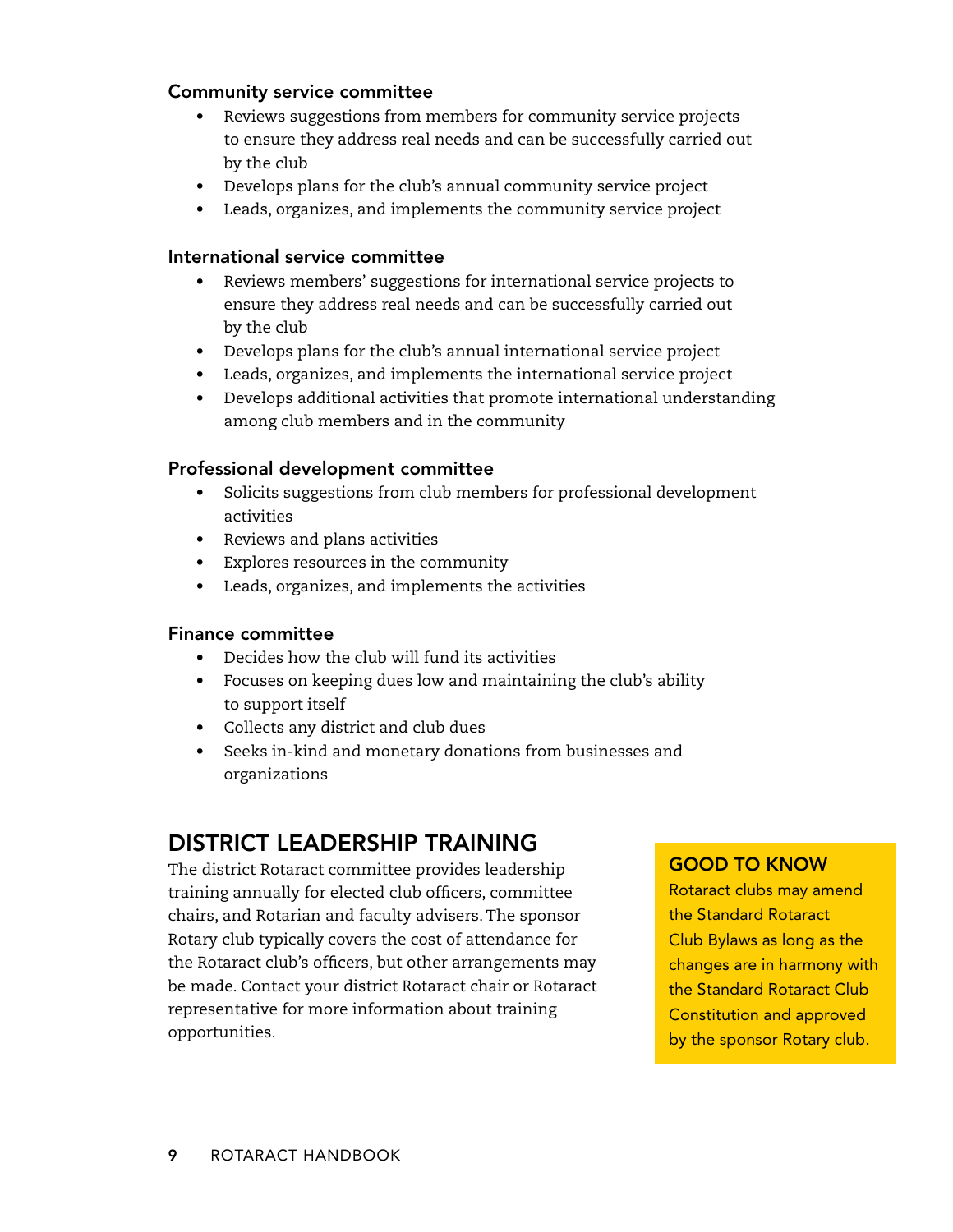### Club Meetings

Rotaract clubs must meet at least twice a month, but where and how are up to you and your sponsor Rotary club. With your sponsor club's approval, you can choose to meet in person, online, or whatever makes sense for your members.

Consider appointing a meeting chair to organize a year's worth of programs or assign each meeting to a different member who serves as that meeting's organizer and facilitator. Involving your members in planning ensures that club meetings are interesting and relevant to everyone. The sponsor Rotary club can be a good source for program ideas.

Invite experts from the community or university, outstanding business leaders, or international guests to speak at your meetings. Consider taking a field trip to local businesses, community organizations, or cultural sites. Use a meeting to update members about club projects or new Rotary initiatives.

#### Agenda

Following an agenda is the best way to ensure that time is used effectively. Your meeting agenda might include:

- 1. Time for socializing before the meeting
- 2. Introduction of guests and new club members
- 3. Announcements and reminders
- 4. Board member and committee reports
- 5. Program presentation
- 6. Closing, including a thank-you to the program speaker and other program participants
- 7. Adjournment

#### Officer Installation

Hold installation ceremonies annually to introduce new officers and to recognize immediate past officers for their dedicated work. Consider presenting certificates of recognition to all club members.

Invite the incoming president and officers of the sponsor Rotary club to this event so they can get acquainted with new Rotaract officers.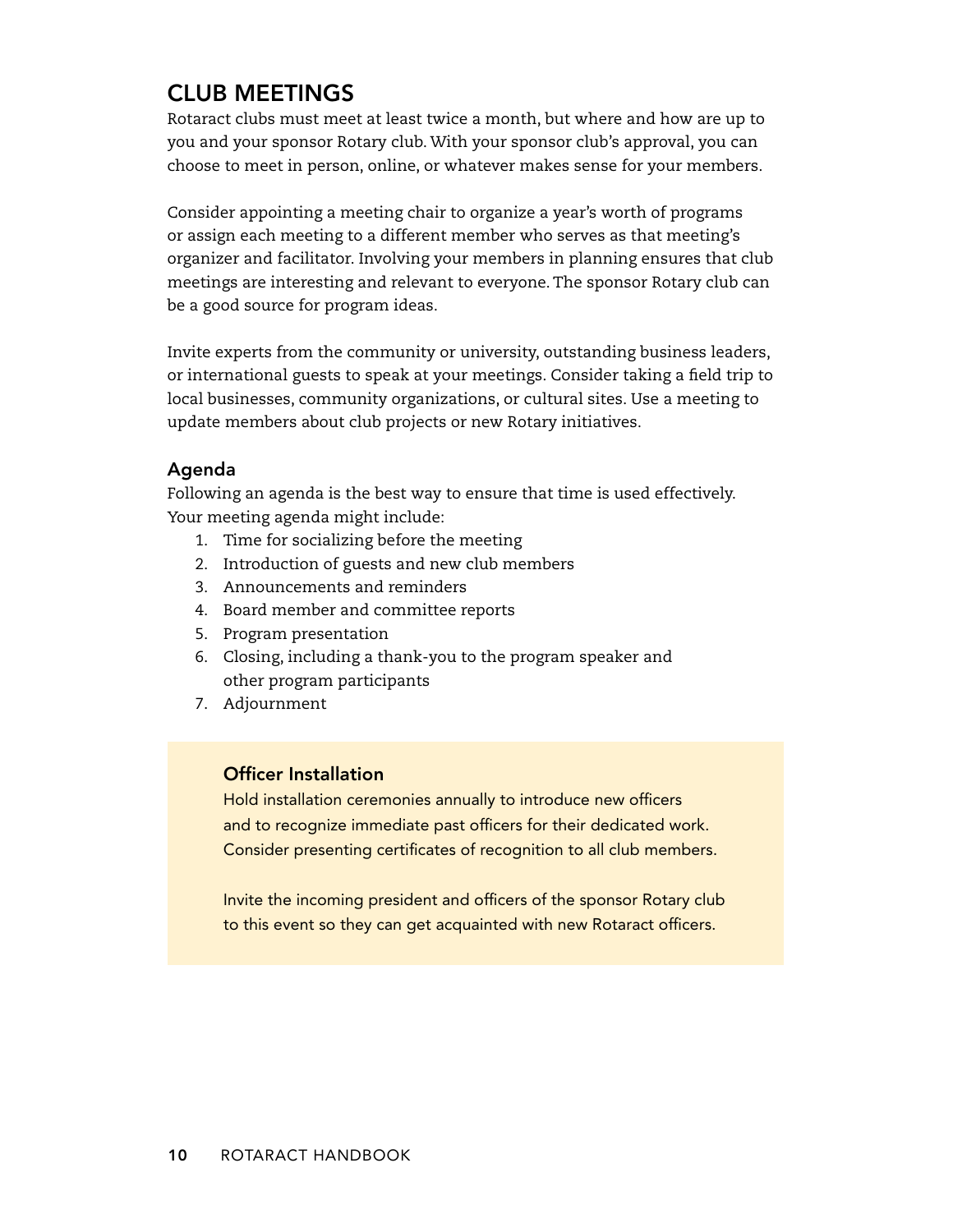# Finding and Keeping Members

Your ability to bring in new members and retain current ones is critical to your club's success. Set membership goals for all club members. Here are some ways to maintain a strong, active club.

#### 1. Involve new members

Understand your members' motivations for joining Rotaract. Do they want to make the world a better place, develop their leadership skills, expand their circle of friends? Connect members with activities and opportunities that help them achieve their personal goals while making the club stronger.

Some other ideas:

- Welcome and celebrate new members with a special meeting or event.
- • Ask experienced Rotaractors to mentor new members and make them feel welcome.
- Follow up by phone with new members who miss a meeting.

Encourage new members to invite their friends and family members to participate in club activities and service projects.

#### 2. Keep current members

Keeping club members is just as important as recruiting new ones. With a large number of enthusiastic, dedicated Rotaractors, your club can carry out successful service projects and attract new members. Consider these ideas for involving current members:

- Assign committee responsibilities to veteran members to acknowledge their importance to the club.
- Recognize club members who dedicate extra time to service projects.
- Maintain a good age and gender balance. Different points of view make for more interesting meetings, help ensure the club's continuity, and contribute to a richer Rotaract experience for everyone.
- • Get feedback from members on the types of meetings, activities, and projects they enjoy, and plan accordingly.
- Plan social events to bring members closer together.
- Monitor attendance to ensure that everyone attends at least 60 percent of club meetings. Members with high attendance are the most likely to stay involved.
- Keep members informed through a club newsletter, blog, or social networking site.
- Help Rotaractors get involved with [Interact,](http://www.rotary.org/en/StudentsAndYouth/YouthPrograms/Interact/Pages/ridefault.aspx) [Youth Exchange,](http://www.rotary.org/en/studentsandyouth/youthprograms/rotaryyouthexchange/Pages/ridefault.aspx) or Rotary Youth [Leadership](http://www.rotary.org/en/studentsandyouth/youthprograms/rotaryyouthleadershipawards(ryla)/Pages/ridefault.aspx) Awards (RYLA) programs and other Rotary opportunities in your area.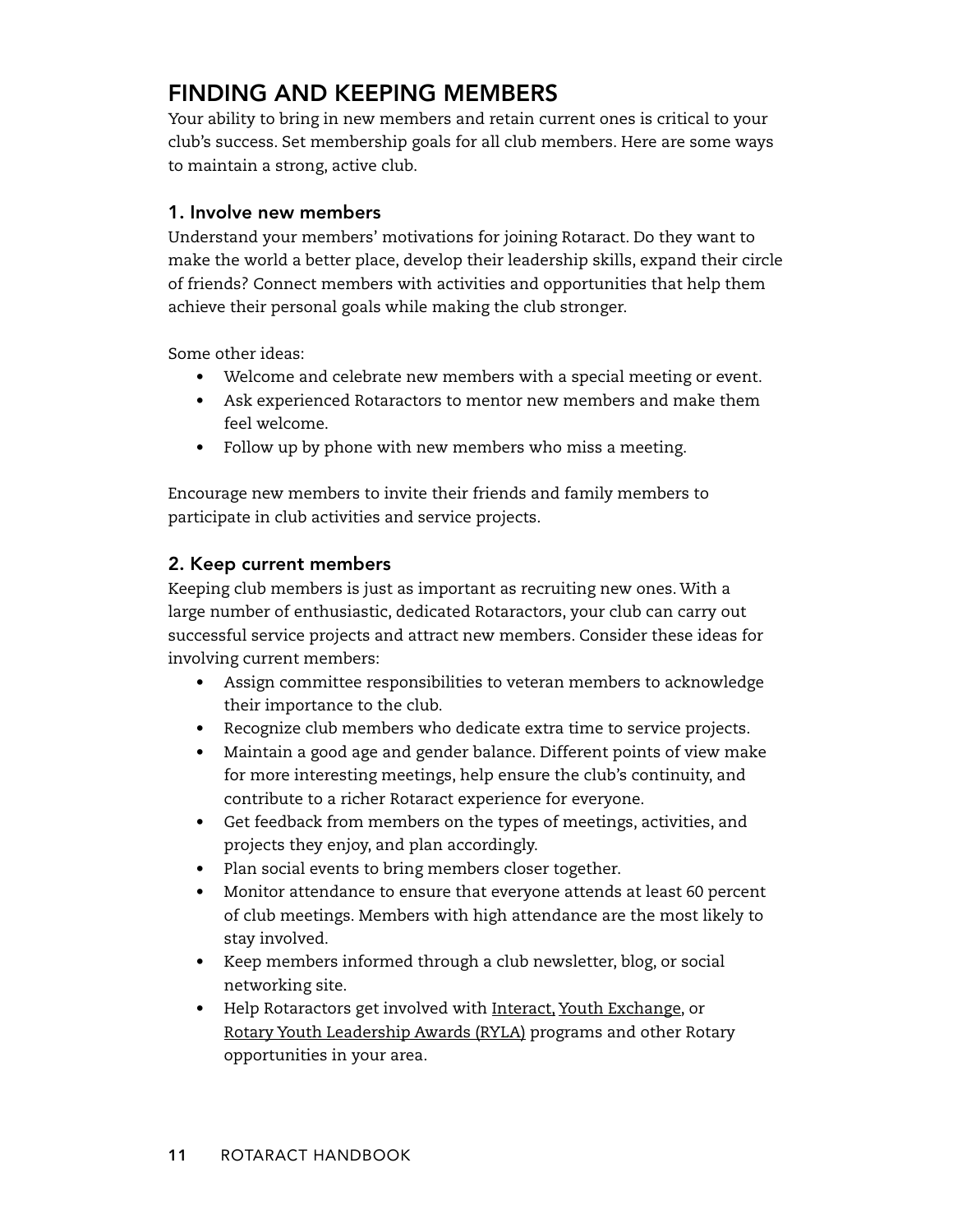#### 3. Bring in new members

The first step to bringing in new members is to get the word out about your club. There are many ways to promote your club and its service projects.

- Organize a special event where you can
	- Explain the purpose of Rotaract and show photographs or a video of your club's activities
	- – Hand out the Rotaract [Promotional](http://shop.rotary.org/s?searchKeywords=663&Action=submit) Card
	- – Emphasize how potential members can accomplish their goals through Rotaract. Whether they want to give back to the community, connect with new friends, develop leadership skills, or be involved with an international organization, Rotaract has something for everyone.
- Publicize your club's activities in the university newspaper or other local media (see chapter 3).
- • Invite potential members to participate in a service project or attend a club meeting.
- Develop a club website or blog where prospective members can learn about club projects and how they can get involved. In university-based clubs, ask for a link to your club's site on the university website (see chapter 8).
- • Use Twitter, Facebook, and other social media to share your club's meeting, event, and project updates.
- • Arrange for Rotaract displays at local libraries, coffee shops, community centers, and other places where young adults gather. Provide information about Rotaract and make it easy for anyone who is interested to find your club. Include a QR code on signs and handouts that link directly to your club's website.
- Encourage club members to wear their Rotaract lapel pins and other logo items at community meetings and events.

#### ROTARY CLUB ADVICE

Your sponsor Rotary club knows the importance of strong membership. Ask for advice and resources on recruiting and retaining members. Check out Rotary membership development strategies and best practices.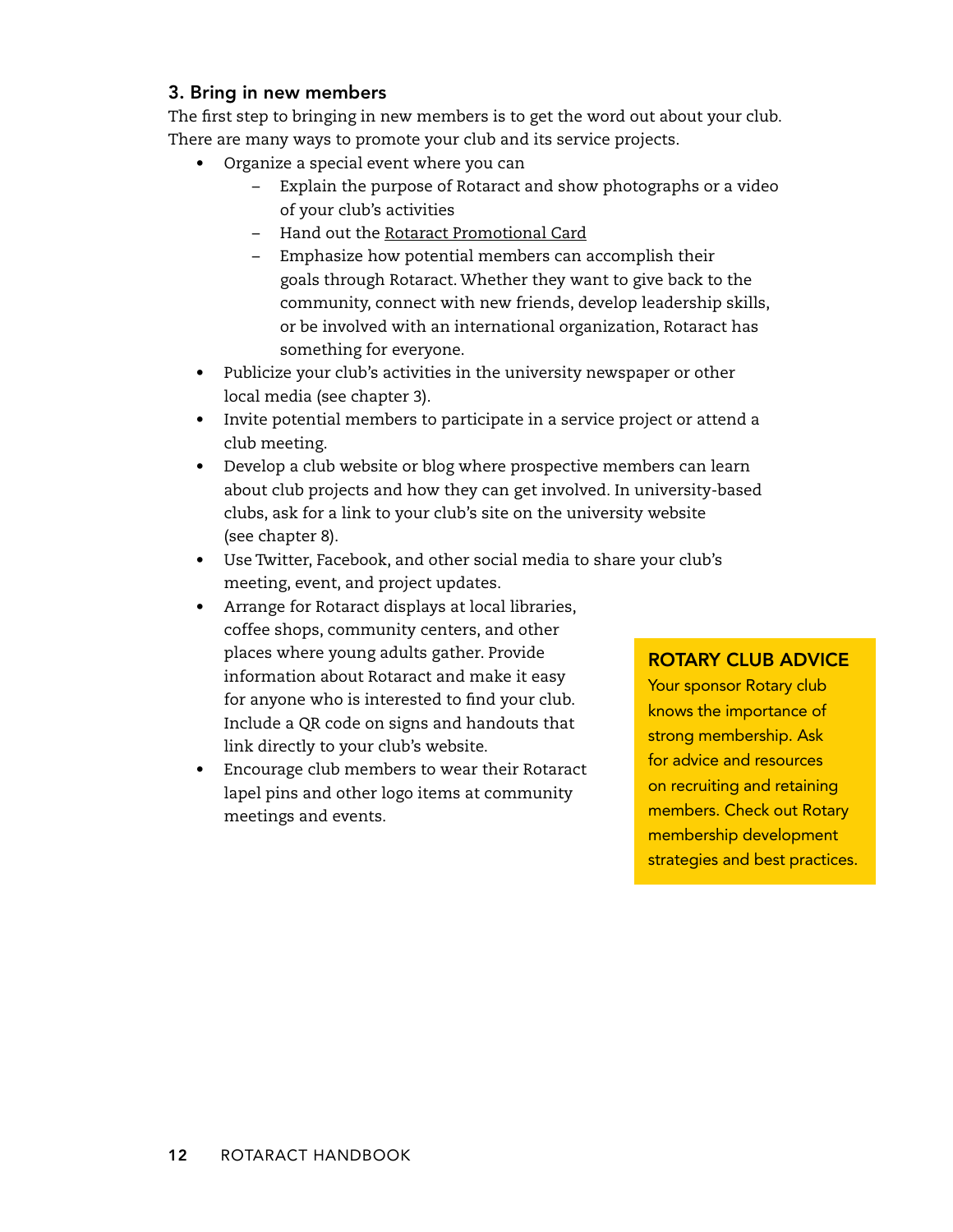# 3. Make a Difference: Service Projects

Rotaract clubs carry out two service projects each year, one that assists the local community and one that helps a community in another country. These projects are a great way for Rotaract clubs to get involved in their own community, connect with young adults globally, and attract new members.

### Plan Service Projects

Gain support for club projects by choosing service activities that address real needs. *[Communities in Action: A Guide to Effective Projects](http://www.rotary.org/RIdocuments/en_pdf/605a_en.pdf)* can help your Rotaract club select a service project that is successful, sustainable, and relevant. *Rotary's [Areas of Focus](http://www.rotary.org/RIdocuments/en_pdf/965en.pdf) Guide* has information on Rotary's six community service priorities: peace and conflict prevention/resolution, disease prevention and treatment, water and sanitation, maternal and child health, basic education and literacy, and economic and community development.

Before your club decides on a project, consider these questions:

- What services does your local community need? For the international community, which area of focus is most compelling for your club?
- • How can you collaborate with your sponsor Rotary club, another local Rotaract club, an Interact club, or a Rotaract club in another country to increase your impact?
- What district Rotaract projects can your club join?
- What types of service projects fit within your club's budget and abilities?

Select a service project that allows your club members to see an immediate benefit to the community while providing opportunities for future service. You can find innovative ideas for service projects on the RI website.

#### International service projects

Some of the most rewarding projects are those conducted with Rotaract clubs in other countries. Use the *Worldwide Rotaract Directory* to connect with another club. Send photos, conduct meetings over the phone or through Skype, or exchange emails. Look for Rotaract clubs on Facebook and Twitter. Attend an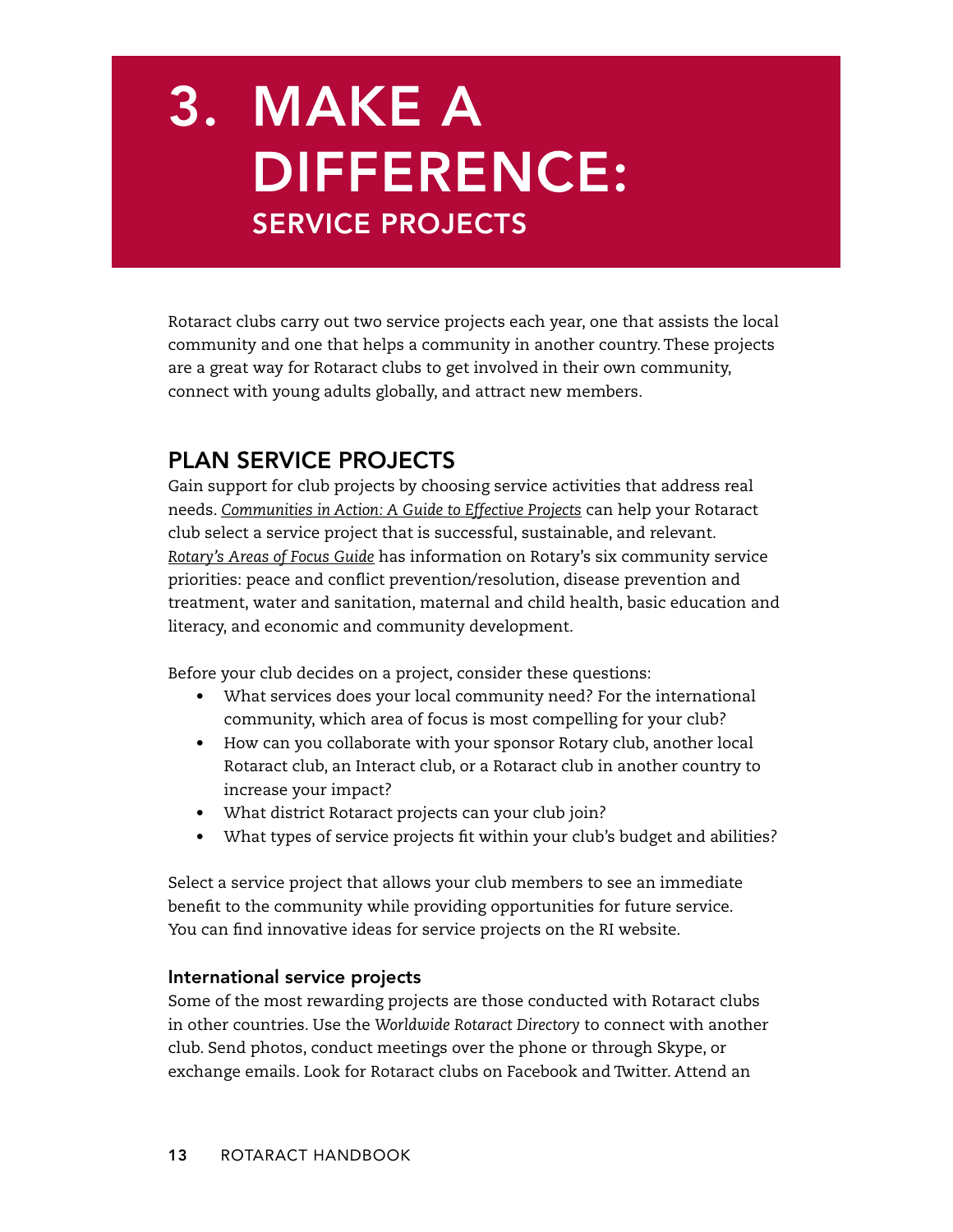international event, such as the Rotaract Preconvention Meeting or the Interota conference, to meet Rotaractors from around the world and explore ideas for an international project.

#### Rotaract Outstanding Project Awards

Each year, Rotary recognizes seven Rotaract clubs for their exceptional community and international service projects. Award recipients are invited to present their projects at the annual Rotaract Preconvention Meeting. Learn how your club can submit its project for consideration at [www.rotary.org/rotaract](http://www.rotary.org/Rotaract).

#### Resources for planning service projects

- • *[Communities in Action: A Guide to Effective Projects](http://www.rotary.org/RIdocuments/en_pdf/605a_en.pdf)* offers step-by-step instructions to develop, carry out, and evaluate a service project, including how to conduct a community needs assessment, work with other organizations, and create a fundraising plan.
- • *[Community Assessment Tools](http://www.rotary.org/RIdocuments/en_pdf/605c_en.pdf)* describes eight tools to identify effective service projects.
- • *[Rotary's Areas of Focus Guide](http://www.rotary.org/RIdocuments/en_pdf/965en.pdf)* provides an introduction to Rotary's six areas of focus, with examples of service projects for each.The areas of focus reflect critical humanitarian issues and needs that Rotarians are addressing worldwide.
- *•*  **[Rotary Showcase](http://map.rotary.org/en/project/pages/project_showcase.aspx)** allows users to add their club service projects, exchange ideas, and explore the wide variety of activities that Rotary and Rotaract clubs are undertaking worldwide.
- • The **district Rotaract chair** is a Rotarian who oversees Rotaract clubs throughout the district and offers guidance and ideas. Ask your sponsor Rotary club for contact information.
- • The annual *Worldwide Rotaract Directory* includes contact information submitted by Rotaract clubs seeking to collaborate, correspond, or exchange ideas with other clubs. It also contains district Rotaract officer information and a list of RI Board-recognized multidistrict information organizations. Contact your Rotaract club president for the latest edition.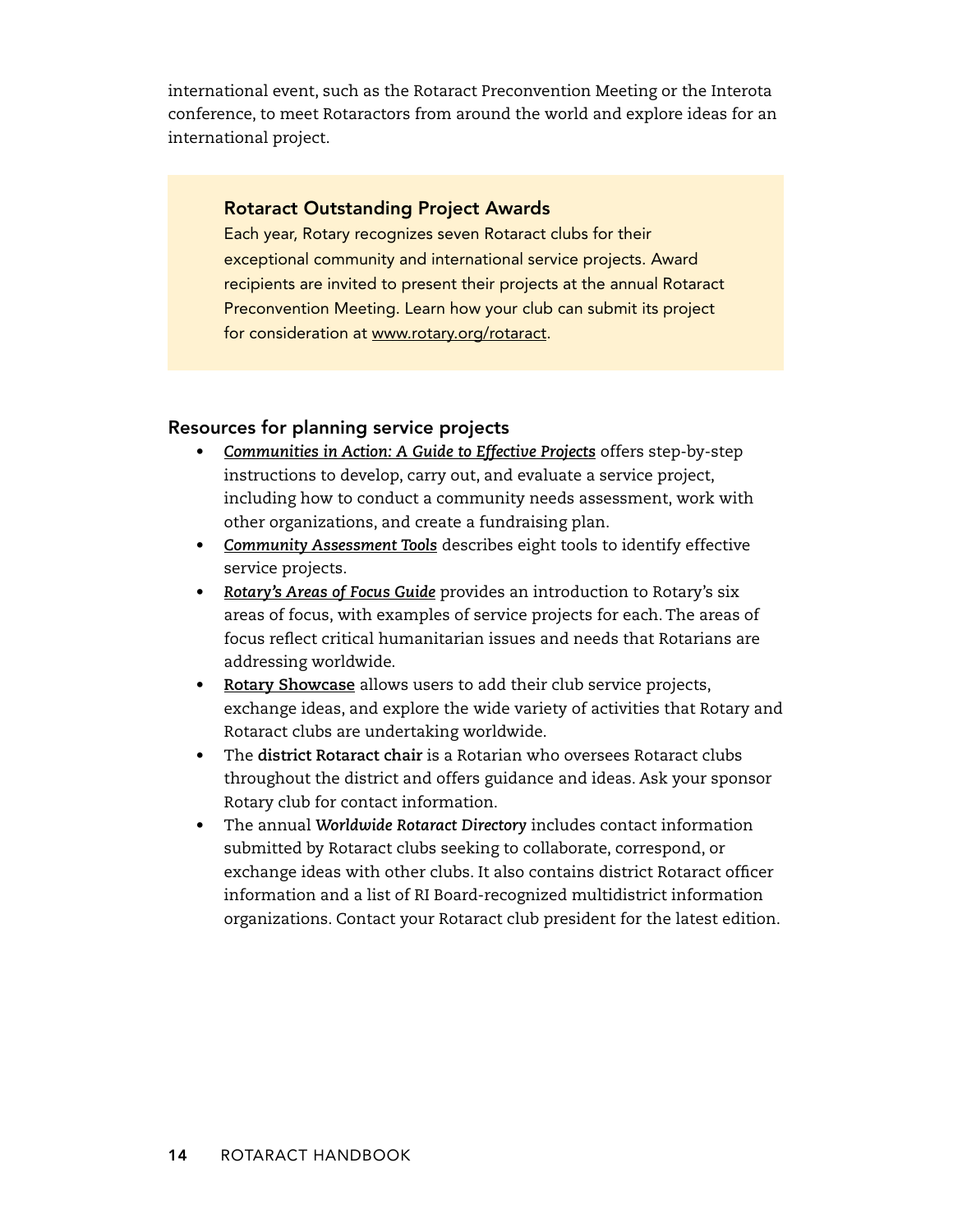#### World Rotaract Week

During World Rotaract Week, Rotaractors and Rotarians around the world commemorate the chartering of the first Rotaract club. The celebration, which takes place the week that includes 13 March, is an ideal time for Rotaract clubs and their sponsors to carry out joint activities and promote Rotaract clubs' contributions to their communities.

Rotaractors can decide the best way for their club to celebrate completing one, two, or an entire week's worth of activities. After the club has completed its World Rotaract Week events, the sponsor Rotary club or district Rotaract chair can download a certificate of recognition for presentation to the Rotaract club from <www.rotary.org>.

### Secure Financial Support for Projects

Fundraising is crucial to financing club service projects and other activities. Examples of successful Rotaract fundraisers include dinners, festivals, raffles, sporting events, races, and benefit performances.

When putting together a fundraiser, consider these suggestions:

- • Be creative. A unique or unusual event will attract the attention of potential club members, donors, and the media.
- • Have a realistic idea of the financial support needed, and set realistic fundraising goals. Some projects may be expensive to conduct but could generate more than enough donations to cover the costs.
- When asking for money from individuals, businesses, or organizations, offer something of value in return, either a service or recognition.
- • Take advantage of your members' skills, talents, and contacts.
- Invite the media to attend (see tips in the next section).
- Ask the sponsor Rotary club or other Rotaract clubs for suggestions. A fundraiser that succeeded elsewhere could also succeed in your community.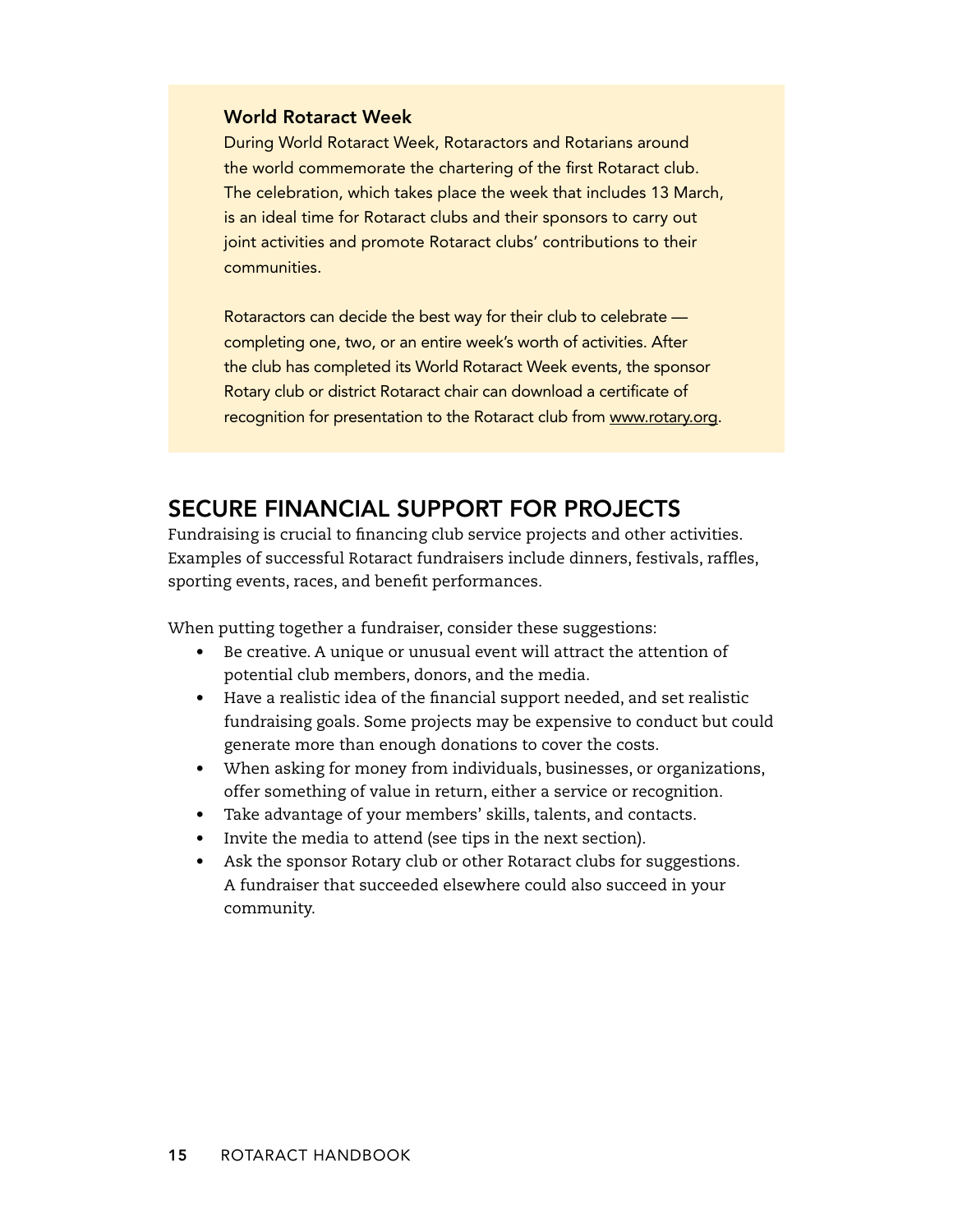# Publicize Club Activities

Your club and its projects will receive more support if the community knows about them. A good image in the community can also help your club recruit new members and contribute to a positive impression of Rotaract and Rotary. Here are some ways to ensure that your good works receive the attention they deserve:

- • Appoint a public relations contact who can get to know your local media. The public relations committee of your sponsor Rotary club may be able to provide a list of local media contacts.
- • Publicize club activities on Facebook,Twitter, and other social media.
- Select an active club member and good communicator to serve as your club's spokesperson to the media.
- Inform the media of the real community needs your service projects address. Provide reporters with background materials on your project and club, such as fact sheets or brochures. Also, identify community members who have benefited from your club's projects.
- • Photograph club events (see box on page 17).
- • After the event, send photos and a short, clear description of the event to the media.

Find more ideas and resources, including sample press releases and tips for working with the media, on<www.rotary.org>.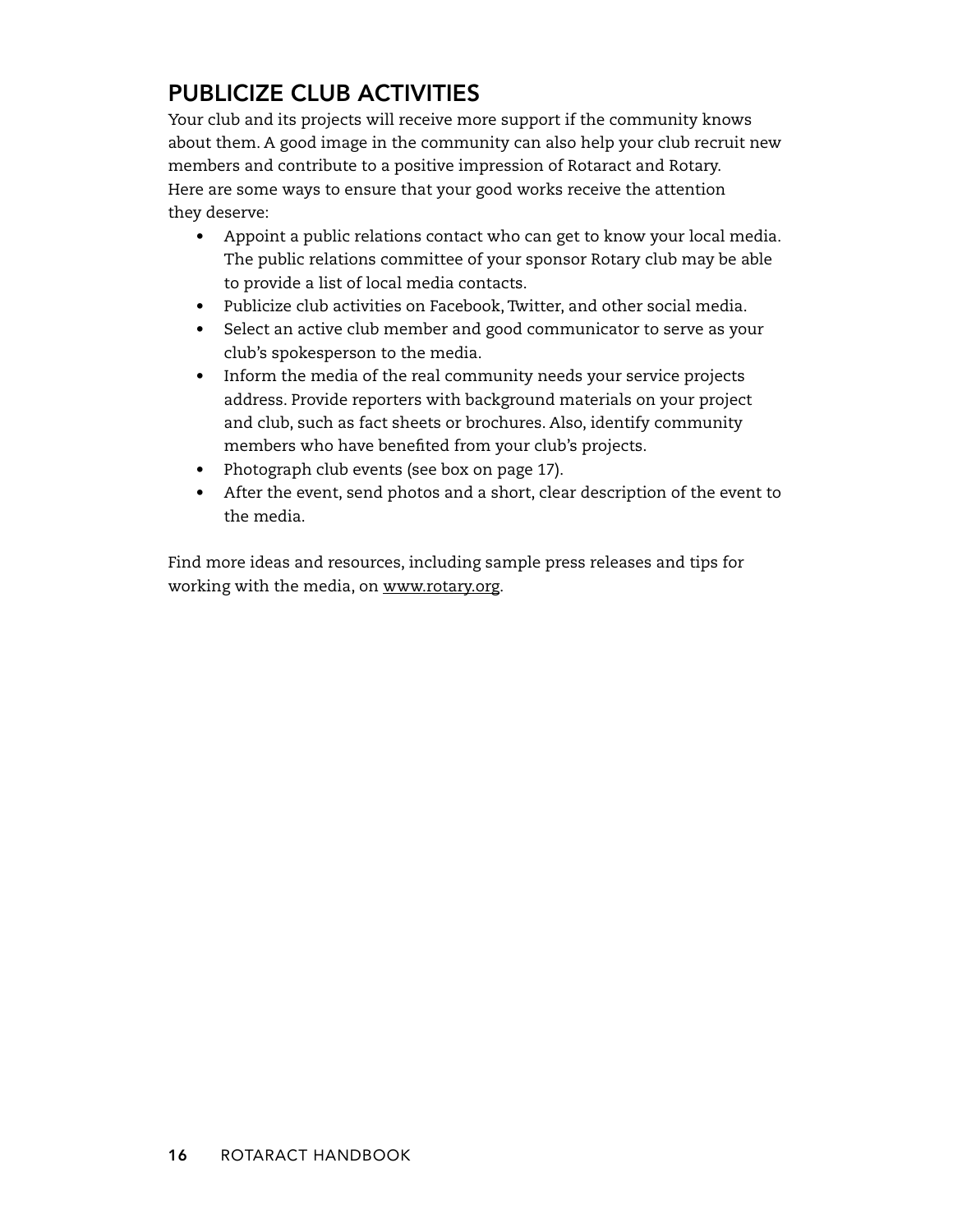#### How to Get Your Photographs Published

Photographs are a great way to publicize your club and its activities. Here are some ways to make sure your club's work gets noticed:

- 1. Make photography a key element of your public relations efforts.
- 2. Find a photographer with the creative skill and technical training to take high-quality photos.
	- Budget for a professional photographer who works with community volunteers.
	- Identify a Rotaractor or Rotarian with photography skills to take on that important volunteer responsibility.
	- Ask for in-kind support from your university's photography club.
- 3. Show club members actively involved in a project or event. Avoid posed group shots.
- 4. Take "before" and "after" shots at a service project location. Capture the gratitude expressed in the faces of the people who benefit from your club's work.
- 5. Include the Rotaract club name and Rotaract emblem in your photos.
- 6. Post photos to your Facebook page. Add them to your club's presentation for potential members. Send them to your university newspaper or to a local blog with a caption about how your Rotaract club is making a difference.

To publicize in your district and beyond, submit photos and project information to:

- • District Rotaract chair and representative
- • District governor
- Rotary International ([rotaract@rotary.org\)](mailto:rotaract@rotary.org)

High-resolution digital images are preferred, but all photos are welcome. The following information *must* be included: name of the Rotaract club, sponsoring club, and district number with each photo, as well as the names and club offices of Rotaractors pictured.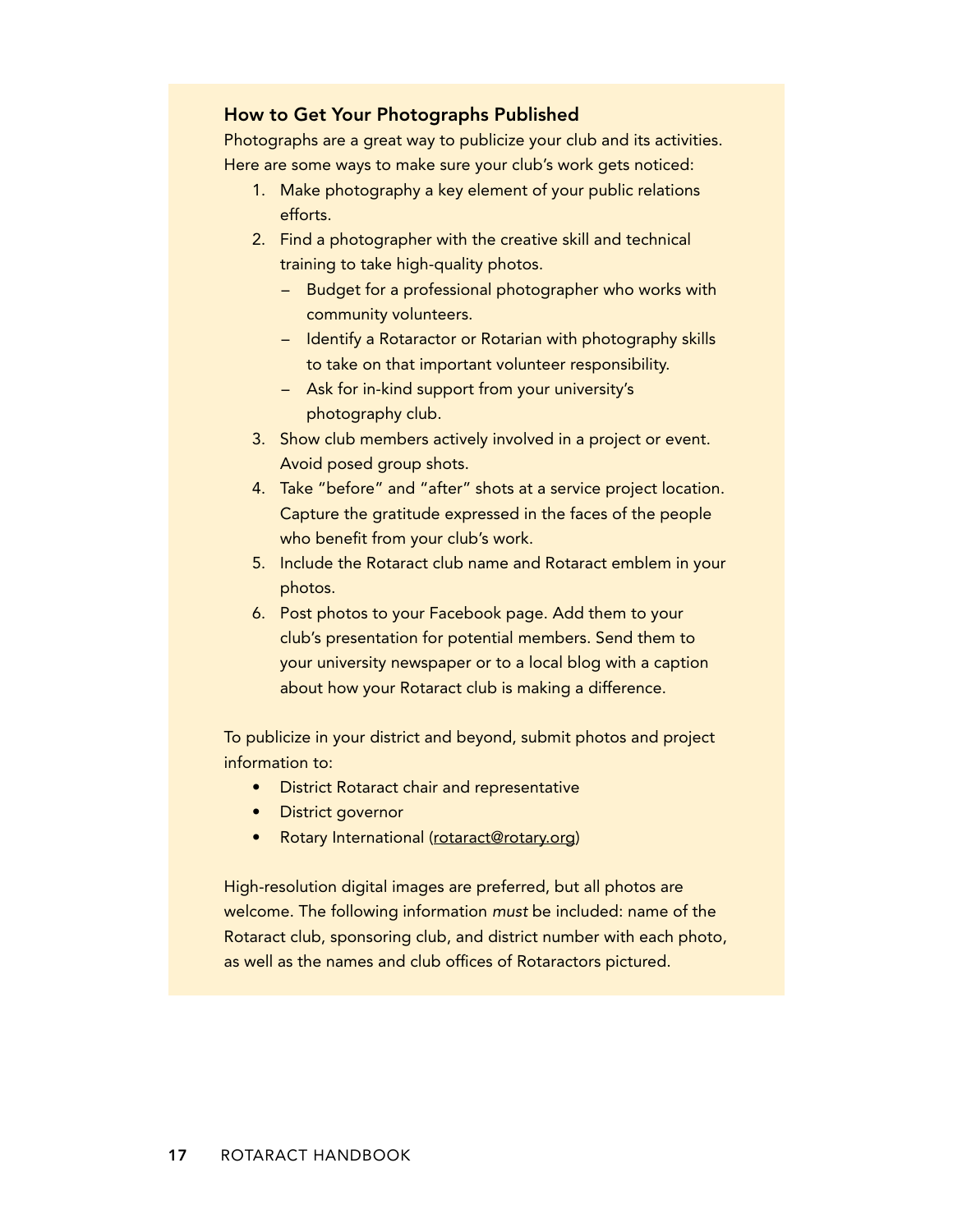# 4. Reach Out: Rotary Club, District, and International Support

The support and guidance of the sponsor Rotary club, Rotary district, and Rotary International are important to a Rotaract club's success.

# Sponsor Rotary Club

Rotary clubs are encouraged to create a lasting bond with Rotaract clubs in these ways:

- Invite Rotaractors to Rotary club meetings and have them report on their activities.
- • Provide mentoring opportunities between Rotarians and Rotaractors.
- • Develop an annual joint Rotary and Rotaract service project or signature event for World Rotaract Week.
- Show Rotaractors how to produce club promotional materials.
- • Help Rotaract clubs develop strategies to recruit and retain members.
- • Establish a recognition program to acknowledge Rotaractors' achievements.
- • Publicize Rotaractors' accomplishments to the community and the Rotary world.
- • Inform Rotaractors of other Rotary International or Rotary Foundation programs available to them.
- • Ask Rotaract club officers to meet with the district governor during the governor's official Rotary club visit.
- • Invite Rotaractors to district conferences to showcase club activities and to network with Rotarians.
- Invite Rotaractors to observe a Rotary club board meeting.

#### Rotarian adviser

The Rotarian adviser is the link between the sponsor Rotary club and its Rotaract club. To stay informed of the club's activities, the adviser should attend the Rotaract club's meetings and stay in regular contact with Rotaract club officers.

#### How can **ROTARACTORS** mentor Rotarians?

- Share successful fundraising projects.
- Offer social networking support to help Rotary clubs promote their service projects and signature events.
- Host discussion forums about club diversity, global citizenship, or innovative service projects.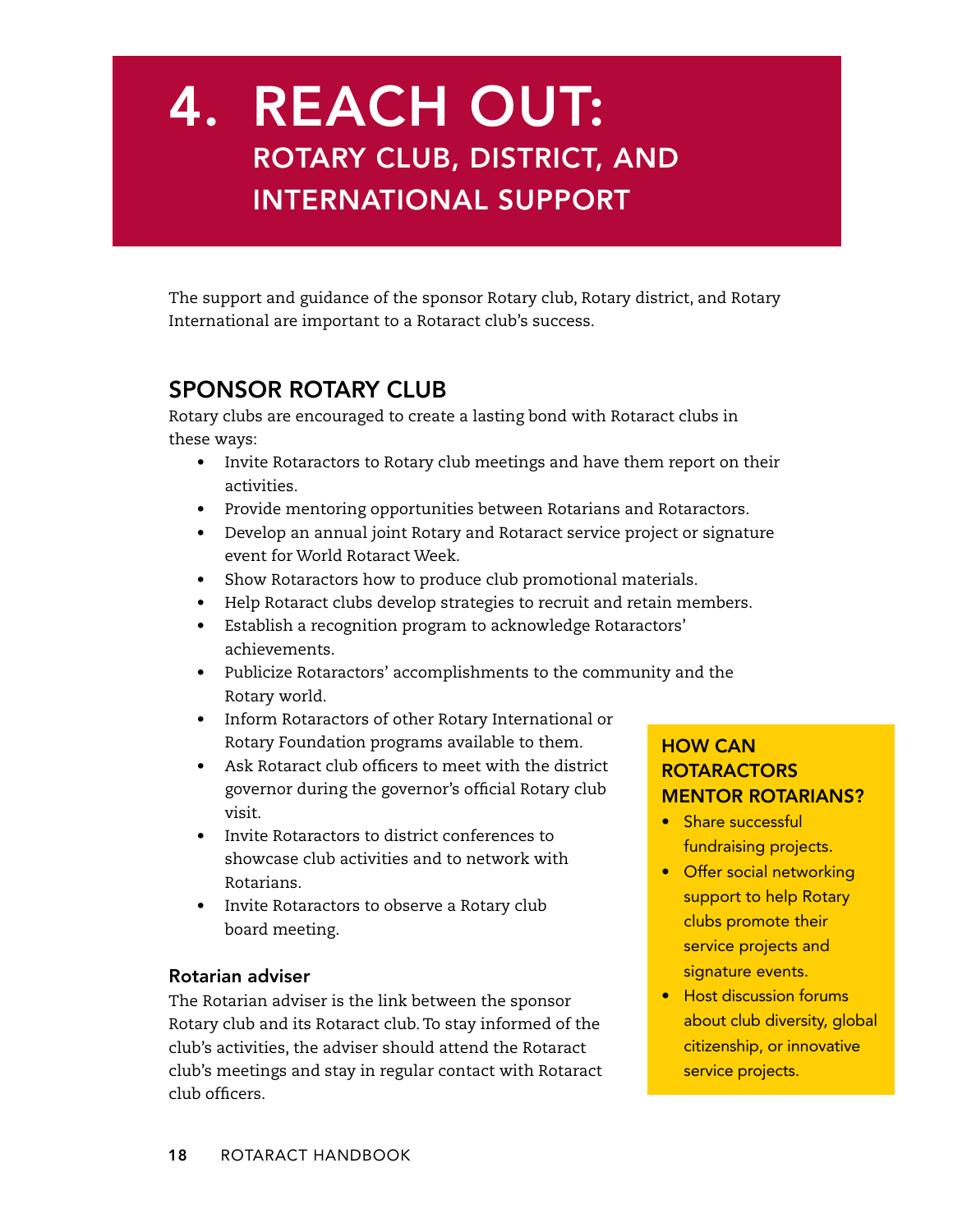Other responsibilities:

- • Offer advice to Rotaractors as they plan club activities and service projects.
- Act as a liaison between the Rotary club and the Rotaractors, and between the Rotary club and the faculty adviser for university-based clubs.
- Introduce Rotaractors to other New Generations programs, like RYLA and Interact, as well as educational opportunities available through The Rotary Foundation.
- • Encourage Rotaractors to attend Rotary events such as district conferences, the Rotaract Preconvention Meeting, and the RI Convention.
- • Encourage former Rotaractors to join Rotary.

#### FACULTY ADVISER (university-based clubs)

The faculty adviser, usually a faculty member at a Rotaract club's university, oversees the activities of the university-based Rotaract club and acts as a liaison between the sponsor Rotary club and university administration. Patience, organizational skills, and a commitment to working with young adults are essential qualities of effective faculty advisers. While a non-Rotarian may serve in this role, a Rotarian who works at the university can be an ideal choice.

Suggested responsibilities:

- Regularly attending club meetings
- Advising the club on implementing service projects, especially ones on campus or related to service learning courses
- Maintaining a calendar of Rotaract events to avoid conflicts with other university activities
- Assisting with promotion and media relations in the community
- Verifying that the Rotaract club and its members meet the university's extracurricular and academic requirements
- Acting as a liaison between the sponsor Rotary club and the university faculty and administration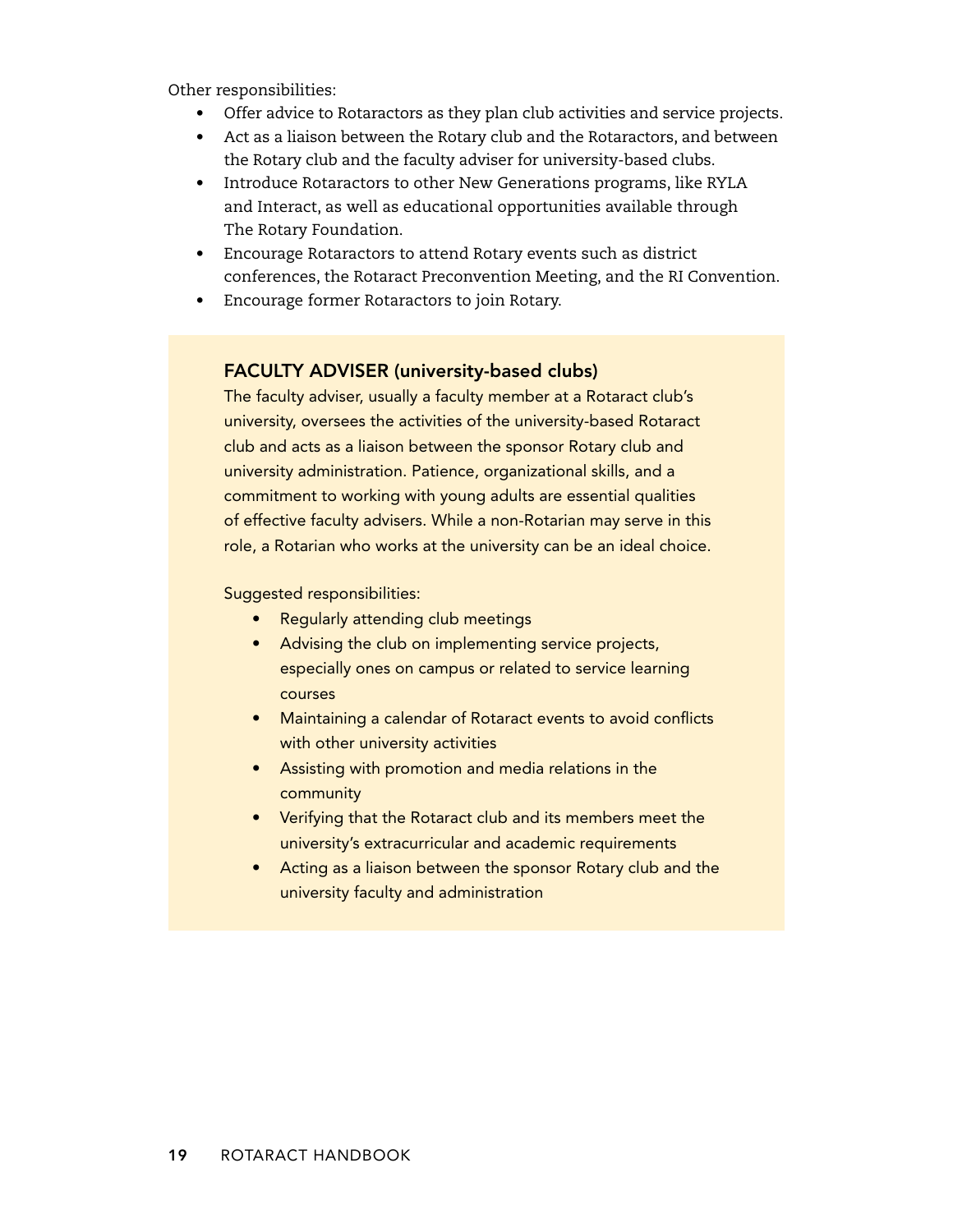### Rotary District

A Rotary district is a group of Rotary clubs in a specific area or region. There are about 530 districts worldwide.

#### District governor

Each Rotary district is led by a district governor, an elected Rotarian who serves as an officer of Rotary International. The governor appoints the district Rotaract chair to support the organization and development of Rotaract clubs.

#### District Rotaract chair

The district Rotaract chair administers the Rotaract program and assists Rotary clubs that sponsor Rotaract clubs. Each Rotary year, the district Rotaract chair receives materials from RI to help strengthen the Rotaract program in his or her area. District Rotaract chairs help RI maintain an accurate record of Rotaract clubs. They regularly reconcile their district's list of Rotaract clubs with RI's records and follow up with Rotaract club presidents in their district to ensure that club contact and membership information is updated with RI every six months.

#### District Rotaract representative

A district Rotaract representative should be elected from among the membership of all Rotaract clubs within the district to serve as cochair of the district Rotaract committee and as a representative of the Rotaract program in the district. Under the supervision of the district governor, this representative works to improve

#### How can Rotarians mentor Rotaractors?

- Pair a Rotarian with a Rotaractor in the same profession or field to share career insights.
- Share membership recruitment and retention ideas, plan service projects, and raise funds.
- • Acknowledge Rotaractors who graduate from college or receive professional recognition.

communication among Rotaract clubs and to help them coordinate activities and projects with one another and with their sponsor Rotary clubs.

#### District Rotaract committee

The district Rotaract committee, cochaired by the district Rotaract chair and district Rotaract representative, is composed of equal numbers of Rotarians and Rotaractors. The committee sponsors Rotaract district meetings and provides leadership training for Rotaract club officers. It also helps to publicize Rotaract throughout the district, promotes the organization of new Rotaract clubs, plans districtwide projects and activities, and recommends resources to strengthen clubs and increase their effectiveness.

Detailed information on the role and responsibilities of the district Rotaract chair, district Rotaract representative, and Rotaractors on the district Rotaract committee can be found in the *Guide for District Rotaract Representatives*, available for download at [www.rotaract.org/rotaract](http://www.rotaract.org/rotaract).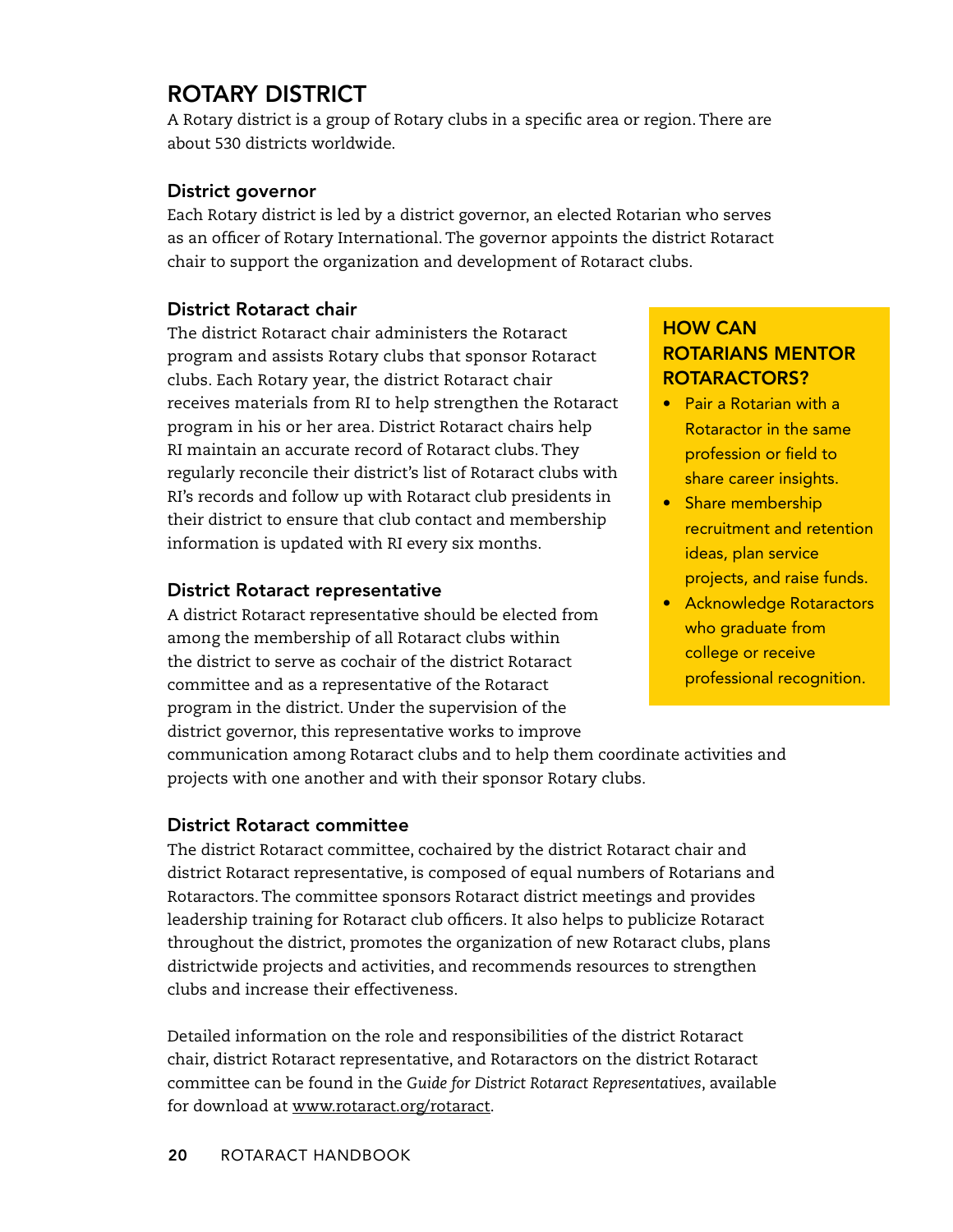### Rotary International

The RI Board of Directors sets policies governing the Rotaract program. These policies are compiled in the Standard Rotaract Club Constitution, the Standard Rotaract Club Bylaws, and the Rotaract Statement of Policy (see chapter 8). For current policy or questions about policy, see <www.rotary.org/rotaract> or contact [rotaract@rotary.org.](mailto:rotaract@rotary.org)

#### RI Rotaract and Interact Committee

This is a standing committee of experienced Rotarians and Rotaractors that advises the RI Board on Rotaract and Interact and develops the program for the Rotaract Preconvention Meeting.The committee considers policy recommendations and makes proposals to the Board in support of Rotaract. The list of current committee members can be found in the *RI Official Directory*, the *Worldwide Rotaract Directory*, and at [www.rotary.org/rotaract](http://www.rotary.org/rotaract). Rotaract clubs can submit suggestions for policy changes to this committee.

In addition to setting Rotaract policy, Rotary International provides support to Rotaract clubs by certifying new clubs; maintaining the *Worldwide Rotaract Directory;* distributing annual communications to Rotaract clubs, sponsor Rotary clubs, district Rotaract representatives, and district Rotaract committee chairs; and promoting World Rotaract Week. Clubs receive these materials by keeping their contact information current.

RI is committed to supporting Rotaract. You can email Rotaract program staff at [rotaract@rotary.org](mailto:rotaract@rotary.org) (see inside back cover for other contact information).

Learn more about RI resources in chapter 7.

#### Liability and Risk Management

Risk management involves identifying situations and factors that may harm people and property, and implementing solutions to minimize or avoid risk. Before any Rotaract club activity, evaluate potential risks and develop coordinated plans to address them. University-based clubs should coordinate any risk management plan with university administration. The sponsor Rotary club's Rotaract committee should assess Rotaract-related liability issues and obtain appropriate insurance. It's advisable to seek the advice of legal and insurance counsel regarding liability protection. Note that Rotaract clubs in the United States are covered under Rotary's liability insurance program, while Rotaract clubs outside the United States are not.

Send insurance-related inquiries to <u>insurance@rotary.org</u>.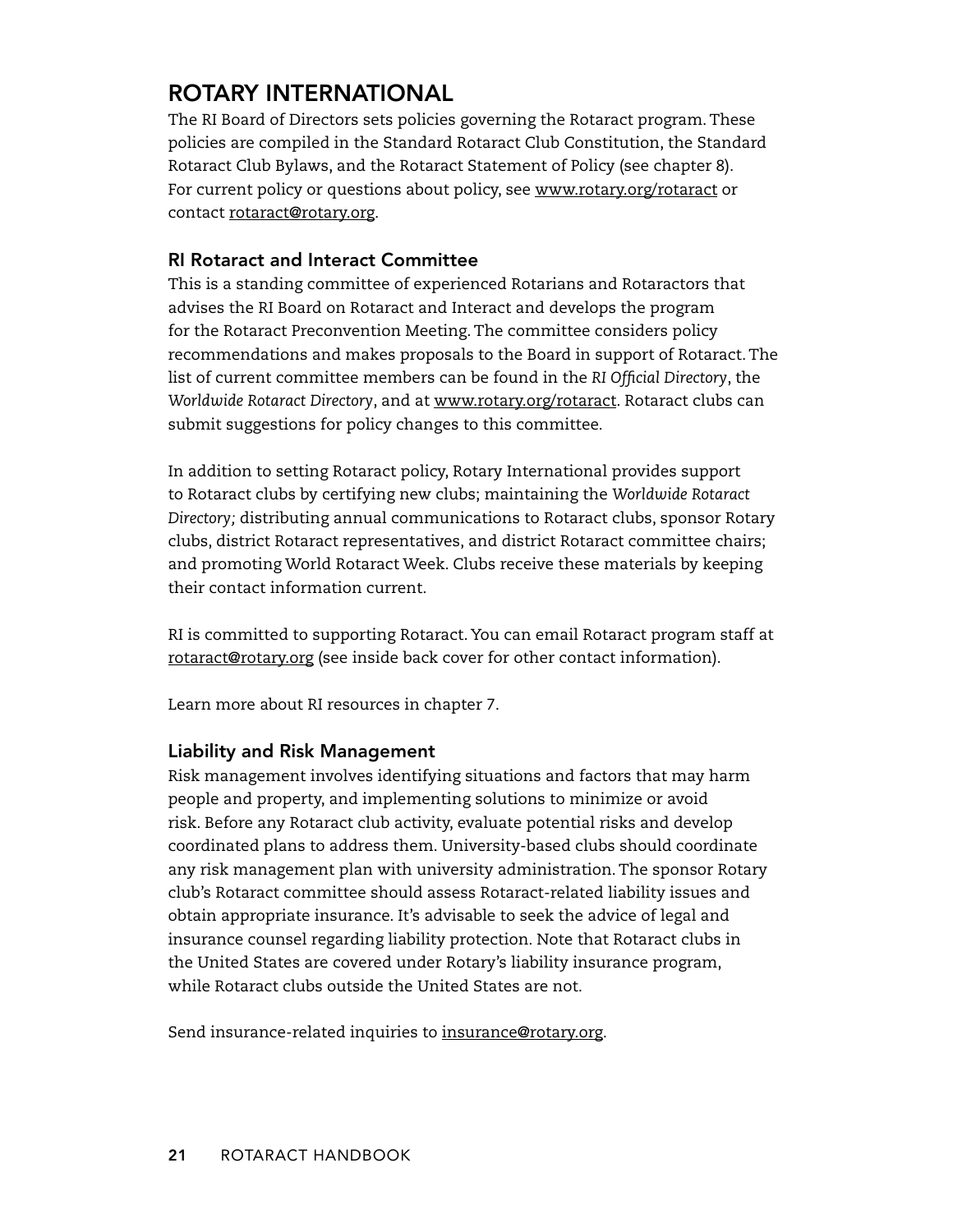# 5. Meetings and Events for Rotaractors

District and international meetings and events offer opportunities to make connections and share information.

#### District Meetings

Rotaract district meetings give Rotaractors a chance to exchange information and ideas, discuss service projects, enhance professional development, and strengthen the spirit of teamwork and friendship. For more information on planning a district-level meeting, including a sample program, see the *Guide for District Rotaract Representatives.* 

#### Multidistrict Meetings

Multidistrict meetings are conferences, seminars, or meetings at which Rotaract clubs from several districts come together to discuss important issues. The host district Rotaract representative must provide to the governors of the districts involved a copy of the meeting proposal, which includes the date, location, facilities, participants, program, budget, and proof of adequate insurance. The host governor must approve any multidistrict meetings. The host district Rotaract representative should inform the RI director from the host zone.

#### Rotaract Preconvention Meeting

Attending this international Rotaract meeting can help you strengthen your Rotaract club, learn about outstanding Rotaract service projects, and build lasting friendships with Rotaractors from around the world. At this annual meeting, participants have the opportunity to discuss a wide range of Rotaract topics in workshops and hear engaging speakers. Special sessions are offered for Rotaract club presidents and district Rotaract representatives.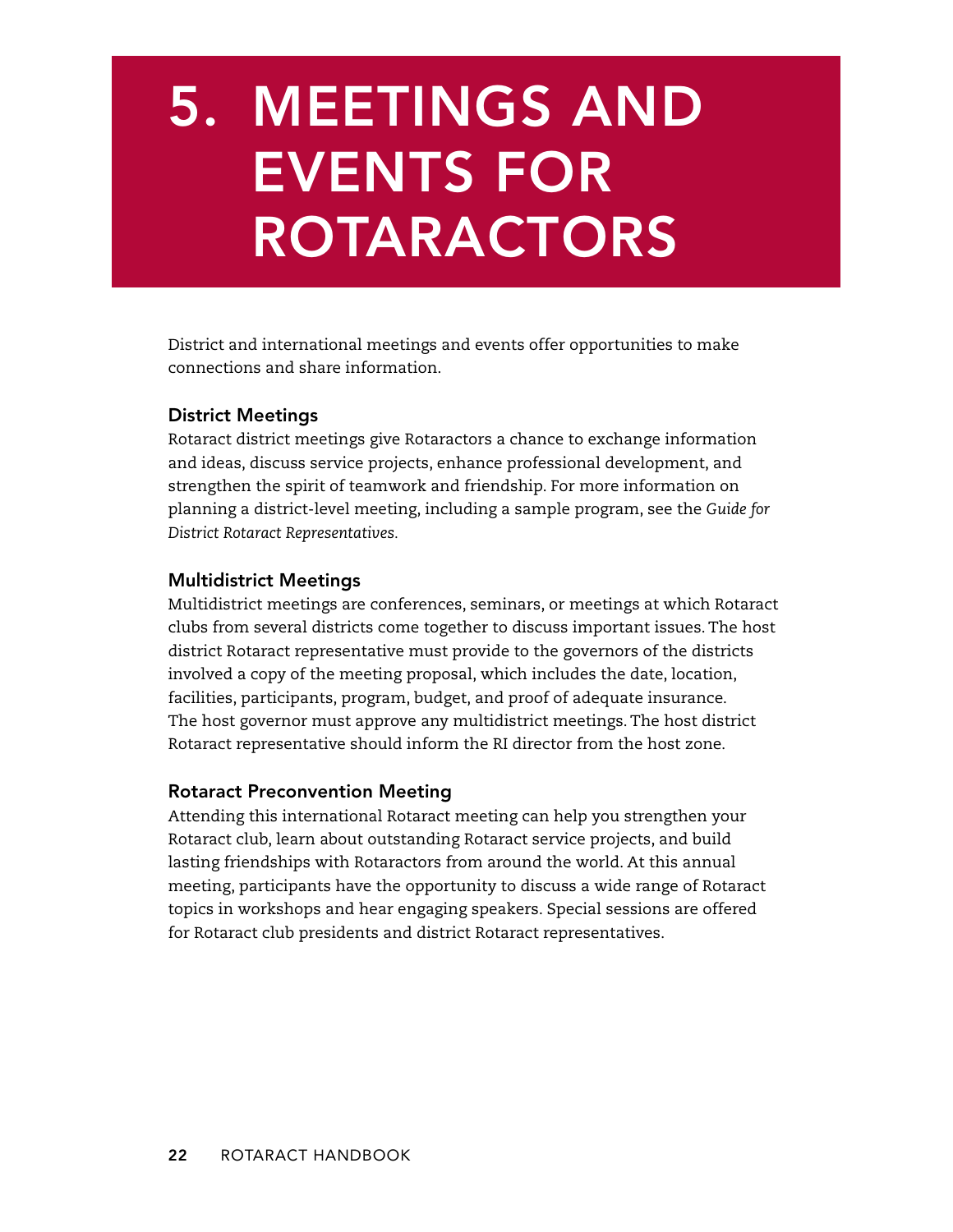#### RI Convention

Rotaractors are encouraged to participate in the four-day RI Convention immediately after the preconvention meeting. Rotaractors are invited to take part in special forums, workshops, project exhibitions, and plenary sessions. The convention gives Rotaractors a broader understanding of Rotary's international scope and service, as well as a better understanding of how Rotaract fits into the family of Rotary. More information for both events can be found at <www.rotary.org/convention>.

#### Interota

Interota is a triennial worldwide Rotaract meeting organized by Rotaractors and hosted on a rotating basis in different cities. While it is not an official RI meeting, Rotary recognizes the value of this event and supports Interota by approving its program content and ensuring that RI leadership is represented at the event. The meeting offers workshops, discussions, and interesting speakers as well as cultural activities. Delegates also present proposals for the next Interota, and participants vote to select the next meeting site.

Before making a bid to host an Interota meeting, Rotaractors must obtain approval from the host district governor(s). After a site is selected, the host district Rotaract representative must submit a complete proposal to Rotary International at least one year prior to the date of the event.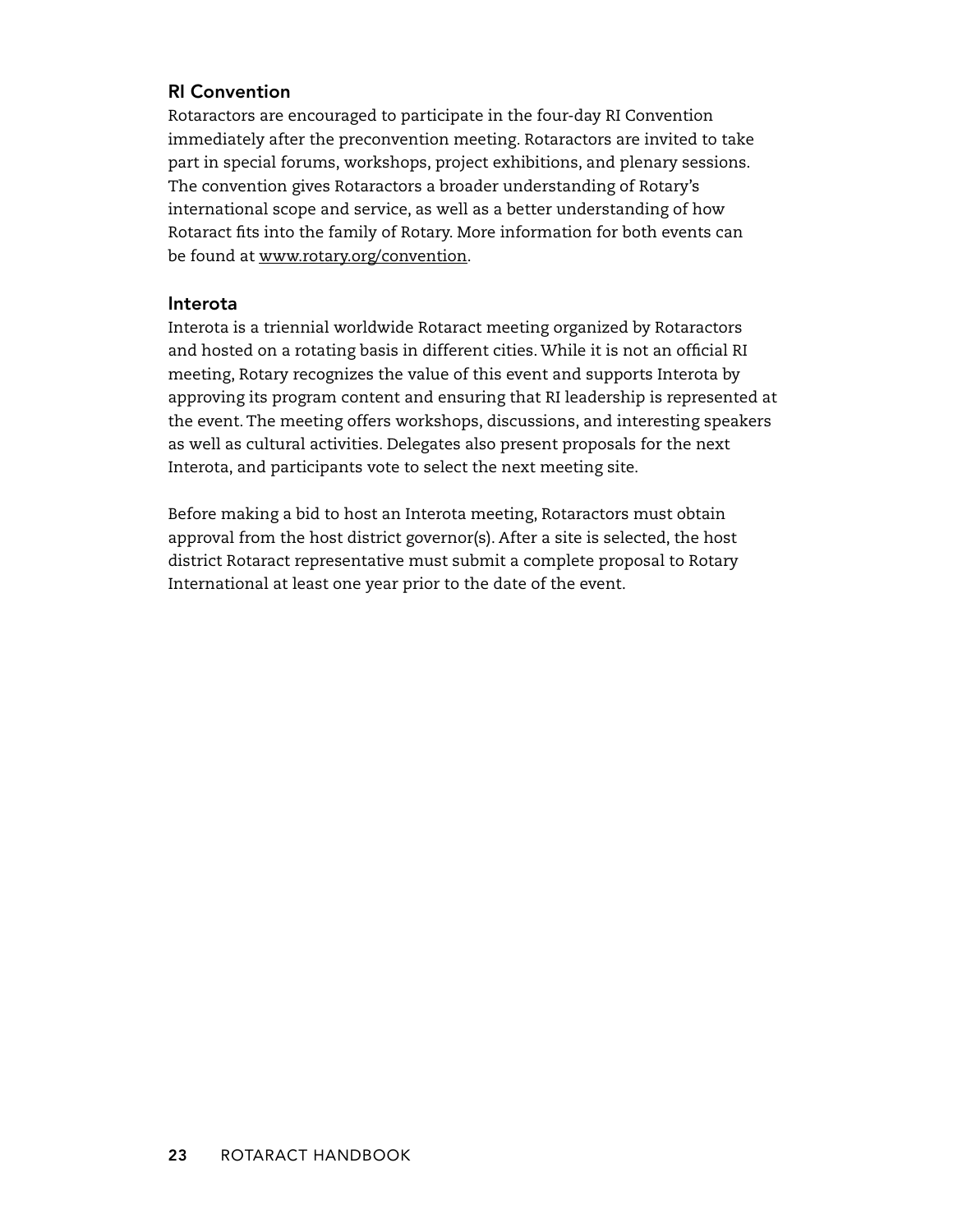# 6. Connecting: Global Service Network

Rotaractors have a unique opportunity to learn about other cultures and foster goodwill through the global family of Rotaract and Rotary.

#### Other Rotaract Clubs

Rotaractors may use the *Worldwide Rotaract Directory* to establish regular communication with other clubs through email, letters, and social media to learn about their activities, projects, and cultural traditions.

A twin-club relationship can be arranged with a Rotaract club in another country. Twin clubs communicate regularly, arrange visits or exchanges, share project ideas, and cooperate on community or international service projects. Consider choosing a twin club from your city's sister city or a place where your university has a study-abroad opportunity.

As Rotaractors travel for study, work, or pleasure, staying with local Rotaractors can build international friendships and foster a better understanding of other cultures. Contact another club to see if it can host visiting Rotaractors.

#### Multidistrict Information Organizations

A multidistrict information organization (MDIO) may be formed between two or more districts to help Rotaract clubs share information and improve communication. Rotaract representatives of the member districts comprise an MDIO's membership. Approval for such organizations must be secured from two-thirds of the Rotaract clubs in each district as well as the governors and Rotaract representatives of the districts involved. The RI general secretary must approve proposals on behalf of the RI Board.

MDIOs have no decision-making or legislative powers beyond those concerning the activities of the organization itself. Funds needed to implement a multidistrict organization's activities must be secured voluntarily.

Refer to the *Worldwide Rotaract Directory* for a list of MDIOs.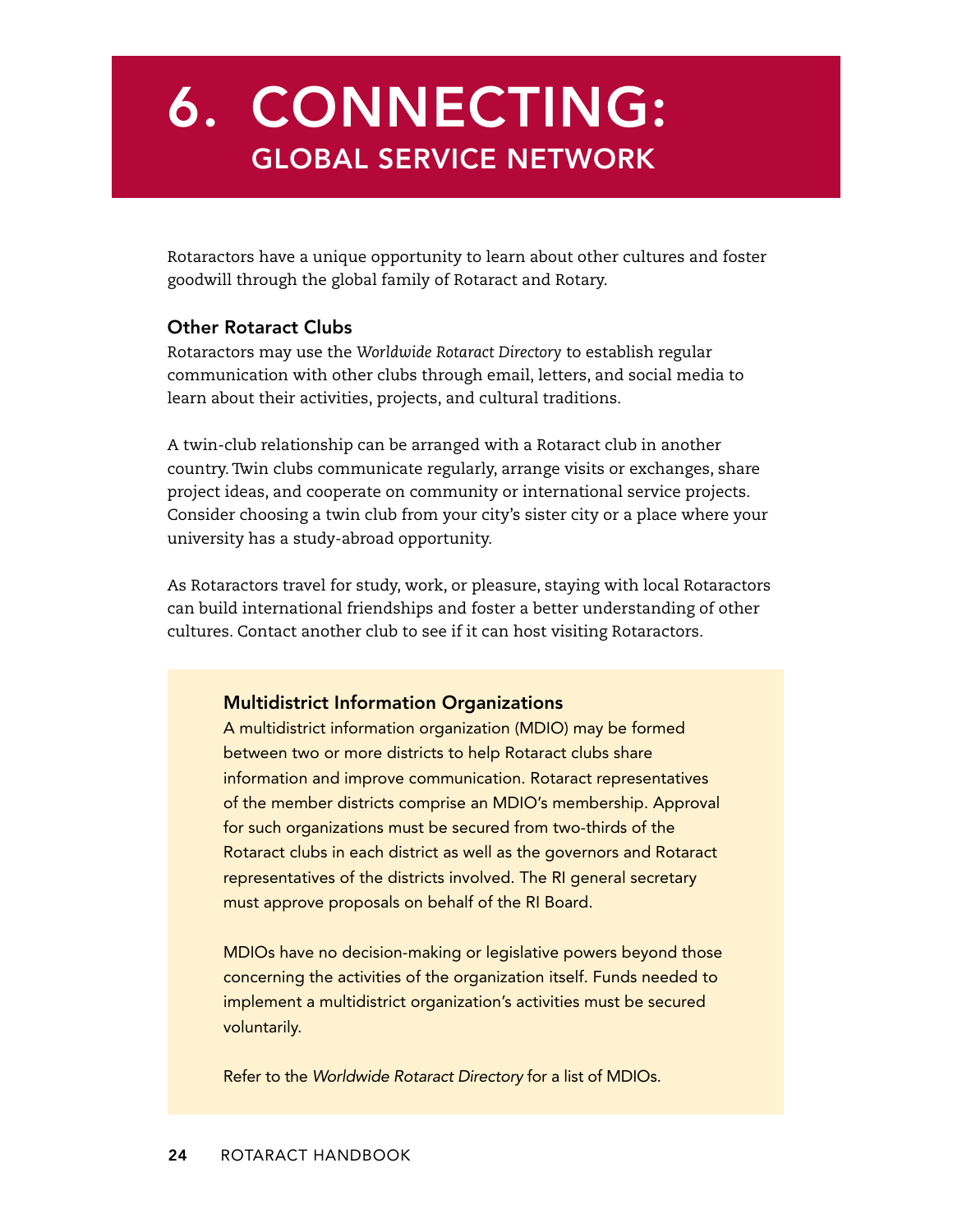#### Rotary Fellowships

Rotary Fellowships are groups of Rotarians and Rotaractors who share a common recreational interest or hobby — everything from cycling to social networking, from the environment to marathon running.

#### Rotarian Action Groups

Rotarian Action Groups are organized by Rotarians and Rotaractors with expertise and a particular interest in international service projects involving such areas as water and sanitation or HIV/AIDS.

More information and websites of Global Networking Groups are available at <www.rotary.org/fellowships> and <www.rotary.org/actiongroups>.

#### Rotary Youth Leadership Awards (RYLA)

RYLA, which is sponsored by Rotary clubs and districts, allows young people to attend a training workshop that focuses on leadership, professional development, and personal growth. Rotaractors may be either program participants or leaders. Contact your local Rotary club or email ryla[@rotary.org](mailto:RYLA@rotary.org) to find the RYLA chair in your area.

#### Interact

Interact is a Rotary-sponsored service organization for youth ages 12 to 18. Like Rotaractors, Interactors carry out local and international service projects in partnership with their sponsor Rotary club. Rotaractors can conduct projects with Interact clubs or mentor Interactors in their communities. Contact your local Rotary club or email [interact@rotary.org](mailto:interact@rotary.org) to find the Interact chair in your area.

#### New Generations Exchanges

New Generations Exchanges (part of the Rotary Youth Exchange program) are open to students and young professionals ages 18 to 25, and usually last from a few weeks to three months, making this a suitable option for recent secondary school graduates, young professionals, and Rotaractors. Contact your sponsor Rotary club or email [youthexchange@rotary.org](mailto:youthexchange@rotary.org) to find the Youth Exchange chair in your area.

#### The Rotary Foundation

The Rotary Foundation offers university students and young professionals the opportunity to foster peace and understanding through funded grants that enable them to earn master's degrees or certificates in peace and conflict resolution. The Foundation also funds grants for humanitarian projects, scholarships, and other activities related to Rotary's six areas of focus. Learn more at <www.rotary.org/foundation>.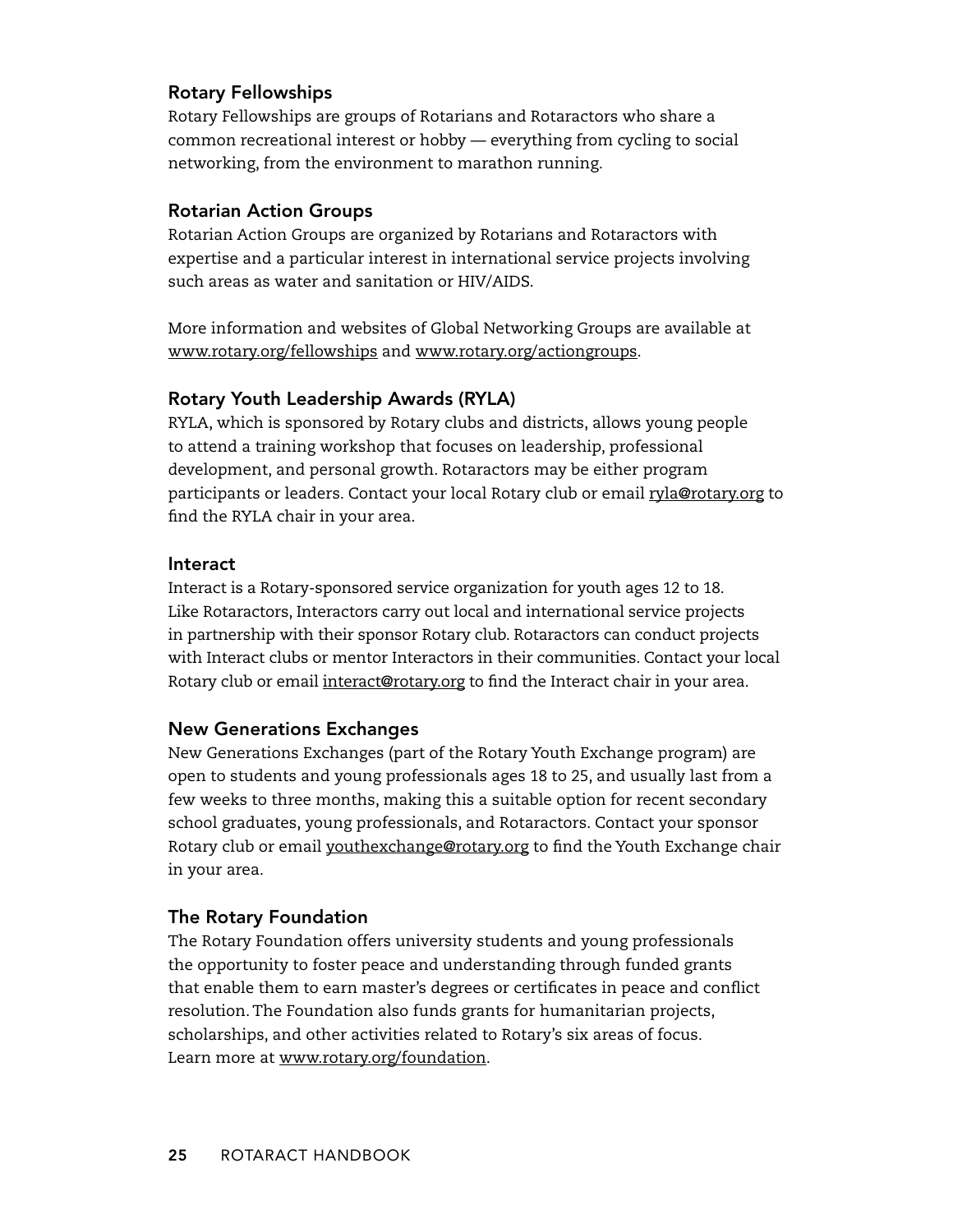# 7. Resources

# RI Publications

#### [Rotaract Promotion Card](http://shop.rotary.org/s?searchKeywords=663&Action=submit)

This promotional item provides information about Rotaract activities to potential members. Includes space for your club to personalize with contact information and your meeting time and date.

#### *[Guide for District Rotaract Representatives](http://www.rotary.org/RIdocuments/en_pdf/rotaract_208en.pdf)* (download only)

This training tool is designed to provide representatives useful suggestions and resources.

#### [Rotaract Identification Card](http://shop.rotary.org/Rotaract-Identification-Card-Set-50/dp/B0043N4YDY)

Newly chartered clubs receive a small complimentary supply of these wallet-size ID cards for club members. Additional cards may be purchased at <shop.rotary.org>.

Many publications can be downloaded at [www.rotary.org](http://www.rotary.org/en/AboutUs/SiteTools/DownloadLibrary/Pages/ridefault.aspx) or ordered at<shop.rotary.org>. You can also order publications at [shop.rotary@rotary.org](mailto:shop.rotary@rotary.org) or from your international office.

# Online Resources

#### New Generations newsletter

Get the latest Rotaract, Interact, and RYLA news in this monthly English-language newsletter that provides resources to help Rotary clubs enhance their programs for youths and young adults. Subscribe at <www.rotary.org/newsletters>.

#### Social media

Use Facebook, Flickr, and Twitter to get in touch with other Rotaractors, find project partners, and share photos and stories of your club's accomplishments*.*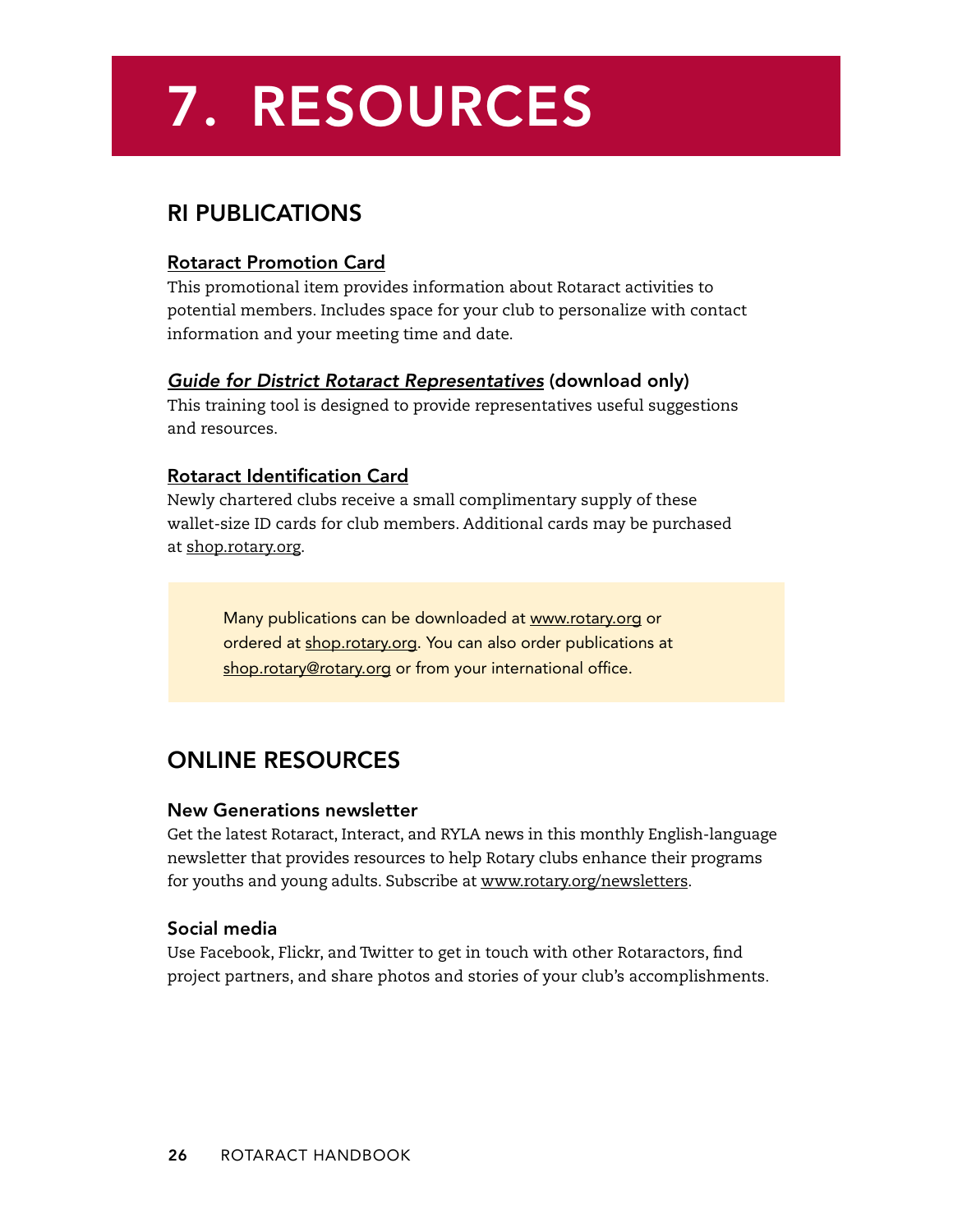### RI News

#### *The Rotarian*

This monthly, English-language publication is the official magazine of Rotary International. Every Rotarian subscribes either to *The Rotarian* or to one of the 30 regional Rotary magazines published in 25 languages. Rotaractors and club advisers can subscribe to *The Rotarian* ([data@rotary.org](mailto:data@rotary.org) or +1-847-866-3174). A digital edition of the magazine is also available at [www.rotary.org/rotarian](http://www.rotary.org/rotarian).

#### *Rotary Leader*

*Rotary Leader* is a free, multimedia newsletter featuring practical information and links for club and district officers. Rotaractors are encouraged to subscribe at [www.rotary.org/r](http://www.rotary.org/rotaryleader)otaryleader.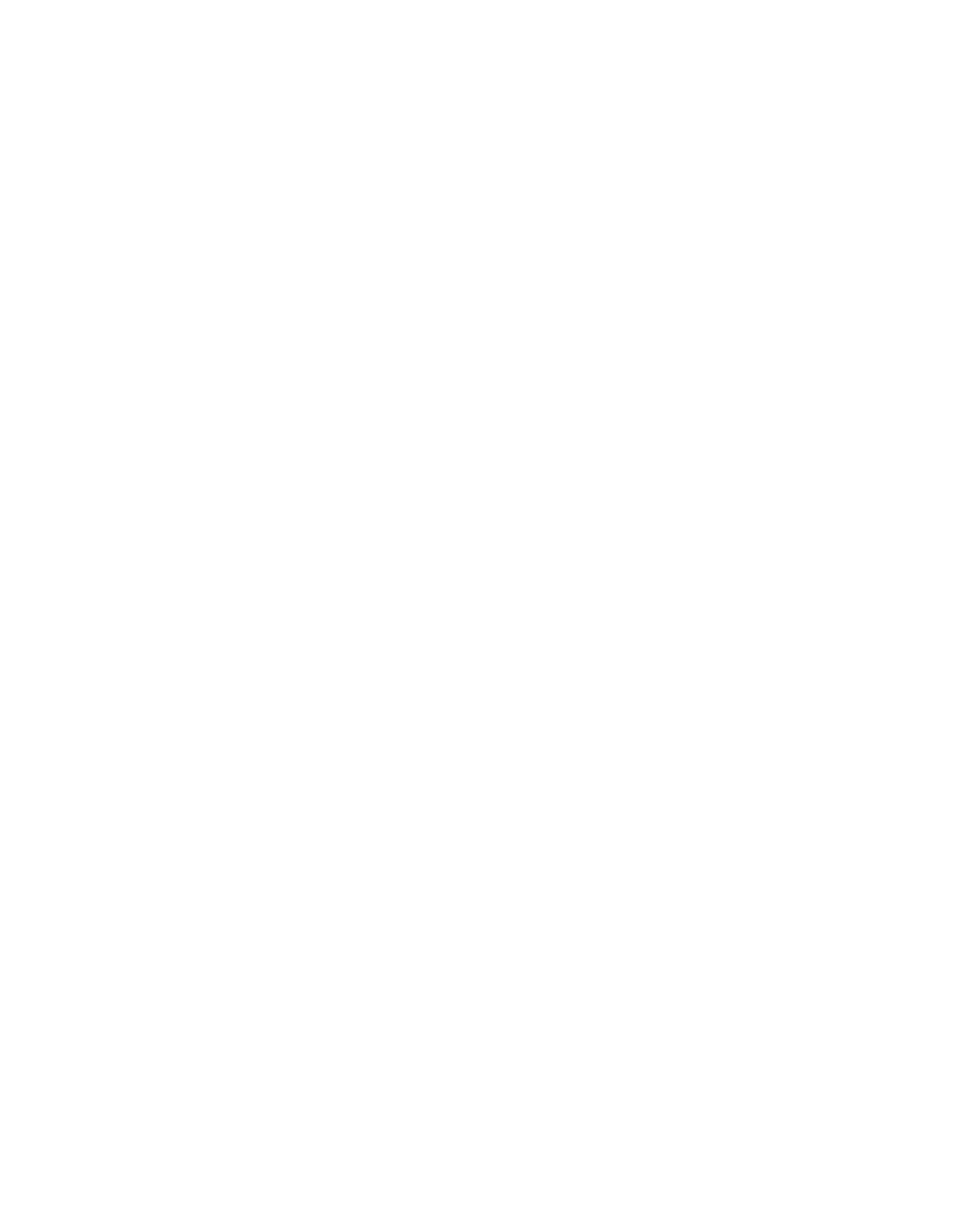# 8. Documents, Forms, and **GUIDELINES**

The following materials and information can help you operate your Rotaract club. Pages may be photocopied, and photocopies may serve as valid documents. These materials are also available at [www.rotary.org/rotaract](http://www.rotary.org/en/studentsandyouth/youthprograms/rotaract/Pages/ridefault.aspx).

- **• Rotaract Statement of Policy**
- **• Standard Rotaract Club Constitution**
- **• Standard Rotaract Club Bylaws**
- **• Rotaract Club Certification Form**
- **• Rotaract Emblem Usage Guidelines**
- **• Rotaract Merchandise**
- **• Rotaract Club Website Guidelines**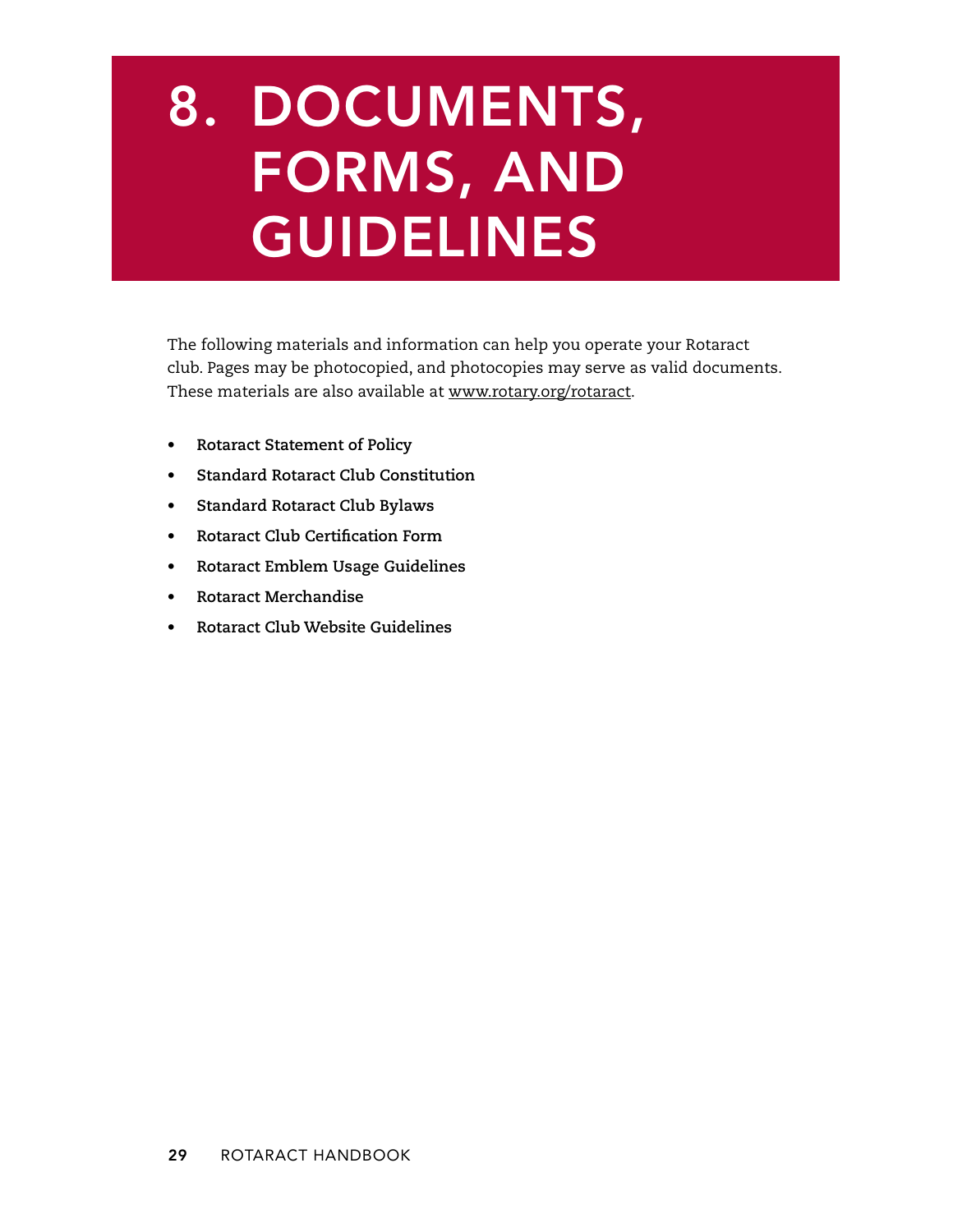# Rotaract Statement of Policy



- 1. The Rotaract program was created by and is an activity of Rotary International, and the authority for the establishment and enforcement of constitutional provisions, organizational requirements and standards of procedure, and for the preservation of the Rotaract name and emblem is retained by Rotary International.
- 2. A Rotaract club is a Rotary club-sponsored organization of young adults ages 18 to 30, whose purpose is to provide opportunity for them to enhance the knowledge and skills that will assist them in personal development, to address the physical and social needs of their communities, and to promote better relations between all people worldwide through a framework of friendship and service, and whose goals are:
	- a) To develop professional and leadership skills;
	- b) To emphasize respect for the rights of others, and to promote ethical standards and the dignity of all useful occupations;
	- c) To provide opportunities for young people to address the needs and concerns of the community and our world;
	- d) To provide opportunities for working in cooperation with sponsor Rotary clubs;
	- e) To motivate young people for eventual membership in Rotary.
- 3. Rotaract club programming shall consist of professional development, leadership development, and service program development as outlined in the "Standard Rotaract Club Constitution."
- 4. A Rotaract club is organized, sponsored, and counseled by a Rotary club or clubs and is established following the endorsement of the governor and upon certification and recognition by Rotary International; it can be created and sustained in no other way, and its existence depends upon the active sponsorship of its sponsor Rotary club and continued recognition by Rotary International.
- 5. Rotaract clubs are strongly encouraged to mention after their own names "sponsored by the Rotary Club of (name)."
- 6. Within the framework established by Rotary International, the sponsor Rotary club is responsible for organizing the Rotaract club and providing it with guidance and counsel thereafter.
- 7. Rotary clubs should appoint Rotarian mentors to the Rotaractors in the Rotaract clubs they sponsor.
- 8. Where the Rotaract club is university-based, control and counsel by the sponsor Rotary club shall be exercised in full cooperation with the university authorities, with the understanding that such clubs are subject to the same regulations and policies established by the university authorities for all student organizations and extracurricular activities of the university (or other institution of higher education.)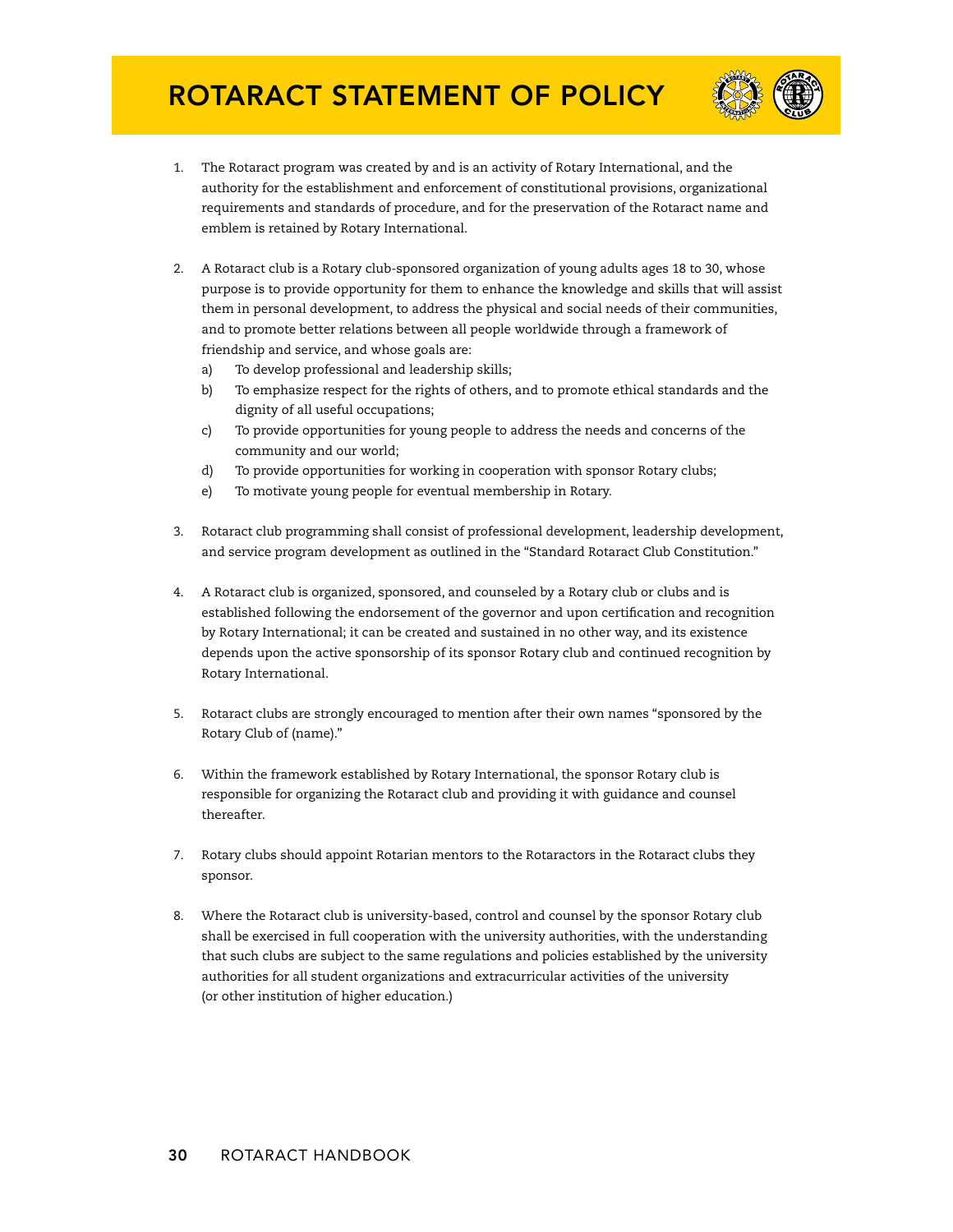- 9. All Rotaract club activities, projects and programs shall be conducted in harmony with the policies of Rotary International; continued sponsorship of a Rotaract club by a Rotary club and recognition of it by RI are contingent thereon.
- 10. There shall be a "Standard Rotaract Club Constitution" prescribed by Rotary International and subject to amendment only by the Board of Directors of Rotary International. As a prerequisite of its organization and certification, each Rotaract club shall adopt the "Standard Rotaract Club Constitution" and shall automatically adopt all amendments thereto subsequently made.
- 11. Each Rotaract club shall adopt bylaws not inconsistent with the "Standard Rotaract Club Constitution" and with policy established by Rotary International. Such bylaws shall be subject to the approval of the sponsor Rotary club.
- 12. Rotaract clubs shall be sponsored only by Rotary clubs within the boundaries of the district in which they are located.
- 13. A Rotaract club may be organized and sponsored jointly by more than one Rotary club under the following conditions:
	- a) The governor must approve, in writing that, in the governor's considered judgment, the best interests of the district, the Rotary clubs concerned and the Rotaract program would be served by the proposed joint sponsorship.
	- b) The circumstances must be such that the organization of separate Rotaract clubs, each sponsored by a single Rotary club, would create an artificial division of what is essentially a single body of young adults within the community or university.
	- c) A joint Rotaract committee must be created with effective representation from each of the sponsor Rotary clubs.
- 14. Each member of a Rotaract club, agrees to accept and to adhere to the provisions of the constitution and bylaws of his or her Rotaract club.
- 15. Rotaractors may make-up Rotaract club attendance at meetings of Rotary clubs at the discretion of the individual Rotary club. Rotary clubs that sponsor Rotaract clubs should invite Rotaractors to make up absences from their regularly scheduled Rotaract club meetings to their regularly scheduled Rotary club meetings.
- 16. On 30 June of the Rotaract year in which a member becomes 30 years old, his or her Rotaract membership will end.
- 17. Membership in a Rotaract club shall be evidenced by Rotaract membership identification cards that include the name of the sponsor Rotary club.
- 18. The Rotaract name and emblem are the property of Rotary International and shall be preserved for the exclusive use of those involved in the Rotaract program. When displayed by individual club members, the emblems may be used without further information. When the emblem is used to represent a club, the name of the club should appear with the emblem. Where a Rotary district exists, it may use the respective emblem but only in conjunction with reference to the district and its number.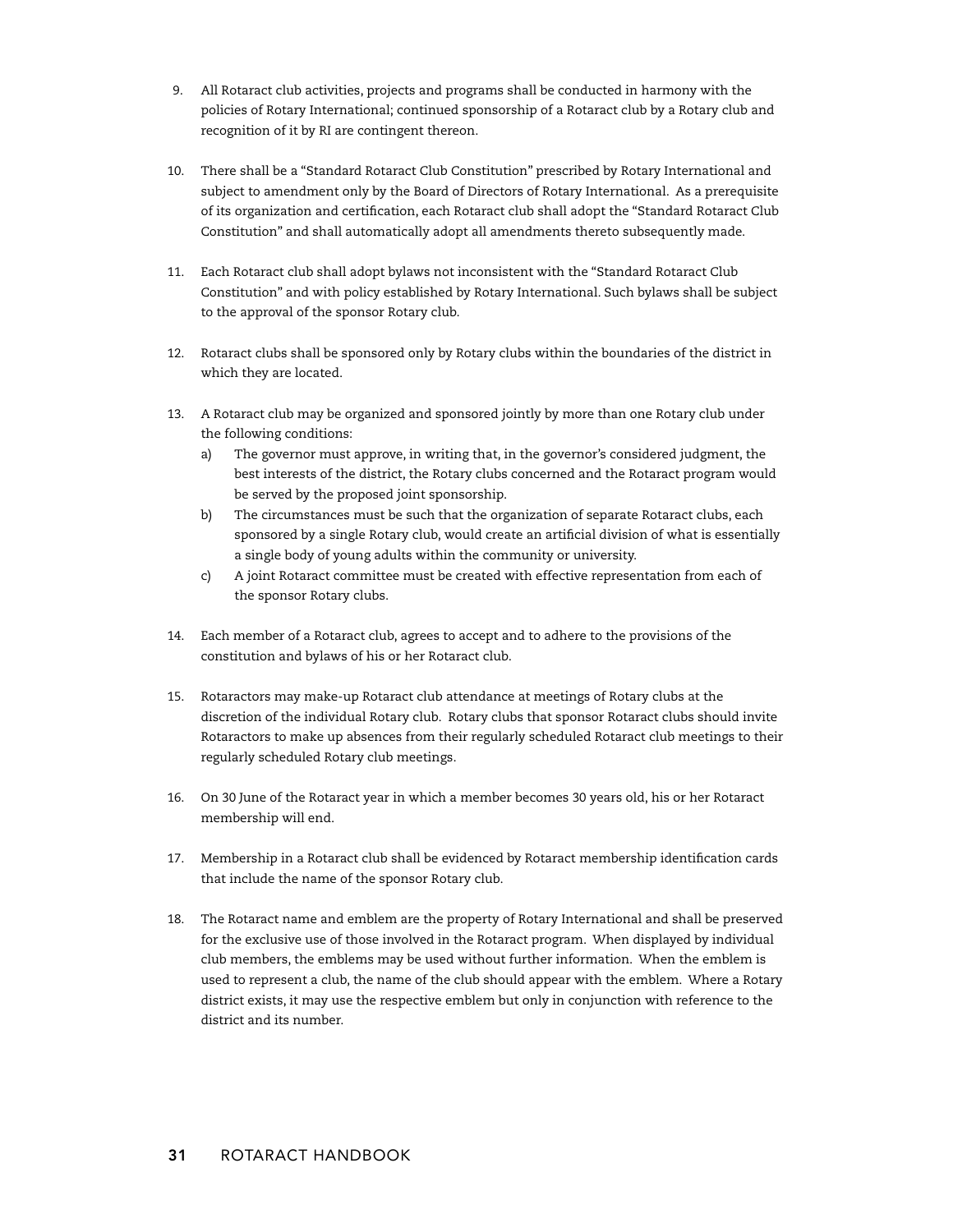- 19. Rotaract club members shall be entitled to use and display the Rotaract name and emblem in an appropriate and dignified manner during their period of membership in a Rotaract club and shall relinquish such entitlement upon termination of membership in a Rotaract club or upon the termination of the Rotaract club.
- 20. A Rotaract club may be terminated:
	- By Rotary International, with or without the consent, approval or concurrence of the sponsor Rotary club, for failure to function in accordance with its constitution, or for other cause.
	- b) By its sponsor Rotary club, after consultation with the governor and the district Rotaract representative, or
	- c) By the Rotaract club itself upon its own determination.
- 21. Upon termination of a Rotaract club, all rights and privileges relating to the name and emblem shall be relinquished by the club and by its members individually and collectively. The Rotaract club shall relinquish all financial assets to the sponsor Rotary club.
- 22. As a matter of policy, the Board does not recognize the right of any individual or organization except RI to circularize Rotaract clubs for any commercial purpose, except in the case of Rotaractors who are responsible for organizing Rotaract club, district and multidistrict meetings and only within the districts directly involved.
- 23. Governors should appoint one joint district Rotaract committee composed of equal numbers of Rotarians and Rotaractors. The district Rotaract committee chair (a Rotarian) and the district Rotaract representative (a Rotaractor) should serve as co-chairs of this committee. Where feasible and practicable in the appointment of district Rotaract committees, there should be provision for continuity of membership by appointing one or more members for a second term. The district Rotaract committee should assist the governor in publicizing the Rotaract program, promoting the organization of new Rotaract clubs, and administering the program of Rotaract within the district.
- 24. Rotaract organization beyond the club level:
	- a) A district with two or more Rotaract clubs must elect a district Rotaract representative from among their membership. The method of election shall be determined by the Rotaract membership and approved by the district Rotaract committee and district governor. The district Rotaract representative must have served as a Rotaract club president or as a member of the district Rotaract committee for one full term before taking office.
	- b) In a district with one Rotaract club, the district Rotaract representative shall be the most recent, available past Rotaract club president.
	- c) The district Rotaract representative will be guided and counseled by the Rotary governor and should work with the district Rotaract committee and other appropriate Rotary district committees.
	- d) The district Rotaract representative in conjunction with other district leaders, should:
		- 1) Develop and distribute a district Rotaract newsletter;
		- 2) Plan, arrange, and hold a district Rotaract conference;
		- 3) Encourage attendance and participation by Rotaract club officers, directors, and committee chairs at the Rotary district conference and all relevant district level training meetings;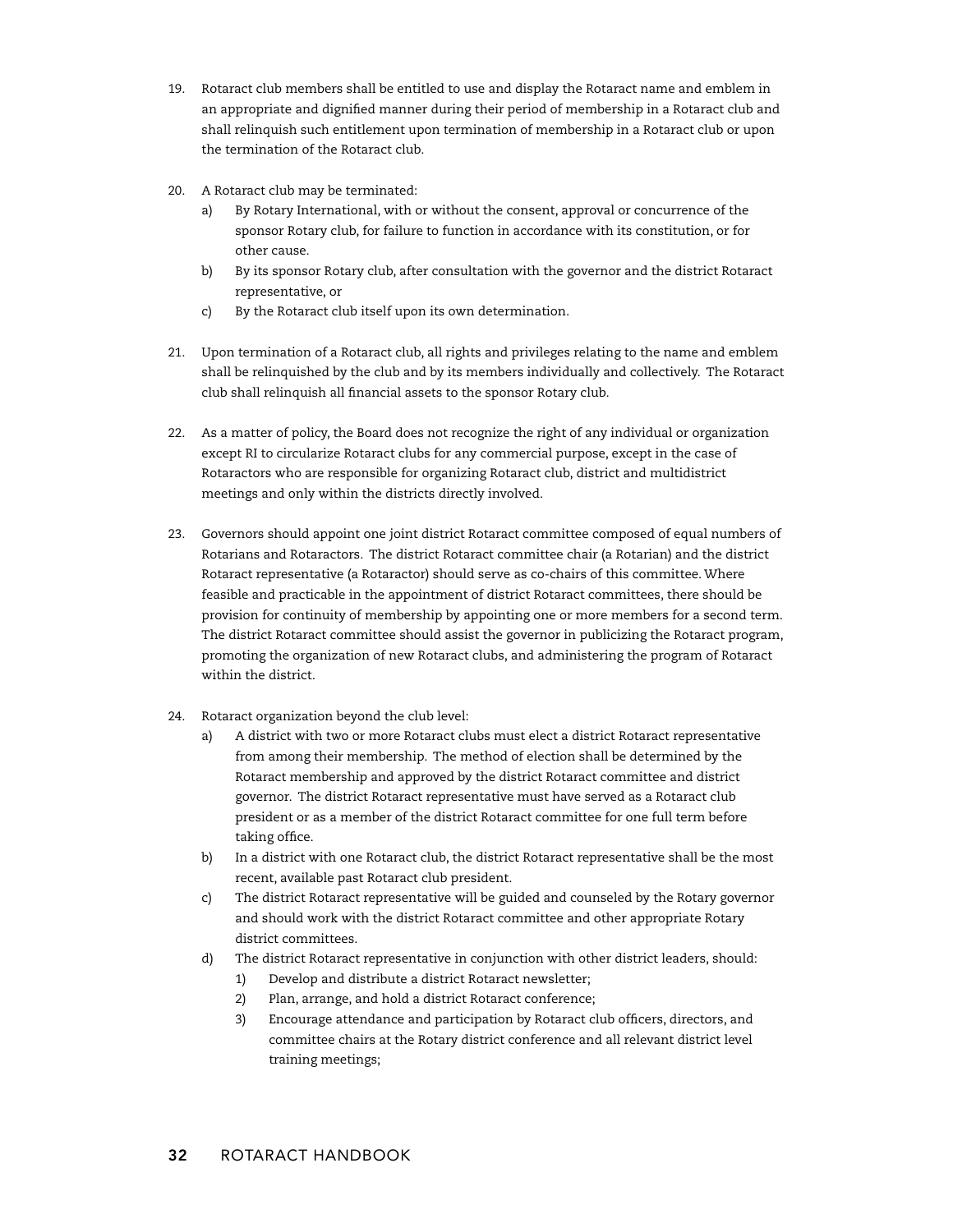- 4) Conduct Rotaract promotion and extension activities throughout the district;
- 5) Plan and implement service activities (if approved by three-fourths of the Rotaract clubs in the district);
- 6) Provide advice and support to Rotaract clubs in implementing their projects;
- 7) Help coordinate joint Rotary-Rotaract activities in the district;
- 8) Coordinate public relations activities for Rotaract at the district level;
- 9) Plan and implement a training session for Rotaract club officers in the district.
- e) All election disputes should be resolved locally in consultation with the district governor and district Rotaract chair. RI will not intervene.
- 25. Rotaract meetings beyond the club level:
	- a) The purpose of the district-wide meeting of Rotaract clubs is to promote community service projects, increase international understanding and enhance professional development in a context of friendship and camaraderie.
	- b) No meeting of members of Rotaract clubs beyond the club level shall have any legislative authority nor shall be so organized as to give the appearance of having such authority. Nevertheless, such a meeting may include ideas which might be of value as advisory observations to those involved at the district or other levels of Rotaract administration.
	- c) At a district Rotaract meeting, a three-fourths majority of the Rotaract clubs in a district may vote to undertake a district service project and to establish a district Rotaract service fund to raise funds for this project. Contributions to such a fund must be voluntary. Such a project and service fund must be approved by the governor, and specific plans and instructions for the administration of the district project and use of the fund must also have the approval of the governor and three-fourths of the Rotaract clubs in the district. The governor must appoint a district fund committee to be responsible for collecting and administering the district fund, such committee to be composed of at least one Rotaractor and one Rotarian from the district Rotaract committee. The district service fund must be kept in a bank account which clearly indicates that the fund is the property of the district Rotaract organization and not the personal property of any individual Rotaractor or Rotaract club.
	- d) All district Rotaract activities shall be financed by the Rotaract clubs in the district. No expenses of district Rotaract club meetings shall be paid by Rotary International. The cost of such meetings shall be minimal and within the financial means of those participating.
- 26. Rotaract activities beyond the district level
	- a) Rotaract Multidistrict Service Projects. Rotaract-sponsored service projects involving clubs in two or more districts may be implemented provided that such projects
		- 1) are, in nature and scope, within the capability of the clubs and Rotaractors in the districts to undertake successfully without interfering with or detracting from the scope and effectiveness of club activities;
		- 2) shall not be undertaken initially unless each district Rotaract representative concerned has agreed to such a joint project and then, only after approval of two-thirds of the clubs in each district;
		- 3) shall be undertaken with the approval of the governors concerned;
		- 4) shall be under the direct supervision of the district Rotaract representatives concerned; the custody of all funds contributed or collected for such projects shall be the responsibility of the district representatives concerned, through a committee of Rotaractors from within the districts involved, who may be appointed to assist in administering any such project and related funds;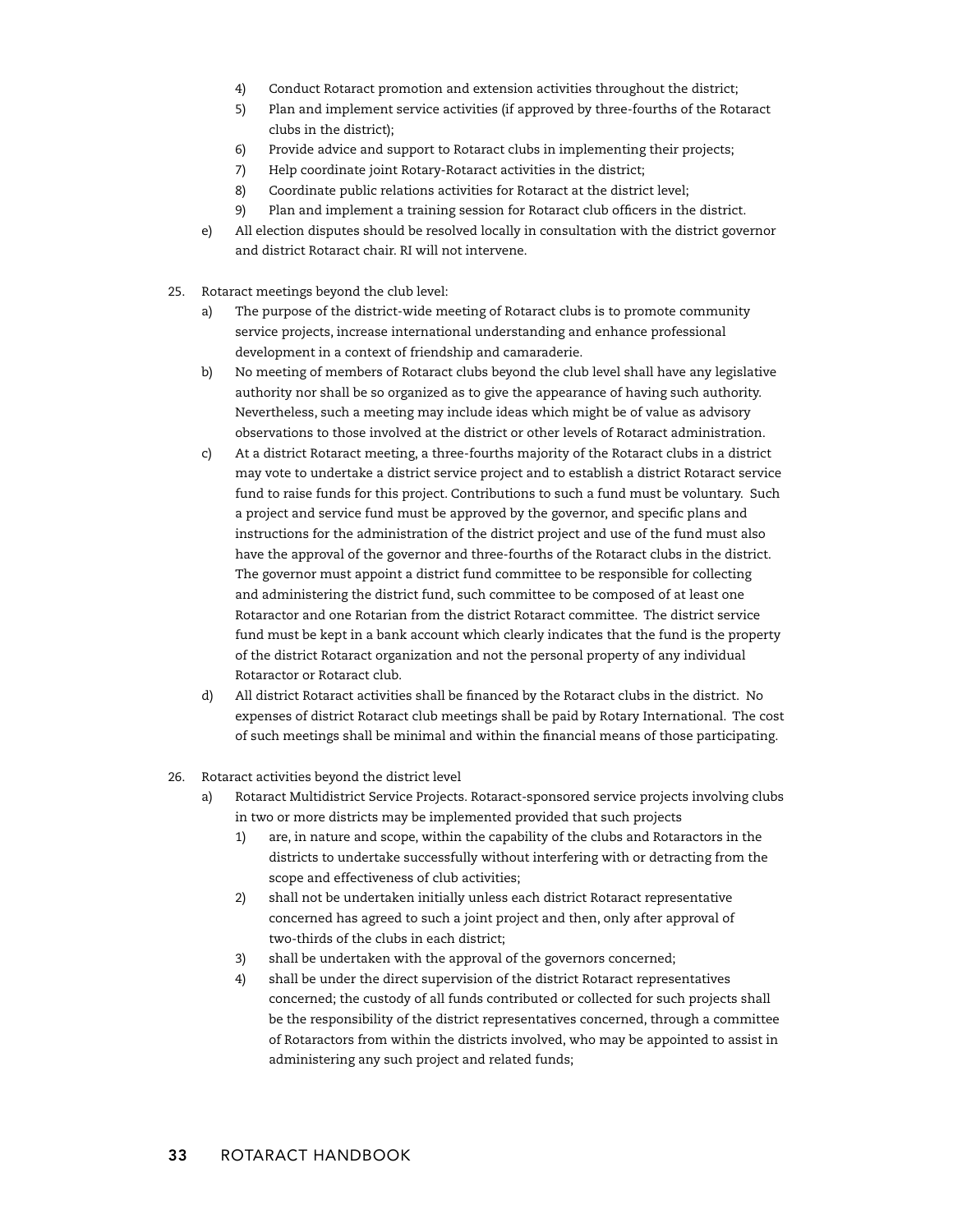- 5) shall be undertaken only after the district Rotaract representatives have jointly secured in advance the authorization of the general secretary, acting on behalf of the Board, to undertake the project;
- 6) shall involve the participation by Rotaract clubs and/or individual Rotaractors on a voluntary basis, clearly presented as such; the cost of participation by a club or individual Rotaractor, if any, should be kept to a minimum, and not be implicitly or directly made an obligation in the form of a per capita tax, or assessment or otherwise;
- b) Rotaract Multidistrict Information Organizations. Districts may develop a multidistrict organization for the purpose of disseminating information and facilitating communication between Rotaract clubs in the districts concerned, provided that
	- 1) there is no objection by the governors of each of the districts concerned;
	- 2) authorization is secured from the general secretary, acting on behalf of the RI Board of Directors, to develop and maintain such an organization;
	- 3) the organization complies with RI policy or is subject to termination of its status by the general secretary on behalf of the RI Board of Directors;
	- 4) each member district is represented by its district Rotaract representative. Each district Rotaract representative may appoint a proxy from his/her district organization, as needed, to carry out the activities of the multidistrict organization;
	- 5) funds needed to implement the organization's activities (i.e. production and distribution of regional club directories and newsletters, dissemination of Rotaract program information, general correspondence) shall be obtained on a voluntary basis only;
	- 6) the organization has no decision making or legislative powers, except for decisions concerning the activities of the organization, for which each member district (as represented by its district Rotaract representative) shall have one vote.
- c) Multidistrict Rotaract Meetings
	- 1) Meetings of Rotaract club members from more than one district, particularly from districts in more than one country, are to be held under the guidance of the host governor and the district Rotaract committee, and in conjunction with the host district Rotaract representative. Such meetings are subject to the advance approval of the governors of the districts involved. Invitations to governors to hold multidistrict Rotaract meetings must be accompanied by:
		- a) information including the date, location, purpose, facilities, program and participants of the proposed meeting;
		- b) a copy of the anticipated meeting budget with assurance that the sponsors are in a position to and will assume complete responsibility for contractual and financial obligations inherent in the meeting;
		- c) assurance that the planning and implementation of the proposed meeting will be carried out under the direct supervision of Rotaractors and Rotarians;
	- 2) The host club or district must maintain liability insurance for multidistrict Rotaract meetings with coverage and limits appropriate for the geographic location. Evidence of such coverage must be provided to RI or the governor of any participating district upon request.
	- 3) The district Rotaract representative shall inform the RI director(s) for the zone(s).
- 27. Leadership Training
	- a) All incoming Rotaract club officers shall be provided with Rotaract club officers leadership training at the district level, such training to include a one to two-day leadership training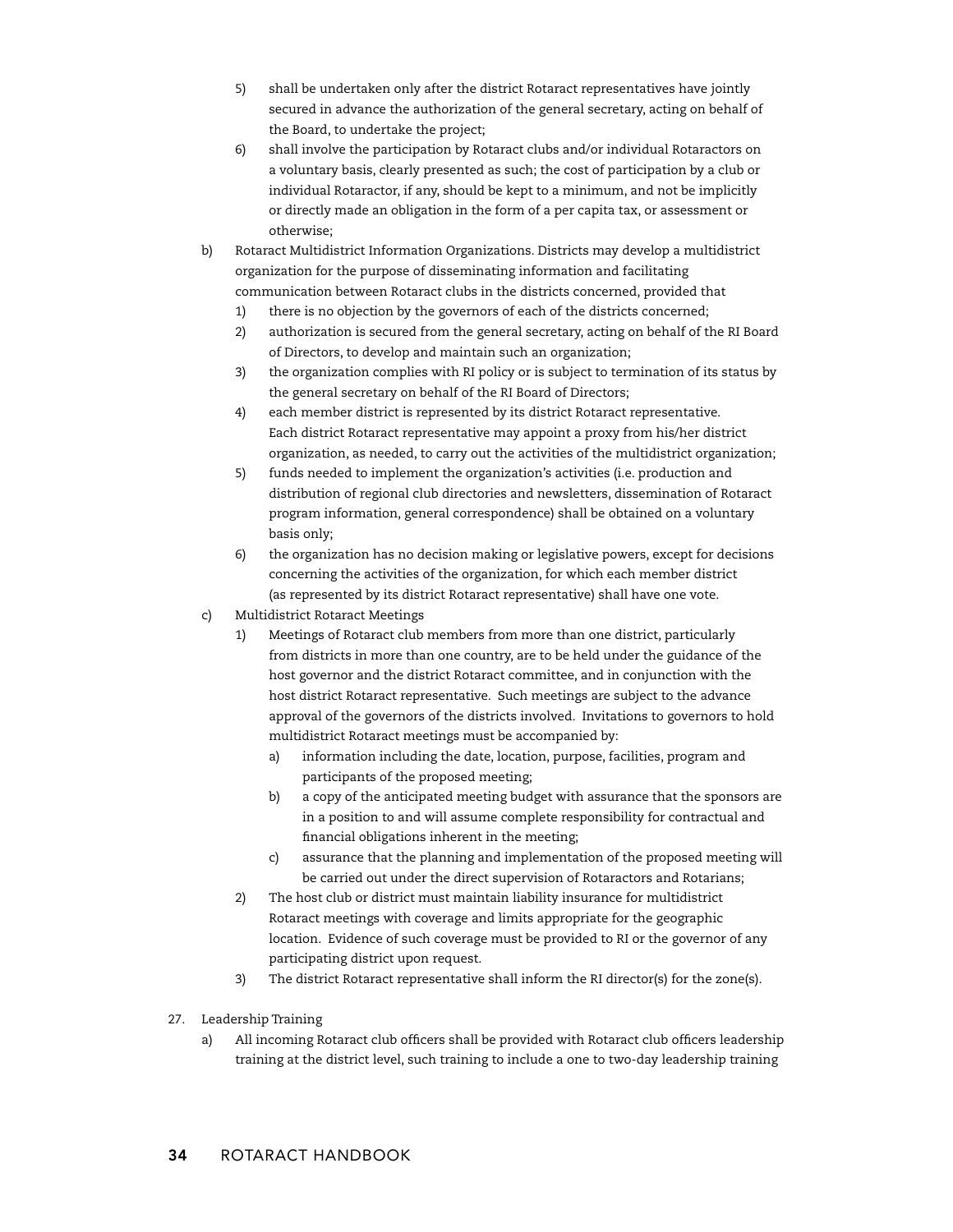seminar facilitated by the district Rotaract committee chair and the district Rotaract representative for all incoming Rotaract club officers, directors, and committee chairs to be paid for by the sponsor Rotary clubs, or where circumstances dictate, by a mutually agreed-upon financial arrangement involving the sponsor Rotary clubs, Rotary district, and the Rotaract participants.

- b) All incoming governors-elect are encouraged to provide adequate training to their incoming Rotaract club presidents and, where appropriate, include such training as part of the program of the Rotary district assembly.
- 28. Financing the cost of the Rotaract program:
	- a) All sponsor Rotary clubs must pay a certification fee of US\$50 for new Rotaract clubs.
	- b) Individual Rotaractors shall pay annual membership fees to their Rotaract club to cover the cost of club administration.
	- c) Any fees, dues or assessments on the membership of any Rotaract club shall be nominal and shall be only for the purpose of covering the cost of administering the club; funds for activities and projects undertaken by Rotaract clubs shall be raised by such clubs apart from such fees, dues or assessments and shall be placed into a separate account. A thorough audit by a qualified person shall be made once each year of all the club's financial transactions.
	- d) It is the responsibility of the Rotaract club to raise the funds necessary to carry out the program of the club.
	- e) Rotaract clubs should not make general solicitations for financial assistance from Rotary clubs or from other Rotaract clubs. Sponsor clubs may provide financial support when mutually agreed upon.
	- f) Contributions to fund district Rotaract service projects must be voluntary and cannot be made enforceable upon the individual Rotaractor or Rotaract club.
	- g) No part of the expenses of meetings of Rotaract clubs or groups of Rotaract clubs shall be paid by Rotary International, with the exception of the annual Rotaract Preconvention Meeting.
	- h) Sponsor Rotary clubs shall strongly encourage and pay for the attendance of their Rotaract club officers, directors and committee chairs at all relevant and necessary district-level leadership training meetings (or, when circumstances dictate, these meetings shall be paid for through mutually agreed upon financial arrangements involving the sponsor Rotary clubs, the Rotary district and the Rotaract participants).
	- i) Rotary districts shall pay for the attendance of their districts' Rotaract representatives at district-level or multidistrict leadership training meetings.
	- j) Rotary clubs and Rotary district conferences inviting members or Rotaract clubs to participate in the programs of such clubs and conferences should subscribe to sufficient trip, accident and liability insurance to protect the Rotary club or district conference against any possible legal or moral obligation and liability.
	- k) The district should make provisions to fund the administrative activities of the District Rotaract committee.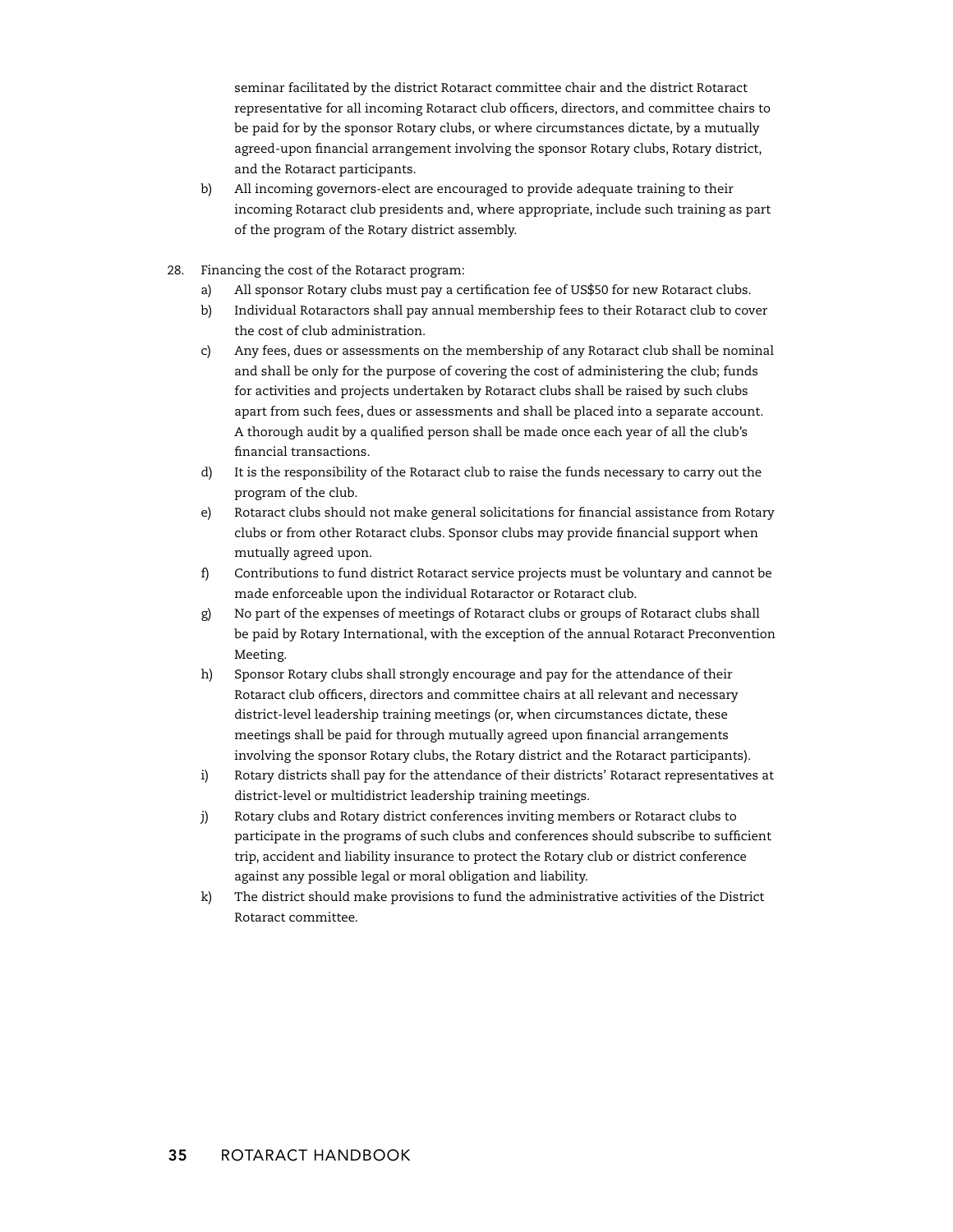- 29. As a matter of principle, Rotaract clubs are not authorized to assume membership in or merge with other organizations regardless of the purpose of such organizations.
- 30. Rotaract club presidents shall submit updated membership lists to RI each year no later than 30 September and 31 March through Member Access. These lists shall include the names, e-mail addresses, and gender of each Rotaractor in the club. Rotaract clubs that do not submit updated contact lists to RI in a two-year period will be terminated.

The Board regularly reviews and amends, as necessary, the *Rotaract Statement of Policy*, *Standard Rotaract Club Constitution*, and *Standard Rotaract Club Bylaws*.

The Rotaract Statement of Policy is excerpted from Rotary Code of Policies, Article 41.020, and is subject to change by the RI Board of Directors. Please refer to the RI website for the most recent policy: [www.rotary.org/RIdocuments/en\\_pdf/code\\_ri\\_current.pd](http://www.rotary.org/RIdocuments/en_pdf/code_ri_current.pdf)f

660-EN—(1012)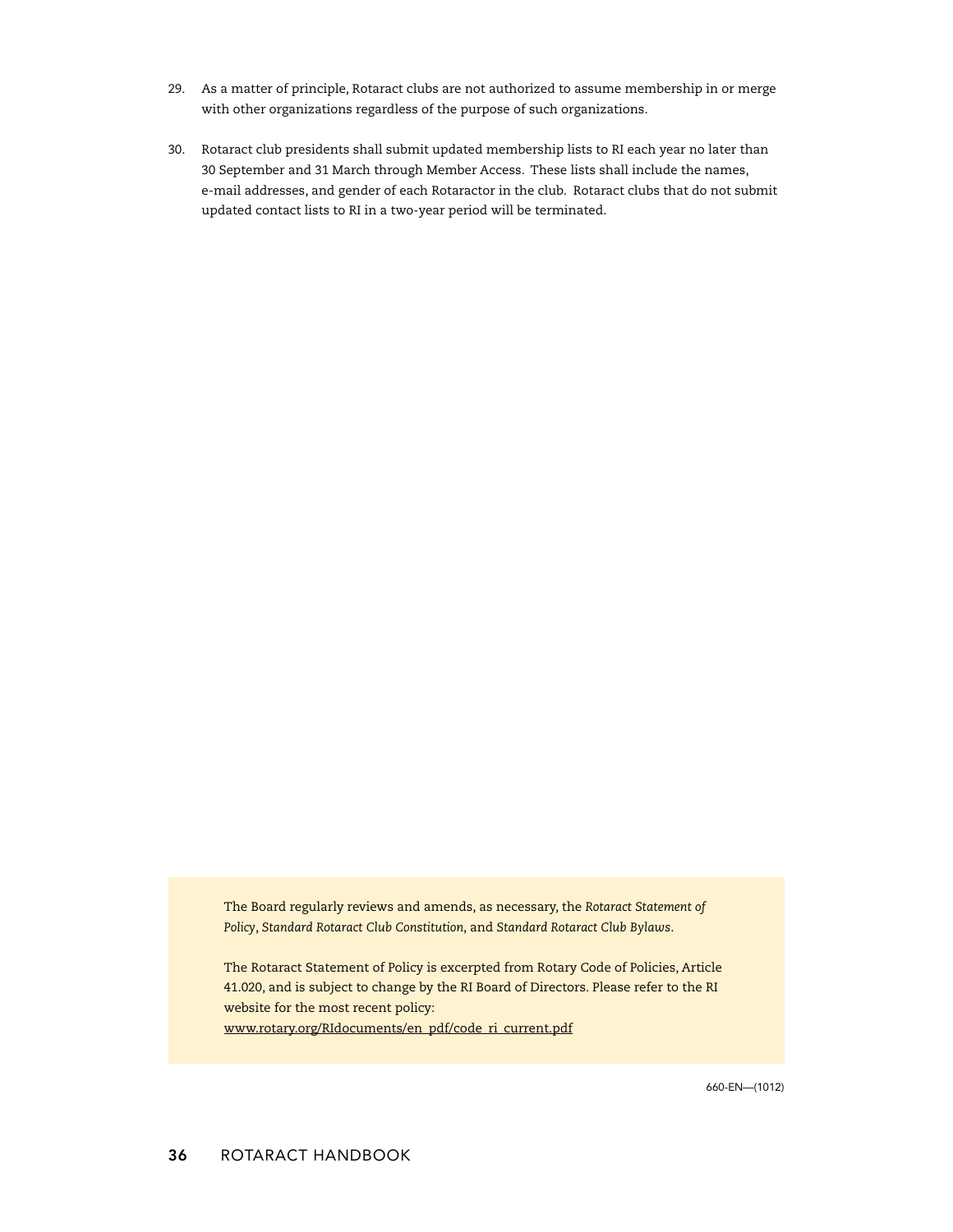# Standard Rotaract Club **CONSTITUTION**



#### ARTICLE I — Name

The name of this organization shall be the Rotaract Club of \_

#### ARTICLE II — Purpose and Goals

The purpose of Rotaract is to provide an opportunity for young men and women to enhance the knowledge and skills that will assist them in personal development, to address the physical and social needs of their communities, and to promote better relations between all people worldwide through a framework of friendship and service.

#### The goals of Rotaract are:

- 1. To develop professional and leadership skills;
- 2. To emphasize respect for the rights of others, and to promote ethical standards and the dignity of all useful occupations;
- 3. To provide opportunities for young people to address the needs and concerns of the community and our world;
- 4. To provide opportunities for working in cooperation with sponsoring Rotary clubs;
- 5. To motivate young people for eventual membership in Rotary.

#### ARTICLE III — Sponsorship

#### Rotary Club Sponsorship

- 1. The sponsor of this Rotaract club is the Rotary Club of \_\_\_\_\_\_\_\_\_\_ which, through a committee of its Rotarians, the number of which shall be determined by the club, shall provide guidance and have supportive responsibility for this Rotaract club. The continued well-being of this club shall depend on the continued active personal participation of the sponsoring Rotary club.
- 2. The basis of organization shall be young men and women who are committed to the goals of the Rotaract program and to building a relationship with the sponsoring Rotary club. Where a university or other institution of higher education is located within the vicinity of the sponsoring Rotary club, the student body of each institution may also be a basis of organization.This club is not a part of, and neither this club nor its members have any rights or privileges with respect to, the sponsoring Rotary club.
- 3. This club is a non-political, non-sectarian organization.
- 4. In the event that the sponsoring Rotary club is terminated, the governor of the Rotary district will seek to install another sponsoring Rotary club; if one cannot be found within 180 days, the Rotaract club will be terminated.

#### ARTICLE IV — Membership

Membership Qualifications

- 1. The membership of this club shall consist of young men and women of good character and leadership potential between the ages of 18 and 30.\* It is recommended, but not mandated, that there be a minimum of 15 charter members when chartering a new club.
	- 2. The method of electing members of this club shall be determined by this club in consultation with the sponsoring Rotary club. The method of electing new members of university-based\*\* Rotaract clubs shall have the approval of the appropriate authorities.
	- 3. Each member of this Rotaract club shall attend at least 60% of the club's regularly scheduled meetings annually, provided that absence from a regularly scheduled meeting of the club may be

Goals

<sup>\*</sup>On 30 June of the Rotaract year in which the member becomes 30 years old his/her Rotaract membership will end. \*\*As used in this constitution, the term "university" is intended to include all institutions of higher education.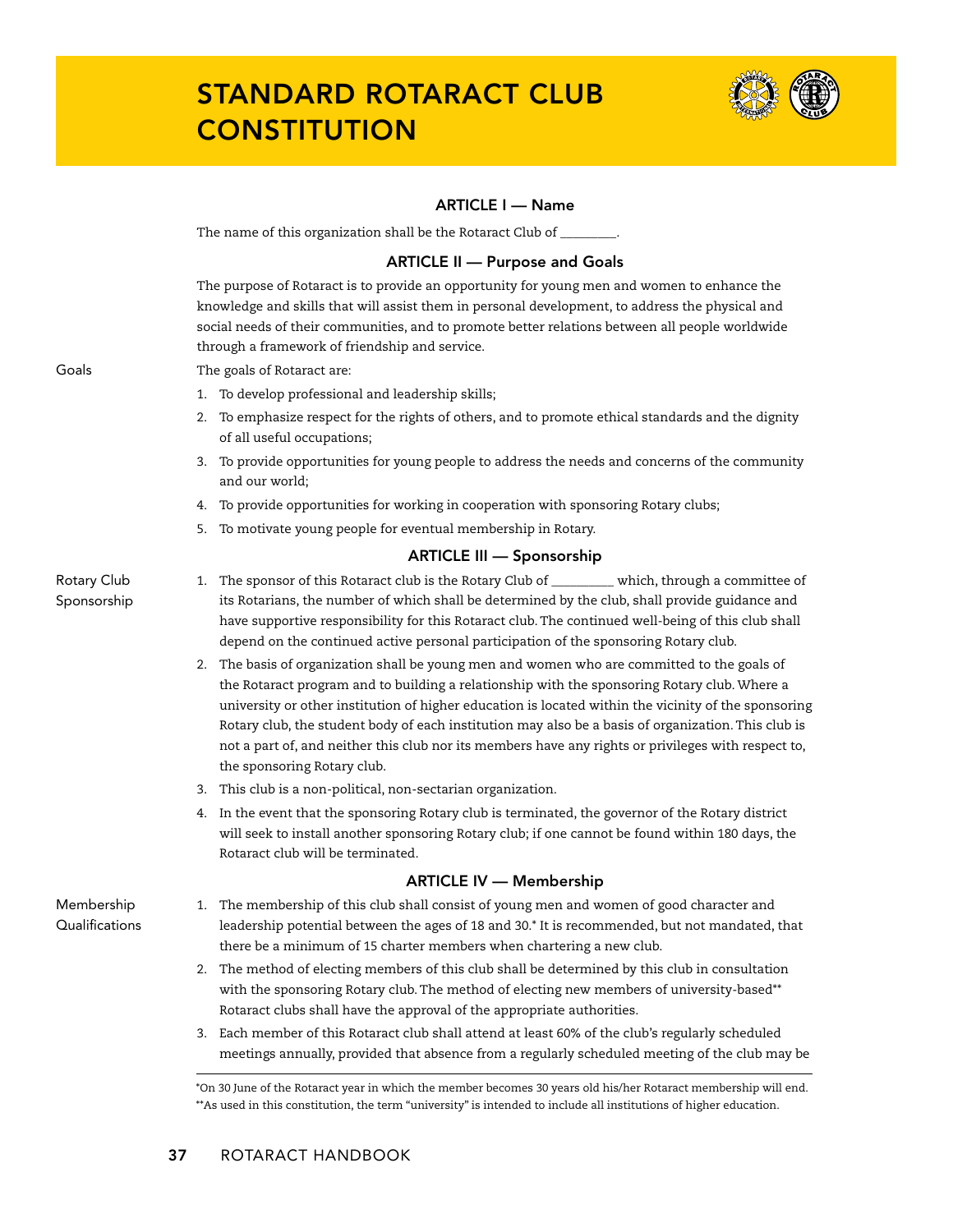made up as follows: any member absent from a regular meeting of this club may make up such absence by attendance at a regular meeting of any other Rotaract club or any Rotary club on any day of the two weeks immediately preceding or following the day of the absence, or attendance and participation in a club service project or a club-sponsored community event or meeting authorized by the board.

- 4. All Rotary Foundation scholars, who are within the age guidelines adopted by the board for the Rotaract program, shall be eligible for guest Rotaract club membership during the period of their study in another country.
- 5. Membership shall automatically terminate (a) upon failure to meet attendance requirements unless excused by the board of directors of this club for good and sufficient reason or (b) by termination of the club or (c) on 30 June of the Rotaract year in which the member becomes 30 years old.
- 6. Membership may be terminated (a) upon failure to continue to meet the qualifications for membership, or (b) for cause, as determined by this club by vote of not less than 2/3 of all the members in good standing.

#### ARTICLE V — Meetings

Bimonthly Meetings

- 1. The club shall meet not less than twice per month, as provided in the by-laws, at a time suited to the convenience of the members.
- 2. The board of directors shall meet as provided in the by-laws.
- 3. Rotary International recommends each sponsoring Rotary club to designate one or more members of its club to attend the meeting(s) of its Rotaract club(s) at least once a month.
- 4. Meetings of the club and of the board of directors may be cancelled during holiday or vacation periods at the discretion of the board of directors. The board may cancel a regular meeting if it falls on a legal holiday or in case of the death of a club member, an epidemic, a disaster affecting the whole community, or an armed conflict in the community that endangers the lives of the club members. The board may cancel not more than four regular meetings in a year for causes not otherwise specified herein provided that this club does not fail to meet for more than three consecutive meetings.
- 5. Minutes of the meetings of the club and board of directors shall be provided to the chair of the sponsor Rotary club's Rotaract committee within two weeks after each meeting is held.

#### ARTICLE VI — Officers and Directors

Governing Body

- 1. The officers of this club shall be a president, vice-president, secretary, treasurer and such additional officer(s) as may be provided in the by-laws.
- 2. The governing body of this club shall be a board of directors composed of the president, immediate past president, vice-president, secretary, treasurer, and additional directors whose number shall be determined by this club, all to be elected from among the members in good standing. All decisions, policies, and actions of the board and of the club shall be subject to the provisions of this constitution and policy established by Rotary International and its members. If university-based, this club shall be subject to the same regulations and policies established by the appropriate authorities for all student organizations and extracurricular activities of the university.

 The board of directors shall have general control over all officers and committees and may, for good cause, declare any office vacant. It shall constitute a board of appeals from the rulings of all officers and actions of all committees.

3. Elections of officers and directors shall be held annually prior to 1 March by methods compatible with local customs and procedures, but in no case shall more than simple majority of the members present and in good standing be required for elections.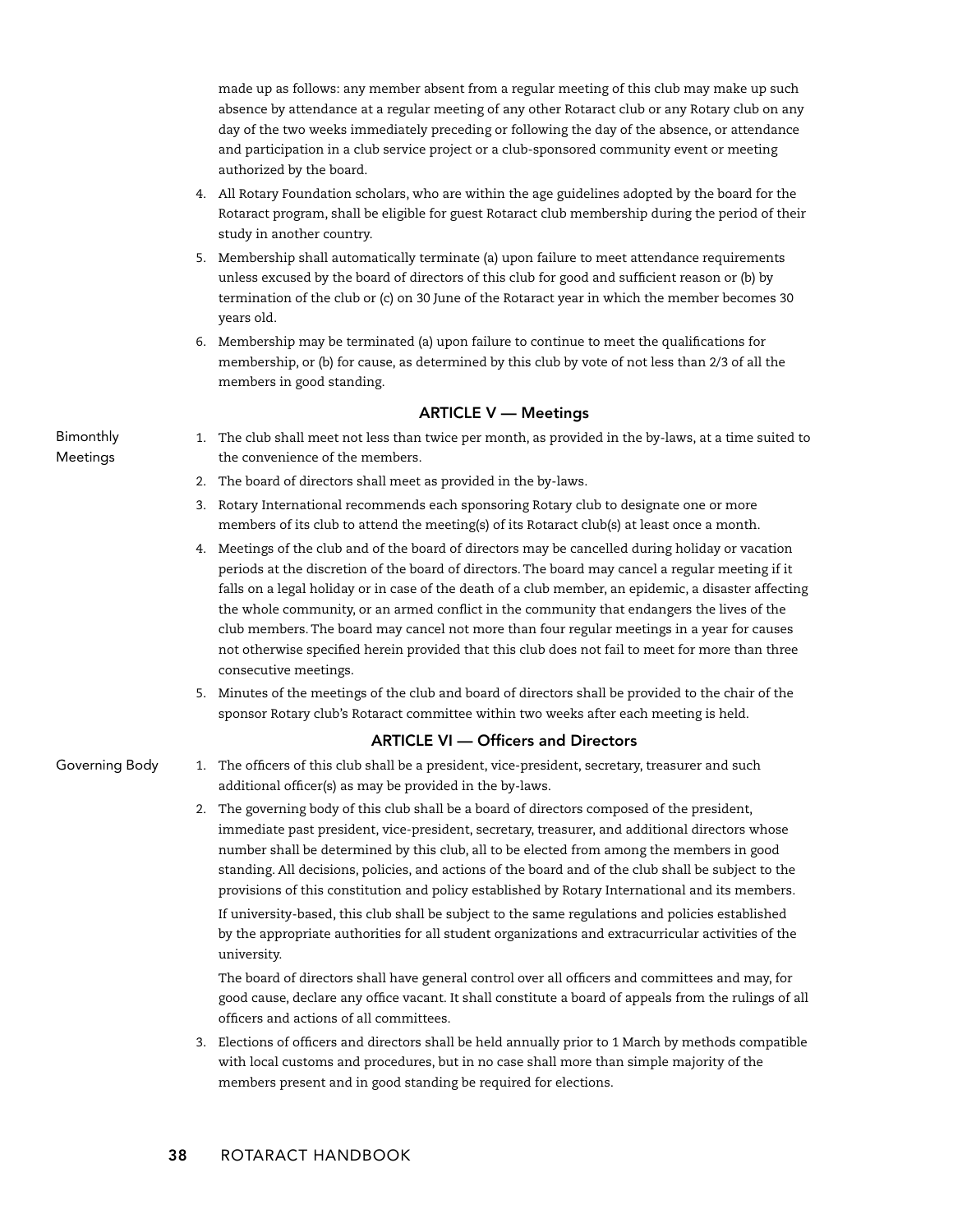|              | The term of office of all officers and directors shall be one year. No provisions shall be made for a<br>term of office shorter than one year except with the permission of the sponsoring Rotary club.                                                                                                                                                                                                                                                                                                                                                                                             |
|--------------|-----------------------------------------------------------------------------------------------------------------------------------------------------------------------------------------------------------------------------------------------------------------------------------------------------------------------------------------------------------------------------------------------------------------------------------------------------------------------------------------------------------------------------------------------------------------------------------------------------|
|              | 4. All incoming Rotaract club officers, directors, and committee chairmen shall be provided with<br>leadership training from the district Rotaract committee.                                                                                                                                                                                                                                                                                                                                                                                                                                       |
|              | <b>ARTICLE VII - Activities and Projects</b>                                                                                                                                                                                                                                                                                                                                                                                                                                                                                                                                                        |
| Objective    | 1. Within the limits prescribed in Section 1 of Article III, this club shall be responsible for planning,<br>organizing, financing, and conducting its own activities and shall itself supply money, labor,<br>and creative imagination necessary thereto, except in the case of joint projects or activities<br>undertaken in cooperation with other organizations, such responsibility shall be shared with<br>such other organization(s).                                                                                                                                                        |
|              | 2. This club shall undertake among its activities at least two major service projects annually, one<br>to serve the community and the other to promote international understanding, and each shall<br>involve all or most of the members of the club.                                                                                                                                                                                                                                                                                                                                               |
|              | 3. This club shall provide for a professional development program for its members.                                                                                                                                                                                                                                                                                                                                                                                                                                                                                                                  |
|              | 4. It is the responsibility of the club to raise the funds necessary to carry out its program. It shall<br>not solicit or accept more than occasional or incidental financial assistance from the sponsoring<br>Rotary club, nor shall it make general solicitations from Rotary clubs other than its sponsoring<br>Rotary club or from other Rotaract clubs; nor shall it solicit financial assistance from individuals,<br>businesses, or organizations in the community without giving something of value in return. All<br>funds raised for service projects must be expended for that purpose. |
|              | <b>ARTICLE VIII - Committees</b>                                                                                                                                                                                                                                                                                                                                                                                                                                                                                                                                                                    |
| Committees   | 1. There shall be provided in the by-laws of this club the following standing committees; club<br>service, international service, community service, professional development, finance, and such<br>other standing committees as may be deemed necessary or convenient for the administration of<br>the club.                                                                                                                                                                                                                                                                                       |
|              | 2. The president, with the approval of the board, may appoint such special committees as he/she<br>may deem necessary, citing their duties at the time of appointment. All such special committees<br>shall lapse upon the completion of their duties, upon discharge by the appointing president, or<br>with the end of his/her term of office, whichever occurs first.                                                                                                                                                                                                                            |
|              | <b>ARTICLE IX - Fees</b>                                                                                                                                                                                                                                                                                                                                                                                                                                                                                                                                                                            |
| Fees         | 1. Each sponsoring Rotary club upon organization of a new Rotaract club shall be required to pay an<br>RI Rotaract organization fee equivalent to US\$50 with the "Rotaract Club Certification Form."                                                                                                                                                                                                                                                                                                                                                                                               |
|              | 2. Any fees, dues, or assessments on the membership of the club shall be nominal and shall only be<br>for the purpose of meeting the administrative costs of the club. Funds for activities and projects<br>undertaken by the club shall be raised apart from such fees, dues, or assessments and shall be<br>placed into a separate account. A thorough audit by a qualified person shall be made once each<br>year of all the club's financial transactions.                                                                                                                                      |
|              | ARTICLE X - Acceptance of Constitution and By-Laws                                                                                                                                                                                                                                                                                                                                                                                                                                                                                                                                                  |
| Constitution | Every member of the club, by acceptance of membership, thereby accepts the principles of Rotaract<br>as expressed in its purpose and goals and agrees to comply with the constitution and by-laws of<br>this club, and on these conditions alone is entitled to the privileges of the club. No member shall be<br>absolved from the observance of the constitution and by-laws on the plea that a copy of them has<br>not been received.                                                                                                                                                            |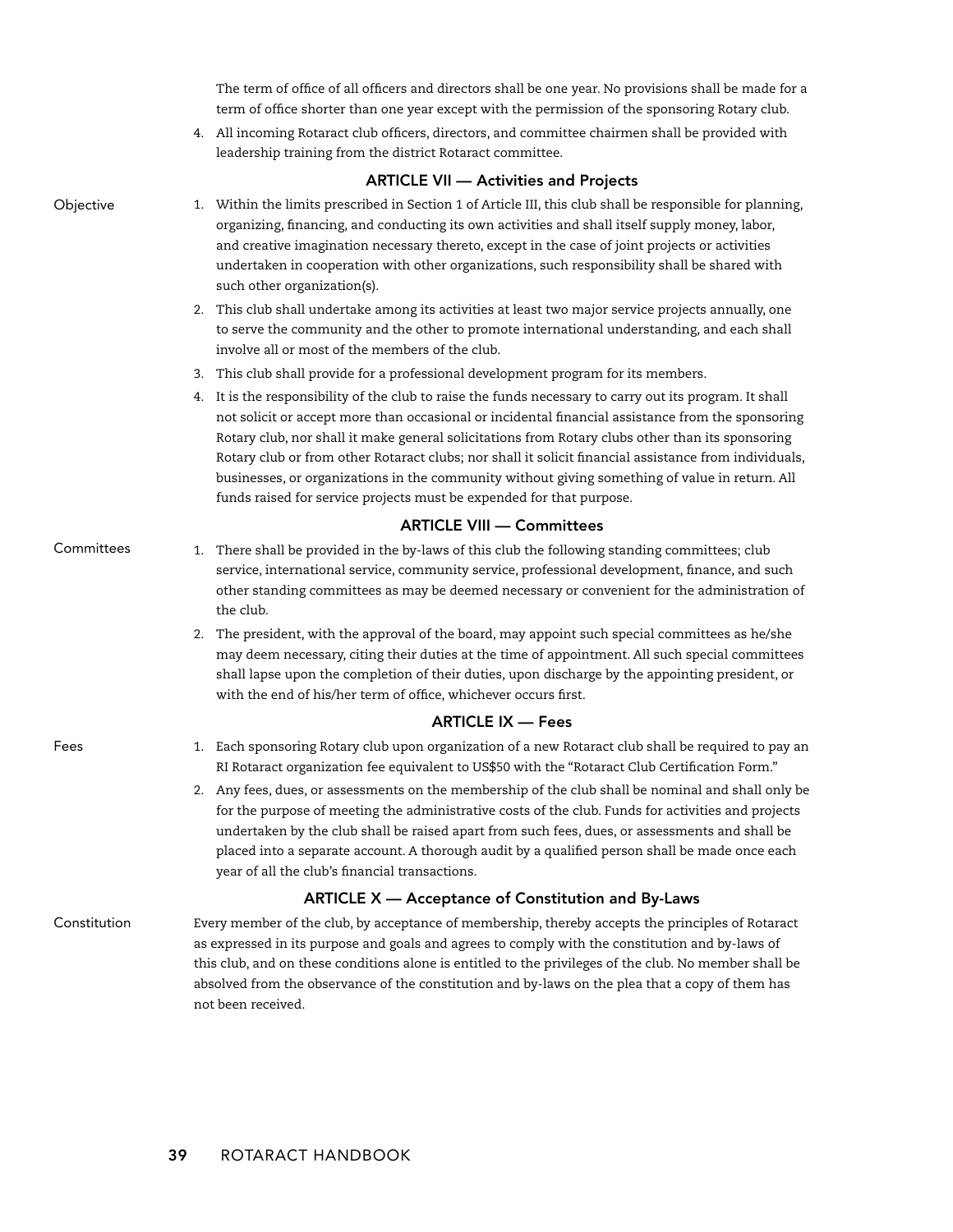#### ARTICLE XI — Standard By-Laws

| Standard By-Laws | The club shall adopt the "Standard Rotaract Club By-Laws," together with such amendments as<br>are not inconsistent with this constitution and which may be deemed necessary or convenient for<br>the government of the club, provided that such amendments are adopted in accordance with the<br>amendment procedure prescribed in the "Standard Rotaract Club By-Laws."                                                                                                                                                                                       |
|------------------|-----------------------------------------------------------------------------------------------------------------------------------------------------------------------------------------------------------------------------------------------------------------------------------------------------------------------------------------------------------------------------------------------------------------------------------------------------------------------------------------------------------------------------------------------------------------|
|                  | <b>ARTICLE XII - Rotaract Emblem</b>                                                                                                                                                                                                                                                                                                                                                                                                                                                                                                                            |
| Rotaract Emblem  | 1. The Rotaract emblem shall be preserved for the exclusive use and benefit of Rotaract club<br>members. Each member of this club shall be entitled to wear or otherwise display the Rotaract<br>emblem in a dignified and appropriate manner during the period of membership. Such<br>entitlement shall be relinquished upon termination of membership or termination of this club.                                                                                                                                                                            |
|                  | 2. When displayed by individual club members, the emblem may be used without further<br>information. When the emblem is used to represent a club, the name of the club should appear<br>with the emblem.                                                                                                                                                                                                                                                                                                                                                        |
|                  | <b>ARTICLE XIII - Duration</b>                                                                                                                                                                                                                                                                                                                                                                                                                                                                                                                                  |
| Duration of Club | This club shall exist so long as it continues to function in accordance with the provisions of<br>this constitution and policy relating to Rotaract established by Rotary International, or until it is<br>terminated (a) by this club upon it own determination and action, (b) by the sponsoring Rotary<br>club upon withdrawal of its sponsorship, after consultation with the district governor and district<br>Rotaract representative, or (c) by Rotary International for failure to function in accordance with this<br>constitution or for other cause. |
|                  | Upon termination of this club, all rights and privileges relating to the Rotaract name and emblem<br>shall be relinquished by the club and by its members individually and collectively. The Rotaract club<br>shall relinquish all financial assets to the sponsoring Rotary club.                                                                                                                                                                                                                                                                              |
|                  | <b>ARTICLE XIV - Administration</b>                                                                                                                                                                                                                                                                                                                                                                                                                                                                                                                             |
| Amendment        | The constitution may be amended only by the Board of Directors of Rotary International and all<br>amendments to the "Standard Rotaract Club Constitution" adopted by the Board of Directors of                                                                                                                                                                                                                                                                                                                                                                  |

Rotary International shall automatically amend the Constitution.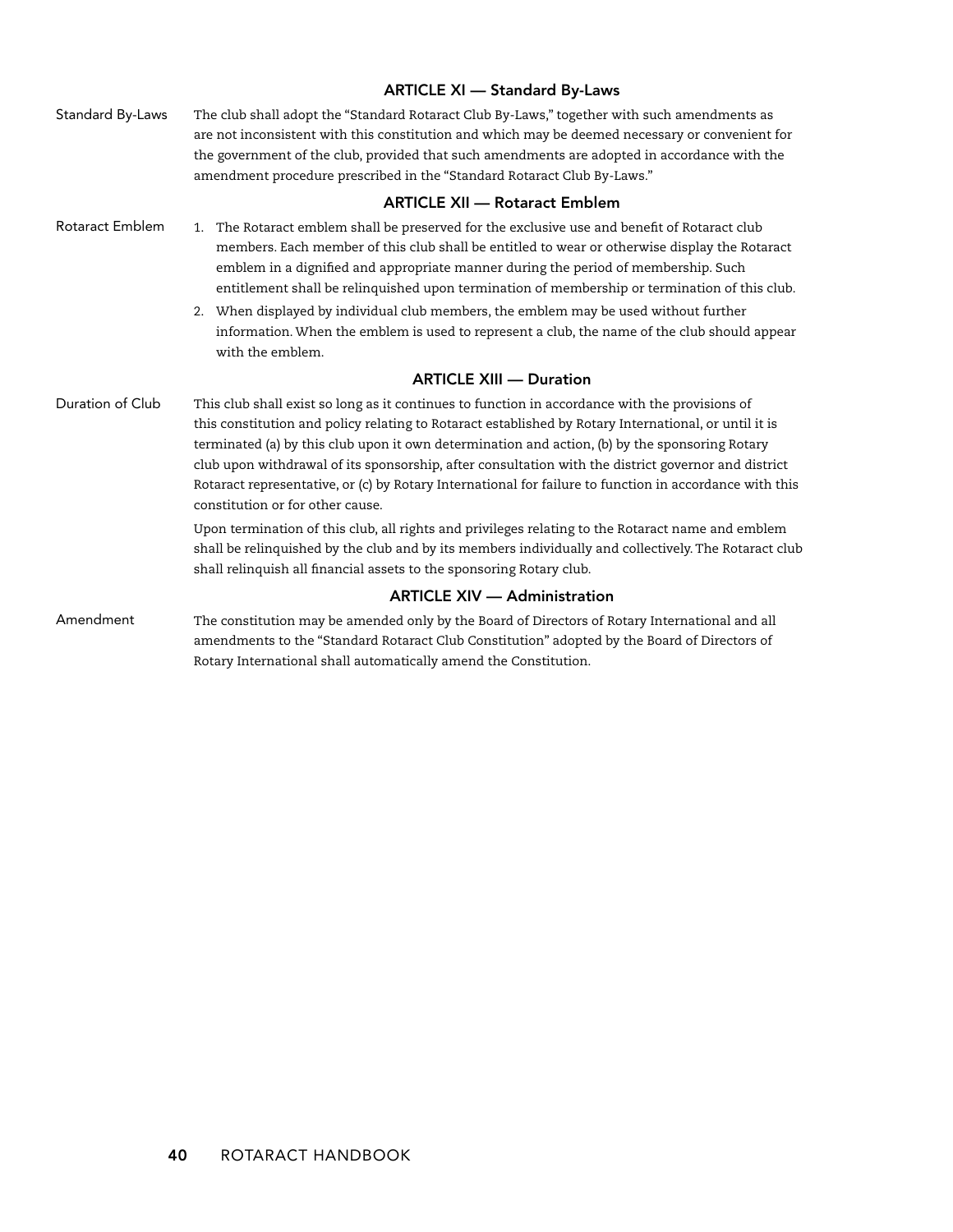# STANDARD ROTARACT CLUB BY-LAWS



By-Laws of the Rotaract Club of \_\_\_\_\_\_\_\_\_\_\_\_.

#### ARTICLE I — Elections

Voting Method

- 1. Election for the offices of president, vice-president, secretary, treasurer, and directors shall be held annually prior to 1 March. A Rotaract club year is the same as a Rotary club year. Those elected shall take office on 1 July.
	- 2. Nominations of officers shall be made in writing. Candidates shall be voted upon at the regular meeting following the meeting at which nominations are made. Voting shall be by secret ballot. Those candidates receiving a majority of the votes of the members present and in good standing shall be elected.
	- 3. In addition to president, vice-president, secretary, and treasurer there shall be elected directors.

#### ARTICLE II — Duties of Officers

- 1. President. The president shall preside at all regular and special meetings of the club and the board of directors. He/she shall, with the approval of the board, appoint all standing and special committees and, in the event of a vacancy in the board of directors, shall, with the approval of the board, fill such vacancy by appointment until the next regular election of the club. He/she shall be an ex officio member of all committees. He/she shall maintain communication with the sponsor club and the district Rotaract representative to ensure they are continually informed of all actions taken by the club. Official Duties
	- 2. Vice-President. The vice-president shall succeed to the office of president in the event or removal of the latter for whatever cause, and, in the absence of the president, shall preside at all meetings of the club and of the board.
	- 3. Secretary. The secretary shall maintain all club records, He/she shall keep minutes of all the meetings of the club and board of directors, and provide copies of such to the chair of the sponsor Rotary club's Rotaract committee.
	- 4. Treasurer. The treasurer shall have custody of all club funds, maintaining all necessary records and depositing all such funds in a bank approved by the board of directors. He/she shall report on the club's financial status at each meeting of the club and shall hold all records available for inspection by any club member. All disbursements shall be by check and with the signature of two authorized officers.

#### ARTICLE III — Meetings

1. Meetings of the club shall be not less than twice a month, and meetings of the board not less than once a month, at a time suited to the convenience of the membership. Quorum Requirement

2. A majority of the members in good standing shall constitute a quorum at any regular or special meeting of the club. Any four members of the board, one of whom must be the president or vicepresident, shall constitute a quorum at any meeting of the board.

#### ARTICLE IV — Fees and Dues

Fees and Dues

- 1. The admission for the new members shall be  $\_\_$ . Annual dues shall be  $\_\_$  per member.
	- 2. All fees and dues must be paid before a member will be considered in good standing.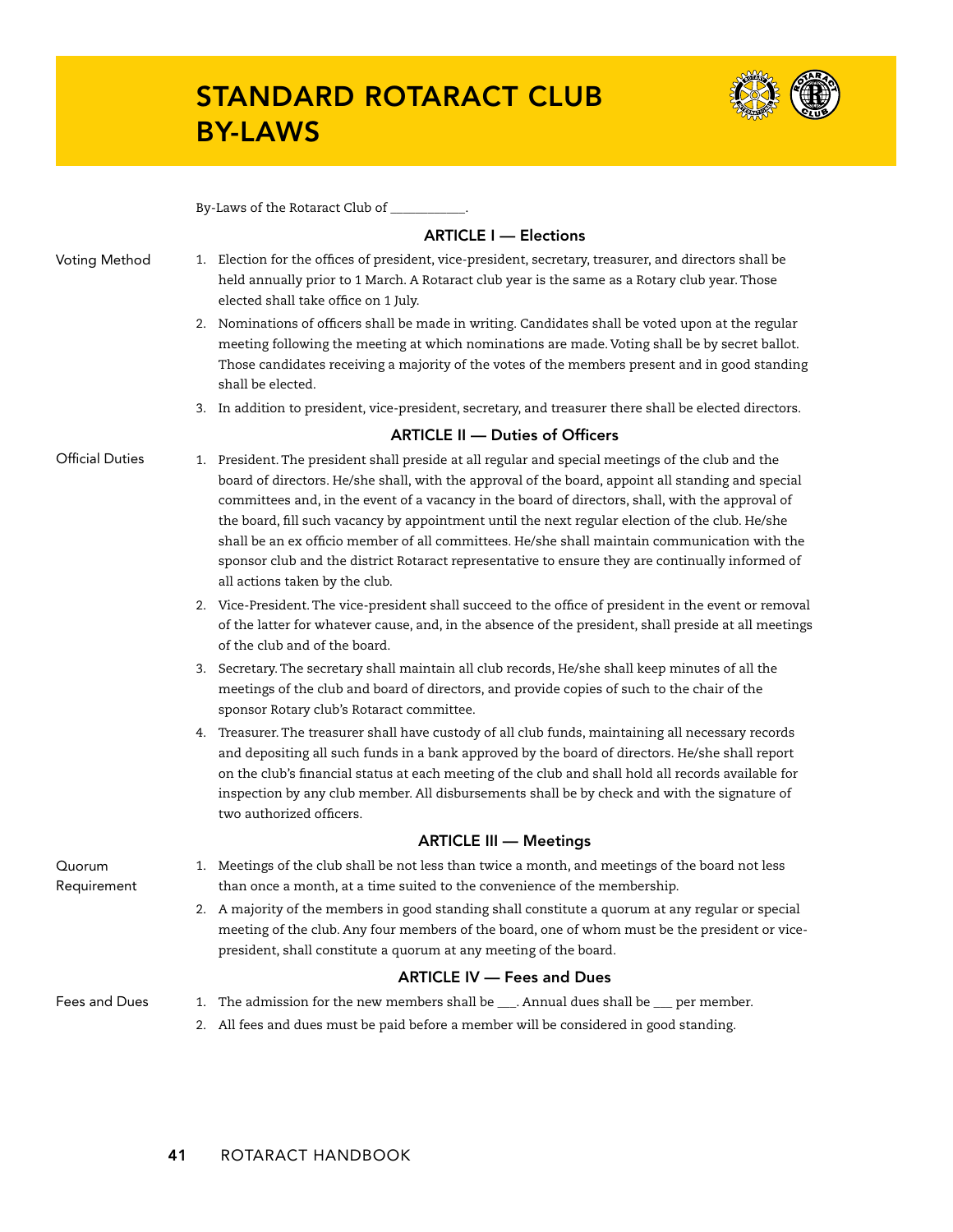|            | <b>ARTICLE V - Committees</b>                                                                                                                                                                                                                                                                                                                                                                      |
|------------|----------------------------------------------------------------------------------------------------------------------------------------------------------------------------------------------------------------------------------------------------------------------------------------------------------------------------------------------------------------------------------------------------|
| Committee  | The president, with the approval of the board of directors, shall appoint the following standing                                                                                                                                                                                                                                                                                                   |
| Duties     | committees:                                                                                                                                                                                                                                                                                                                                                                                        |
|            | 1. Club service. This committee shall be responsible for attendance, membership, programs,<br>fellowship, public relations, and such other matters as may be deemed appropriate.                                                                                                                                                                                                                   |
|            | 2. International service. This committee shall be charged with primary responsibility for<br>enhancing knowledge and understanding of worldwide needs, problems, and opportunities<br>and developing activities to give service for promoting international understanding and<br>goodwill toward all people.                                                                                       |
|            | 3. Community service. This committee shall have responsibility for enhancing knowledge<br>and understanding of community needs, problems and opportunities, and for formulating<br>and developing appropriate activities for serving the community (including the university<br>community).                                                                                                        |
|            | 4. Professional development. This committee shall be responsible for developing a program<br>designed to provide information about a wide cross-section of businesses and professions<br>and to stimulate awareness and acceptance of high ethical standards in business and<br>professional life.                                                                                                 |
|            | 5. Finance. This committee shall devise ways and means of financing any and all club activities<br>requiring funds, in cooperation with the appropriate committee.                                                                                                                                                                                                                                 |
|            | The international service and community service committees shall each have the duty of initiating<br>and planning one major activity in its field each year which shall involve all or most of the club<br>membership.                                                                                                                                                                             |
|            | <b>ARTICLE VI - Amendments</b>                                                                                                                                                                                                                                                                                                                                                                     |
| Amendments | These by-laws may be amended by majority vote of the members in good standing at any<br>1.<br>regular or special meeting of the club at which a quorum is present, provided notice of<br>intention to call such a vote is given at least fourteen days earlier at a meeting of the club at<br>which a quorum is present, and provided such amendment is approved by the sponsoring<br>Rotary club. |
|            | Nothing in these by-laws shall contravene any provision of this club's constitution.<br>2.                                                                                                                                                                                                                                                                                                         |

The Board regularly reviews and amends, as necessary, the *Rotaract Statement of Policy*, *Standard Rotaract Club Constitution*, and *Standard Rotaract Club Bylaws*.

The *Standard Rotaract Club Constitution* and *Standard Rotaract Club Bylaws* are subject to change by the RI Board of Directors. Please refer to the RI website for the most recent policy:

[www.rotary.org/RIdocuments/en\\_pdf/661en.pdf](http://www.rotary.org/RIdocuments/en_pdf/661en.pdf)

661-EN—(1012)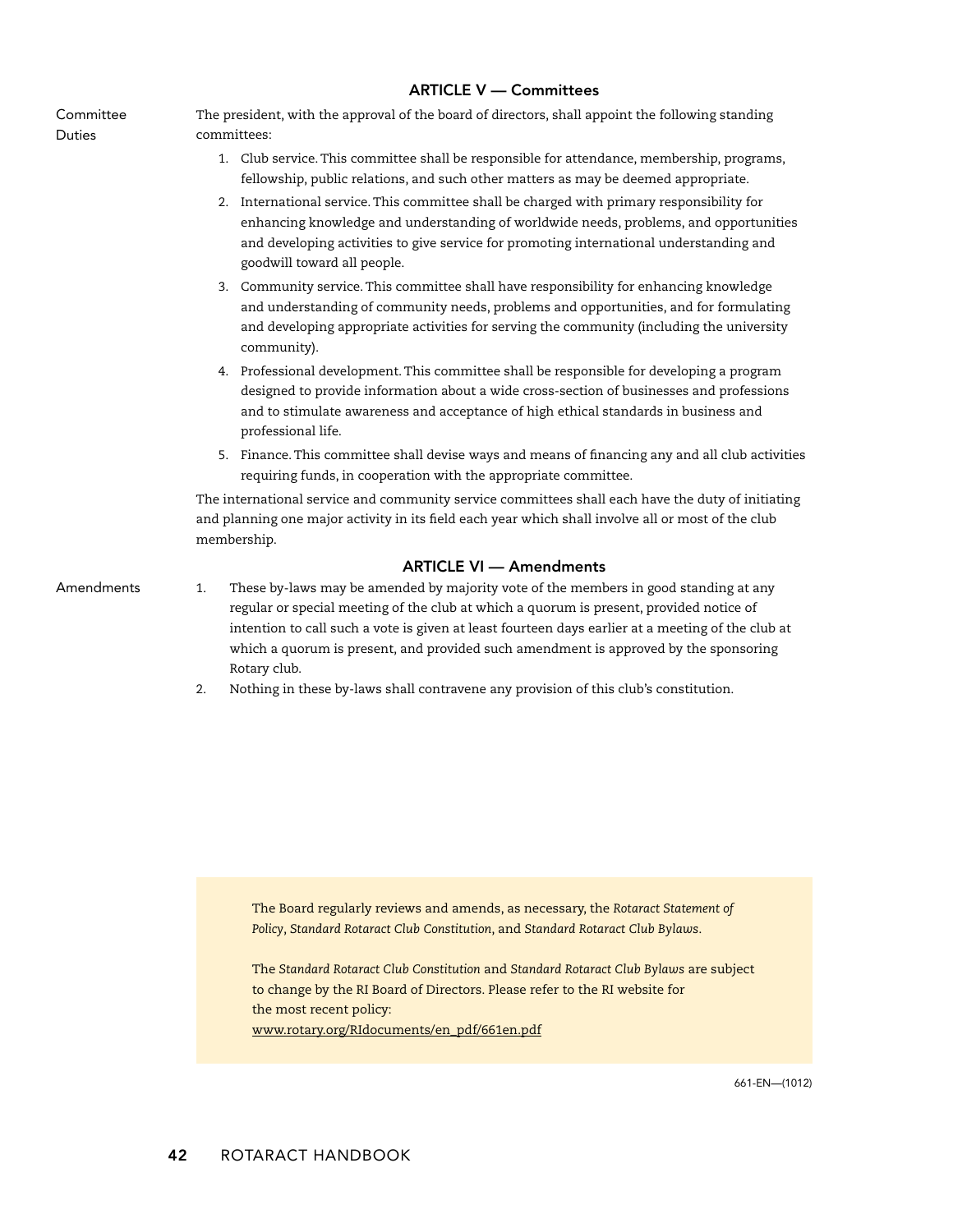# Rotaract Club Certification Form



This form serves as the official notification to Rotary International of the organization of a new Rotaract club. To receive a Certificate of Organization from RI, new Rotaract clubs must work with their sponsor Rotary club to complete all of the following steps:

- 1. Fill out this form, including the name of each charter member.
- 2. Obtain the signatures of the district governor and sponsor Rotary club president. If there is more than one sponsor Rotary club, each Rotary club president must sign. Note: RI will not process this document if any signature is missing.
- 3. Make copies of the signed form and distribute it to the Rotaract club, sponsor Rotary club, district governor, district Rotaract chair, and district Rotaract representative to keep on file.
- 4. Submit this completed form along with the US\$50 organization fee (payable to "Rotary International" and noting the Rotaract club's name) to the RI international office serving your area (see the *Rotaract Handbook* for the payment address). If payment is by electronic funds transfer or to a fiscal agent, a copy of the payment must be attached to the document.

After receiving complete information, RI will mail the Certificate of Organization to the president of the sponsor Rotary club. If there are multiple sponsor Rotary clubs, certification materials will be sent only to the first club that is listed on the form. Please allow four weeks for processing.

| Rotaract Club Name                                                                                        | District                                                                        |
|-----------------------------------------------------------------------------------------------------------|---------------------------------------------------------------------------------|
| Mailing Address of Rotaract Club                                                                          |                                                                                 |
| City                                                                                                      | State/Province                                                                  |
| Country                                                                                                   | Postal Code                                                                     |
| Phone Number                                                                                              | Email                                                                           |
| Website                                                                                                   |                                                                                 |
| Sponsor Rotary Club(s)<br>Rotaract club's date of organization (day/month/year): _                        | MM<br><b>YYYY</b><br><b>DD</b>                                                  |
| (date will be listed on Certificate of Organization)<br>Type of club (check one): $\Box$ University-based | $\Box$ Community-based                                                          |
| All members must be between the ages of 18 and 30.                                                        | The RI Board recommends, but does not mandate, a minimum of 15 charter members. |

Please submit all certification questions to [rotaract@rotary.org.](mailto:rotaract@rotary.org)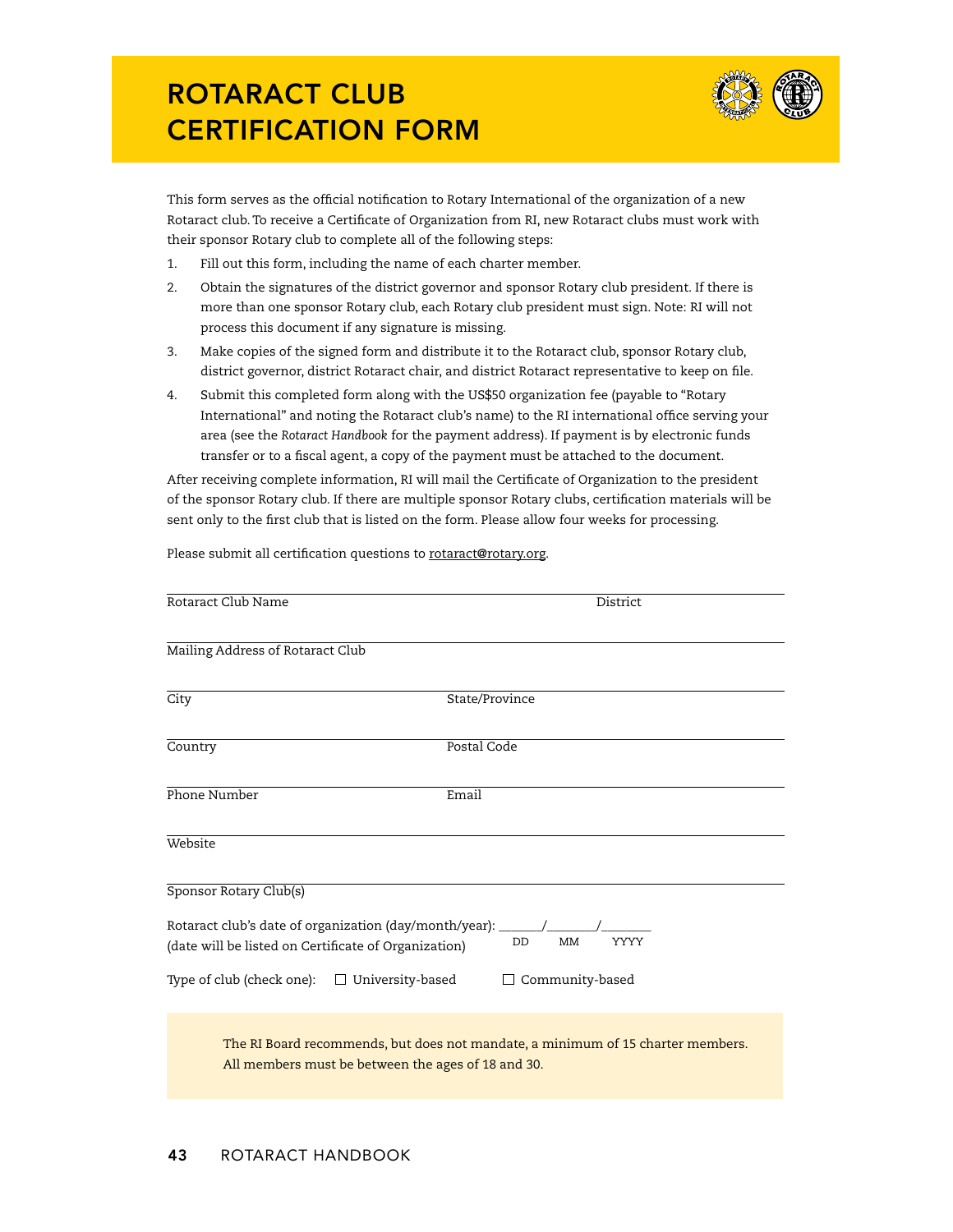| Name | (Officer, if applicable) |
|------|--------------------------|
|      |                          |
|      |                          |
|      |                          |
|      |                          |
|      |                          |
|      |                          |
|      |                          |
|      |                          |
|      |                          |
|      |                          |
|      |                          |
|      |                          |
|      |                          |
|      |                          |
|      |                          |
|      |                          |
|      |                          |
|      |                          |
|      |                          |
|      |                          |
|      |                          |

The members listed above are young adults of good character and leadership potential, who are between the ages of 18 and 30. This club understands and accepts the provisions of the Standard Rotaract Club Constitution and the Statement of Policy Relating to Rotaract by the Board of Directors of Rotary International (available at <www.rotary.org>).

#### Rotaract Club Connections

| Would you like to participate in hosting visiting Rotaractors?                                   | $\Box$ Yes | ⊟ No       |                   |           |
|--------------------------------------------------------------------------------------------------|------------|------------|-------------------|-----------|
| Would you like to correspond with other Rotaract clubs and allow them to contact you? $\Box$ Yes |            |            |                   | $\Box$ No |
| Does you club have a twin club relationship with another Rotaract club?                          |            | $\Box$ Yes | $\overline{1}$ No |           |

In which of the following languages does the Rotaract club prefer for receiving correspondence? (check one)  $\Box$  English  $\Box$  French  $\Box$  Italian  $\Box$  Japanese  $\Box$  Korean  $\Box$  Portuguese  $\Box$  Spanish

 $\Box$  We confirm that Rotarians from the sponsor Rotary club will be appointed to mentor the Rotaractors in the club.

#### Signatures:

President, Rotaract Club

President, Sponsor Rotary Club(s) \_\_\_\_\_\_\_\_\_\_\_\_\_

District Governor

#### Rotaract Club Certification Checklist:

 $\Box$  Adopt a standard Rotaract club constitution.

- $\square$  Complete Rotaract Club certification form.
- $\Box$  Have certification form signed by sponsor Rotary club president(s) and district governor.
- $\Box$  Send form to RI World Headquarters or appropriate international office with US\$50 charter fee.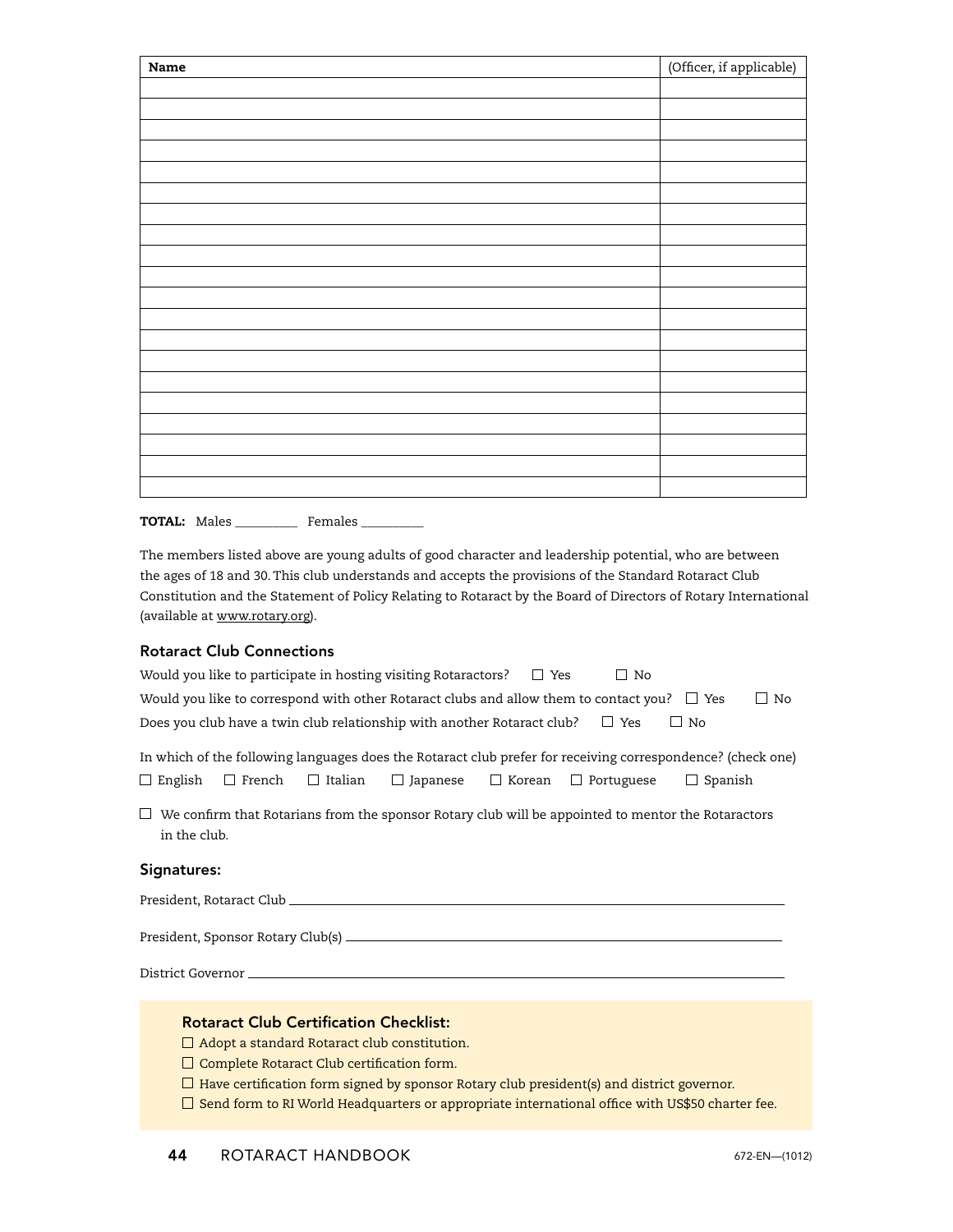# ROTARACT EMBLEM Usage Guidelines



The Rotaract emblem is a trademark owned by Rotary International. Clubs and districts are welcome to use it with proper identifiers, subject to the guidelines for the Rotary Marks set forth by the RI Board of Directors. Work with your sponsor Rotary club to ensure that you follow these guidelines. Also, see the *[RI Visual Identity Guide](http://www.rotary.org/RIdocuments/en_pdf/547en.pdf)* for more information about the proper uses of the Rotary Marks. Download the Rotaract emblem (available in various formats) at [www.rotary.org/graphics](http://www.rotary.org/en/MediaAndNews/Multimedia/Graphics/Pages/ridefault.aspx).



# Rotaract Merchandise



If your club wants to order merchandise such as pins, banners, hats, clothing, or other items featuring the Rotaract emblem, you must use vendors licensed by Rotary International. Licensed vendors are listed in the *Worldwide Rotaract Directory*, *RI Official Directory*, and online at [www.rotary.org/graphics.](http://www.rotary.org/en/MediaAndNews/Multimedia/Graphics/Pages/ridefault.aspx) If you discover an unlicensed individual or firm selling emblem merchandise, contact the international office for your area or RI's Licensing Section at [rilicensing@rotary.org.](mailto:rilicensing@rotary.org)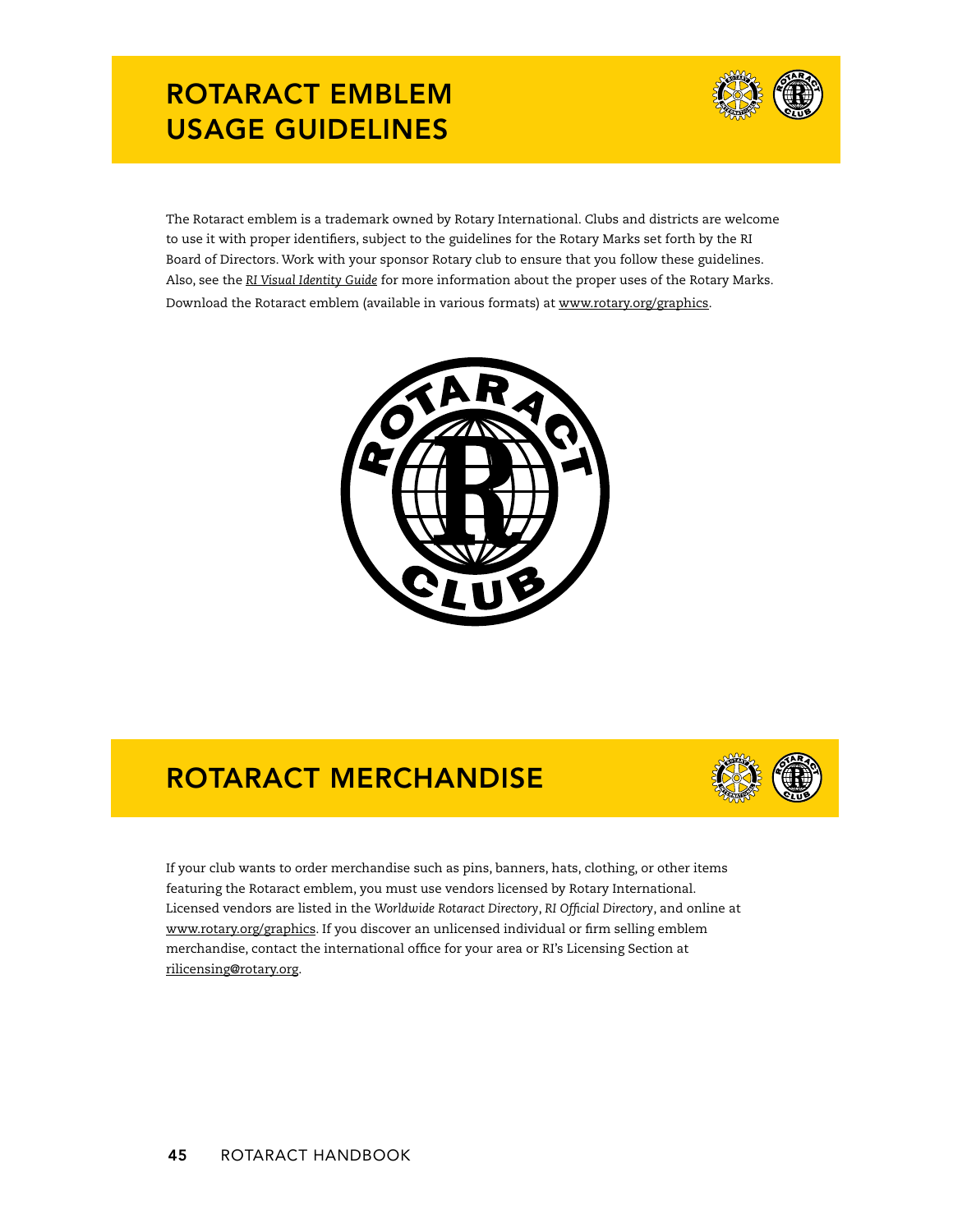# ROTARACT CLUB WEBSITE GUIDELINES



Rotaract clubs are encouraged to set up websites or blogs to stay connected with their sponsor Rotary clubs, other Rotaract clubs, and their community. Consider including links to the websites of your club's sponsor Rotary club and RI. University-based clubs should also link to their school.

#### Choose a domain name

To use a domain name that includes the words Rotaract or Rotary, you must include the name of your Rotaract club or sponsor Rotary club.

For example:

www.anytownrotaractclub.org

www.rotaryclubofanytowndistrict0000.org

www.anytownrotaractors.org

#### Use Rotaract and Rotary emblems

Brand your website by including the Rotaract and Rotary emblems. Check with your sponsor Rotary club to ensure you're following the proper guidelines for the Rotary Marks. Rotary International accepts no responsibility for the content of any non-RI website.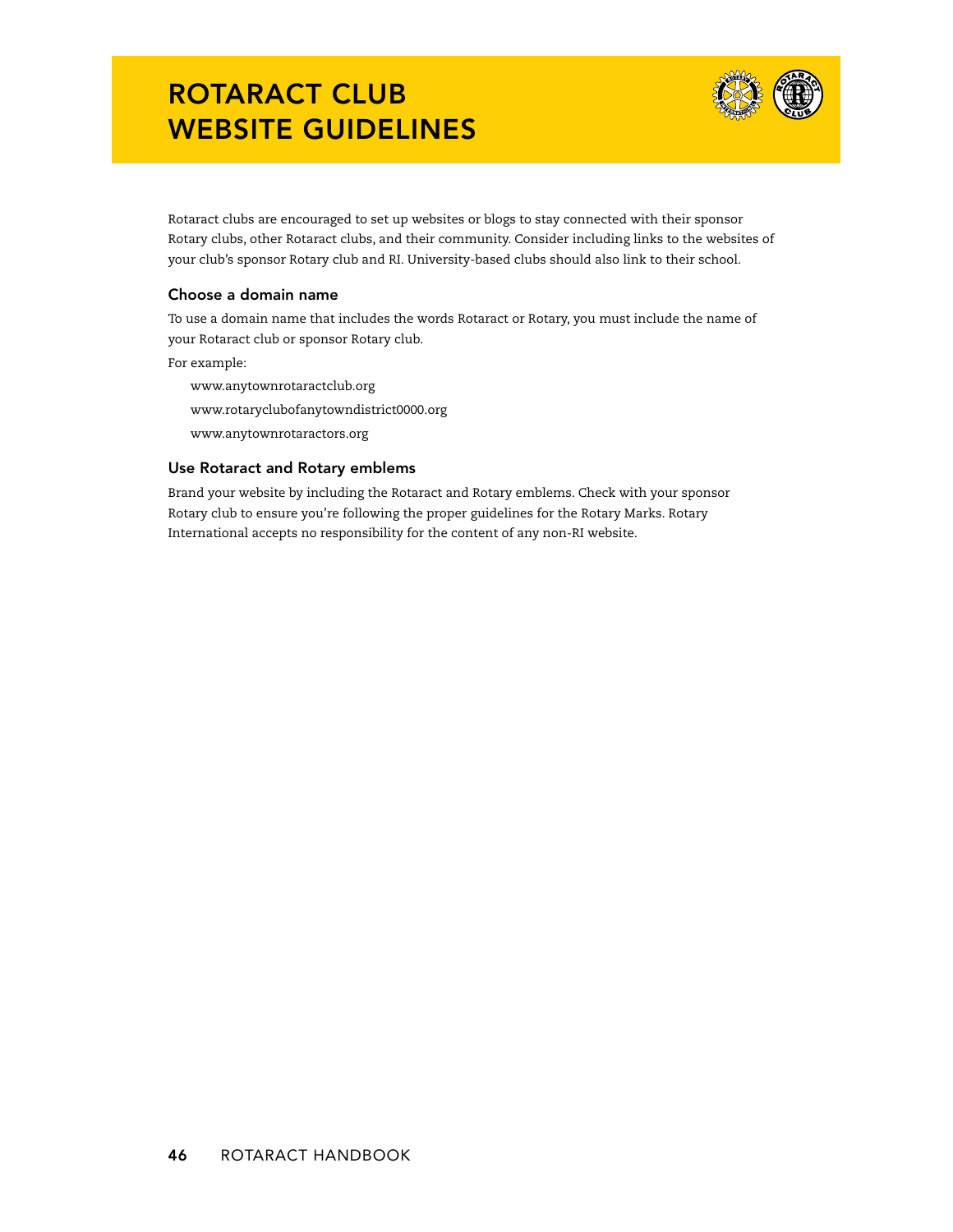#### Offices of the RI Secretariat

#### **World Headquarters**

Rotary International One Rotary Center 1560 Sherman Avenue Evanston, IL 60201-3698 USA Tel: 847-866-3000 Fax: 847-328-8554, -8281 Website: <www.rotary.org>

#### **Brazil International Office**

Rotary International Rua Tagipuru 209 01156-000 São Paulo, SP Brazil Tel: 55-11-3826-2966 Fax: 55-11-3667-6575 Website: <www.rotaryint.com.br>

#### **Europe and Africa International Office**

Rotary International Witikonerstrasse 15 CH-8032 Zurich Switzerland Tel: 41-44-387-71-11 Fax: 41-44-422-50-41

#### **Japan International Office**

Rotary International NS3 Bldg. 1F 2-51-3 Akabane Kita-ku, Tokyo Japan 115-0045 Tel: 81-3-3903-3161 Fax: 81-3-3903-3781

#### **Korea International Office**

Rotary International Rm. 705, Miwon Bldg. 43 Yoido-dong, Yongdungpo-gu Seoul 150-733 Korea Tel: 82-2-783-3077, -3078 Fax: 82-2-783-3079

#### **South Asia International Office**

Rotary International Thapar House 2nd Floor, Central Wing 124 Janpath New Delhi, 110 001 India Tel: 91-11-4225-0101 Fax: 91-11-4225-0191

#### **Southern South America**

**International Office** Rotary International Florida 1, Piso 2 1005 Buenos Aires, CF Argentina Tel: 54-11-5032-0096, -0097, -0098 Fax: 54-11-5032-0099

#### **South Pacific and Philippines**

**International Office** Rotary International Level 2 60 Phillip St. Parramatta, NSW Australia 2150 Tel: 61-2-8894-9800 Fax: 61-2-8894-9899

#### **RI in Great Britain and Ireland**

Rotary International Kinwarton Road, Alcester Warwickshire England B49 6PB Tel: 44-1789-765-411 Fax: 44-1789-765-570 Email: [secretary@ribi.org](mailto:secretary@ribi.org)

This information was accurate at the time of printing. For the most up-to-date contact information, consult the *RI Official Directory* or the *Worldwide Rotaract Directory*.